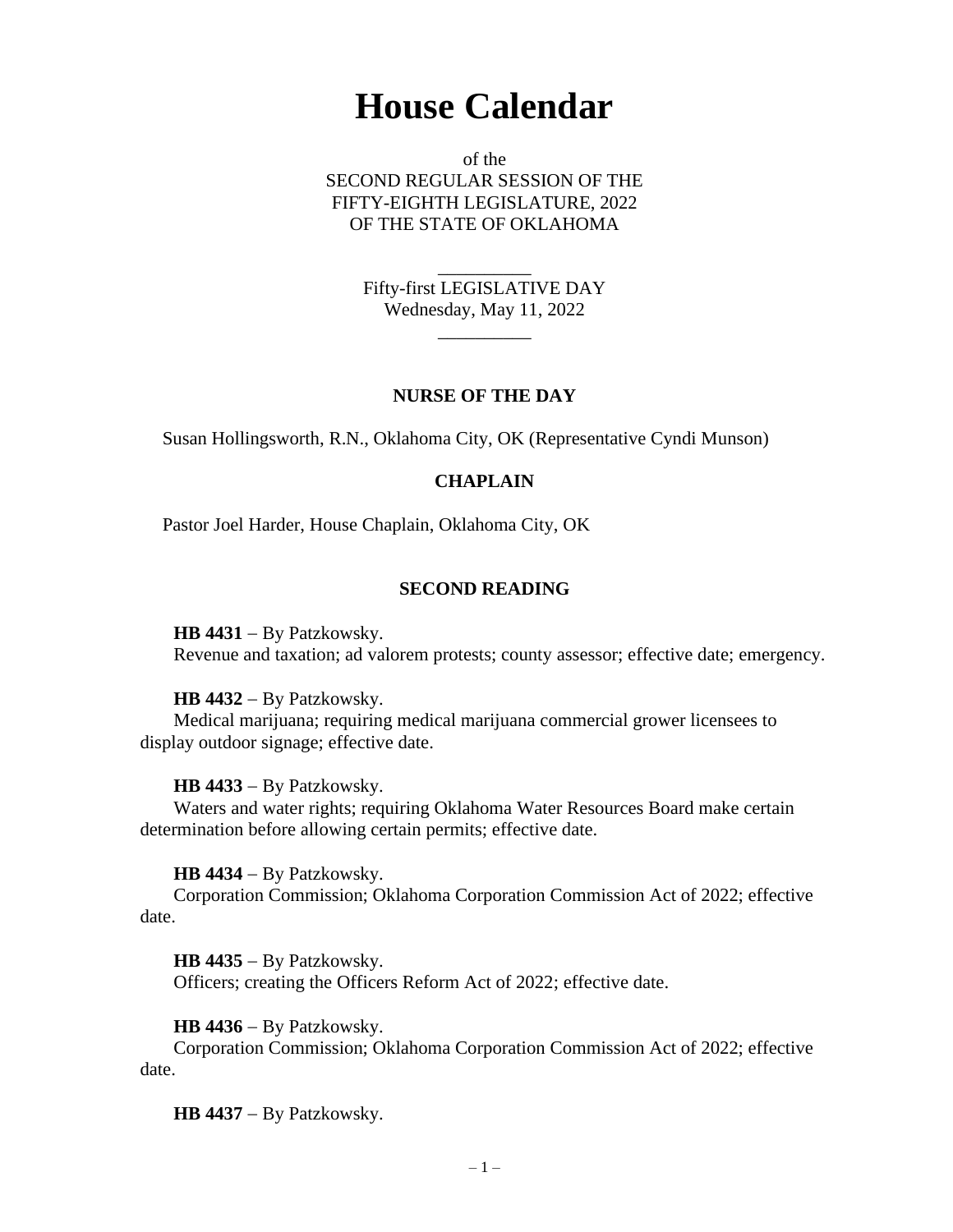Corporation Commission; Oklahoma Corporation Commission Act of 2022; effective date.

**HB 4438** − By Patzkowsky.

Corporation Commission; Oklahoma Corporation Commission Act of 2022; effective date.

**HB 4439** − By Patzkowsky.

Corporation Commission; Oklahoma Corporation Commission Act of 2022; effective date.

**HB 4440** − By Patzkowsky. Transportation; creating the Transportation Reform Act; effective date.

**HB 4441** − By Patzkowsky. Agriculture; Oklahoma Agriculture Act of 2022; effective date.

**HB 4442** − By Patzkowsky. Eminent domain; Oklahoma Eminent Domain Act of 2022; effective date.

**HB 4443** − By Patzkowsky. Counties and county officers; Oklahoma Counties and County Officers Act of 2022; effective date.

**HB 4444** − By Patzkowsky. Cities and towns; Oklahoma Cities and Towns Act of 2022; effective date.

**HB 4445** − By Patzkowsky. Oil and gas; Oklahoma Oil and Gas Act of 2022; effective date.

**HB 4446** − By Patzkowsky.

Corporation Commission; Oklahoma Corporation Commission Act of 2022; effective date.

**HB 4447** − By Patzkowsky. Schools; creating the State Schools Act; effective date.

**HB 4448** − By Patzkowsky.

Waters and water rights; creating the Waters and Water Rights Modernization Act; effective date.

**HJR 1045** − By McEntire.

Joint Resolution; privatized managed care organizations; state-based managed care system.

### **RESOLUTIONS FOR CONSIDERATION**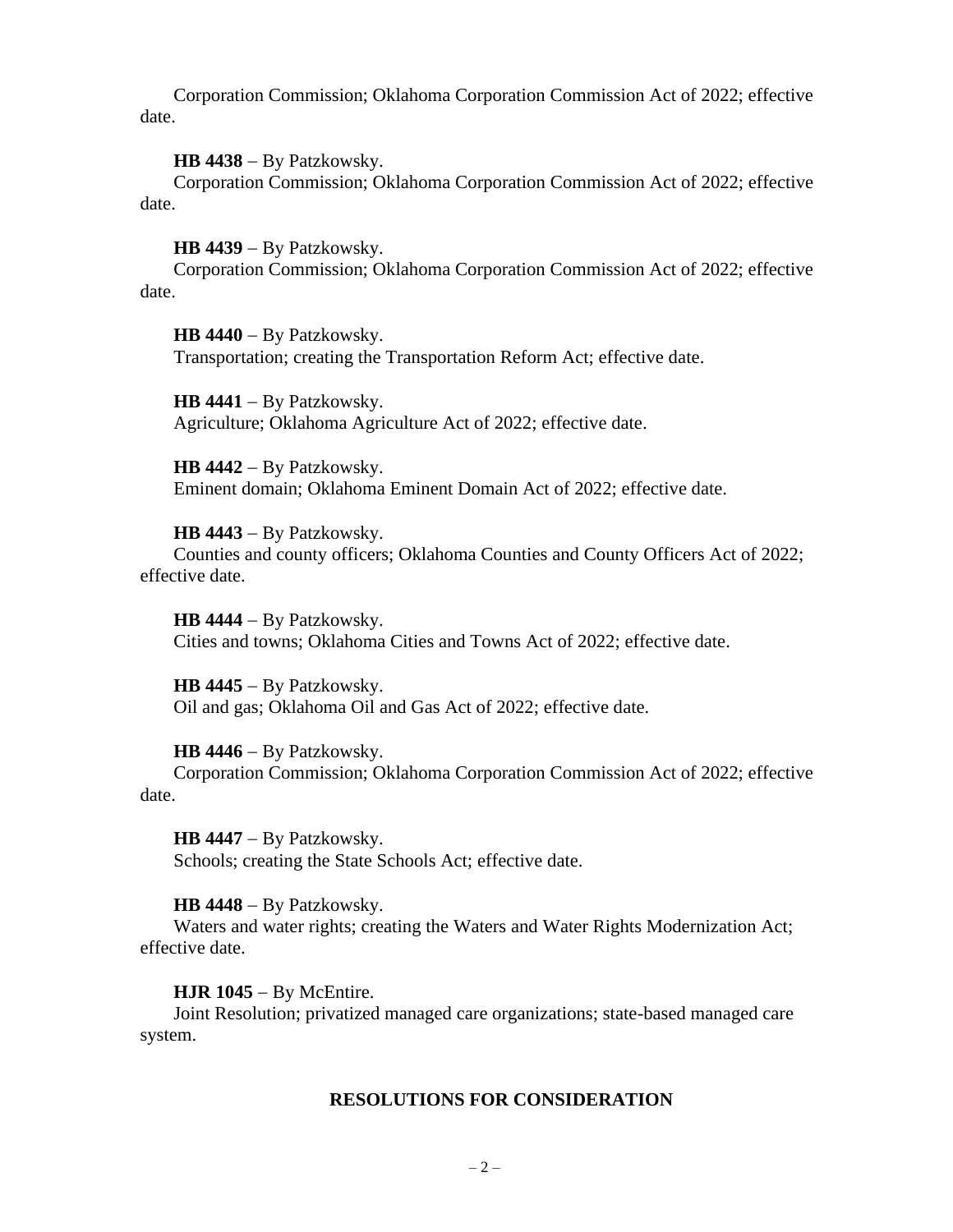**HCR 1013** − By Steagall of the House and Dahm of the Senate. Concurrent resolution; communism; Cuba.

**HCR 1019** − By Dobrinski of the House and Jech of the Senate. Recognizing and celebrating the Fiftieth Anniversary of the Oklahoma Museums Association.

**HR 1043** − By Waldron. Resolution supporting Ukraine; recognizing Ukrainian sovereignty; and urging withdrawal of Russian forces.

**HR 1047** − By Roberts (Sean). Resolution; oil and gas industry; increasing oil and gas production.

**HR 1054** − By Pae. Resolution; recognizing March 29, 2022 as Anti-Hunger Day in Oklahoma.

**HR 1055** − By Pae. Resolution; recognizing March 29, 2022 as Anti-Hunger Day in Oklahoma.

**HR 1062** − By Dobrinski. Resolution recognizing the dedication and the importance of the Southwest Power Pool.

**HR 1067** − By Ford. Resolution recognizing National Police Week and Peace Officers Memorial Day in the State of Oklahoma.

**HR 1069** − By Humphrey. Resolution; raising awareness of distracted driving.

HR 1070 − By Roe. Resolution recognizing May as Mental Health Awareness Month.

HR 1071 – By Roe. A resolution recognizing the second week of May as Turquoise Takeover Week.

**SCR 19** − By Daniels.

Concurrent resolution; establishing the Joint Rules for the Joint Committee on Administrative Rules; amending Joint Rules.

**SCR 24** − By Hicks et. al. of the Senate and Bush et. al. of the House. A resolution designating April 7, 2022, as ACEs and PACEs Awareness Day in Oklahoma.

# **SENATE AMENDMENTS TO HOUSE BILLS**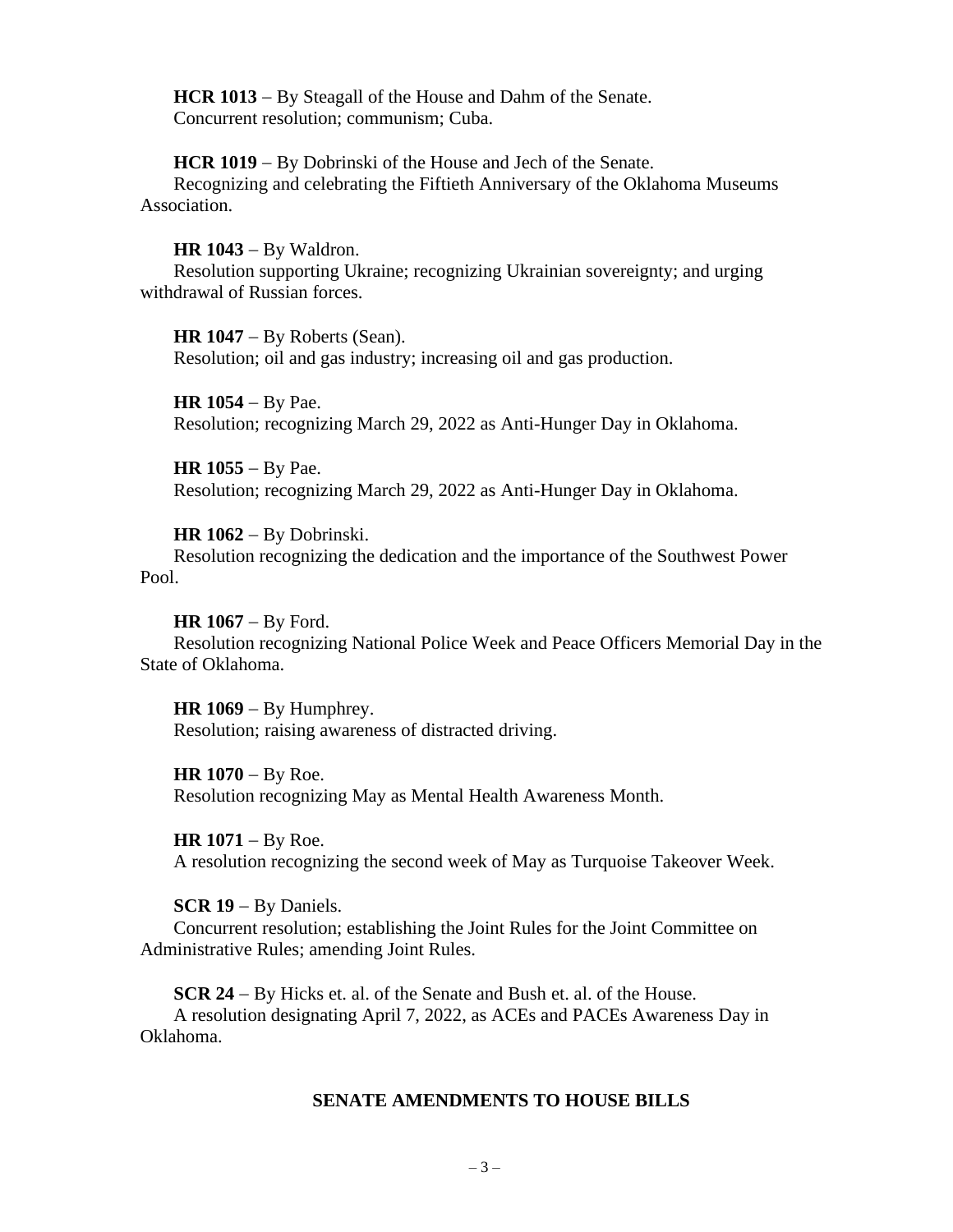**SAs** to **HB 1058** − By Boles of the House and Taylor et. al. of the Senate.

Cities and towns; modifying minimum municipal income for which certain audits shall be required; creating revolving fund; effective date; emergency.

**SAs** to **HB 1072** − By Gann of the House and Quinn et. al. of the Senate.

Oklahoma Liquefied Petroleum Gas act; registration permit, fees on sale, reports and penalties, and safety school for liquefied petroleum dealers; annual fee; promulgation of rules; effective date.

**SAs** to **HB 1122** − By Phillips et. al. of the House and Leewright of the Senate. [Telecommunications; imposing maximum charges with respect to certain connections to utility poles; effective date.]

**SAs** to **HB 1138** − By Pfeiffer et. al. of the House and Kidd of the Senate. Public finance; requiring initiation of stop-payment; authorizing issuance of second check; effective date.

**SAs** to **HB 1512** − By Kerbs of the House and Pederson of the Senate. Agriculture; Department of Agriculture, Food and Forestry; power to regulate agriculture structures, equipment and facilities; effective date.

**SAs** to **HB 1647** − By Humphrey of the House and Bullard of the Senate. Criminal procedure; Pretrial Release Act; proceedings; services programs; effective date.

**SAs** to **HB 1682** − By Roberts (Dustin) et. al. of the House and Bullard et. al. of the Senate.

Ad valorem taxation; livestock employed in support of the family; effective date.

**SAs** to **HB 1711** − By Hill et. al. of the House and Rosino of the Senate.

Elections; authorizing certain persons to request ballots be sent by Internet delivery; absentee voting packet; marking of ballot; penalty; effective date.

**SAs** to **HB 1933** − By Martinez of the House and Taylor et. al. of the Senate. Labor; unemployment benefits; modifying benefit wages; duration; effective date.

**SAs** to **HB 1940** − By Hilbert of the House and Leewright of the Senate. Professions and occupations; prohibiting roofing contractor from waiving insurance deductible as advertisement or inducement for sale; effective date.

**SAs** to **HB 2065** − By Ford et. al. of the House and Weaver et. al. of the Senate. Public retirement systems; Oklahoma Pension Legislation Actuarial Analysis Act; Law Enforcement Retirement System; reinstatement; effective date; contingent effect; emergency.

**SAs** to **HB 2542** − By Stinson et. al. of the House and Brooks of the Senate. [Attorneys; practice of law; procedure for motion to practice law in Oklahoma; reciprocal agreement; effective date.]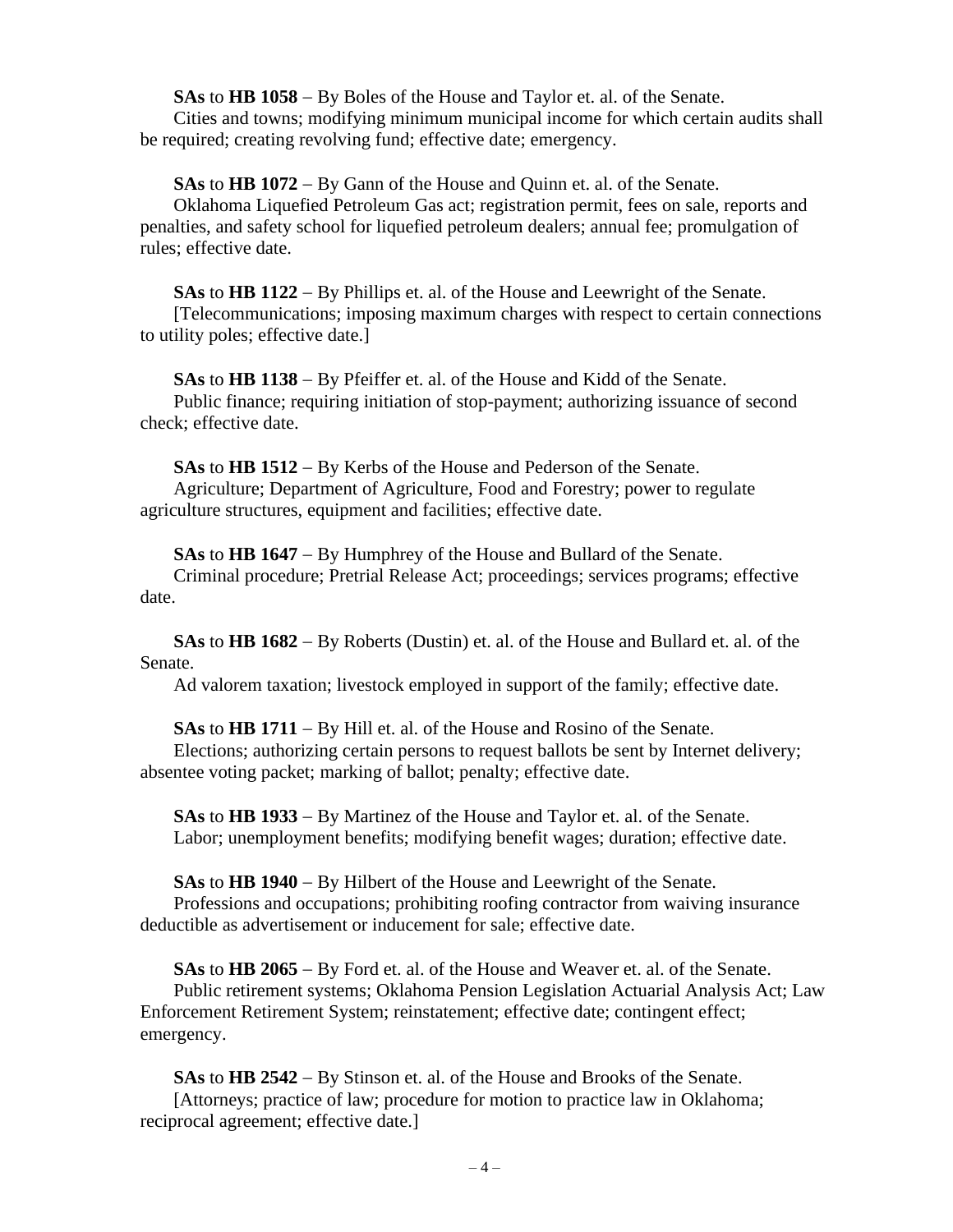**SAs** to **HB 2649** − By Echols of the House and Garvin et. al. of the Senate. Durable medical equipment; Oklahoma Durable Medical Equipment Licensing Act; licensing; State Board of Pharmacy; effective date.

**SAs** to **HB 2776** − By Pfeiffer of the House and Montgomery et. al. of the Senate. [School funding; creating the Protecting Revenues for Oklahoma Teachers, Educators and Students (PROTEST) Fund; purpose; expenditures; effective date; emergency.]

**SAs** to **HB 3039** − By Boles of the House and Taylor of the Senate. Oil and gas; well spacing; drilling units; tolerance areas; pending applications; allowing Corporation Commission to issue permit; emergency.

**SAs** to **HB 3050** − By Hardin (Tommy) et. al. of the House and Simpson of the Senate. Revenue and taxation; sales tax exemption; veterans; effective date.

**SAs** to **HB 3081** − By Hilbert et. al. of the House and Hall et. al. of the Senate. Revenue and taxation; strategic industrial development enhancement tax credit; effective date.

**SAs** to **HB 3086** − By Hilbert of the House and Pugh of the Senate. Schools; authorizing school district to use portion of transportation funds for transportation grants.

**SAs** to **HB 3088** − By Hilbert et. al. of the House and Hall et. al. of the Senate. Revenue and Taxation; income tax cred; adoption expense; effective date.

**SAs** to **HB 3168** − By Phillips et. al. of the House and Coleman et. al. of the Senate. Telephone solicitation; creating the Telephone Solicitation Act of 2022; prohibition of certain sales calls; action for relief; exemptions; effective date.

**SAs** to **HB 3171** − By Phillips of the House and Bergstrom of the Senate. Crimes and punishments; drones; surveillance; trespass; misdemeanor; effective date.

**SAs** to **HB 3205** − By Talley et. al. of the House and Garvin of the Senate. Fees and costs; Juvenile Code; costs of representation in certain proceedings; effective date; emergency.

**SAs** to **HB 3258** − By Nollan of the House and Haste of the Senate. Sex crimes; penalties for sodomy; modifying elements of certain crimes; effective date.

**SAs** to **HB 3267** − By Walke of the House and Kirt et. al. of the Senate. [Guardianships; definitions; transportation of ward; conditions; restriction; effective date.]

**SAs** to **HB 3277** − By Humphrey et. al. of the House and Taylor of the Senate. [Prisons and reformatories; authorizing immediate transfer of inmates upon request; effective date.]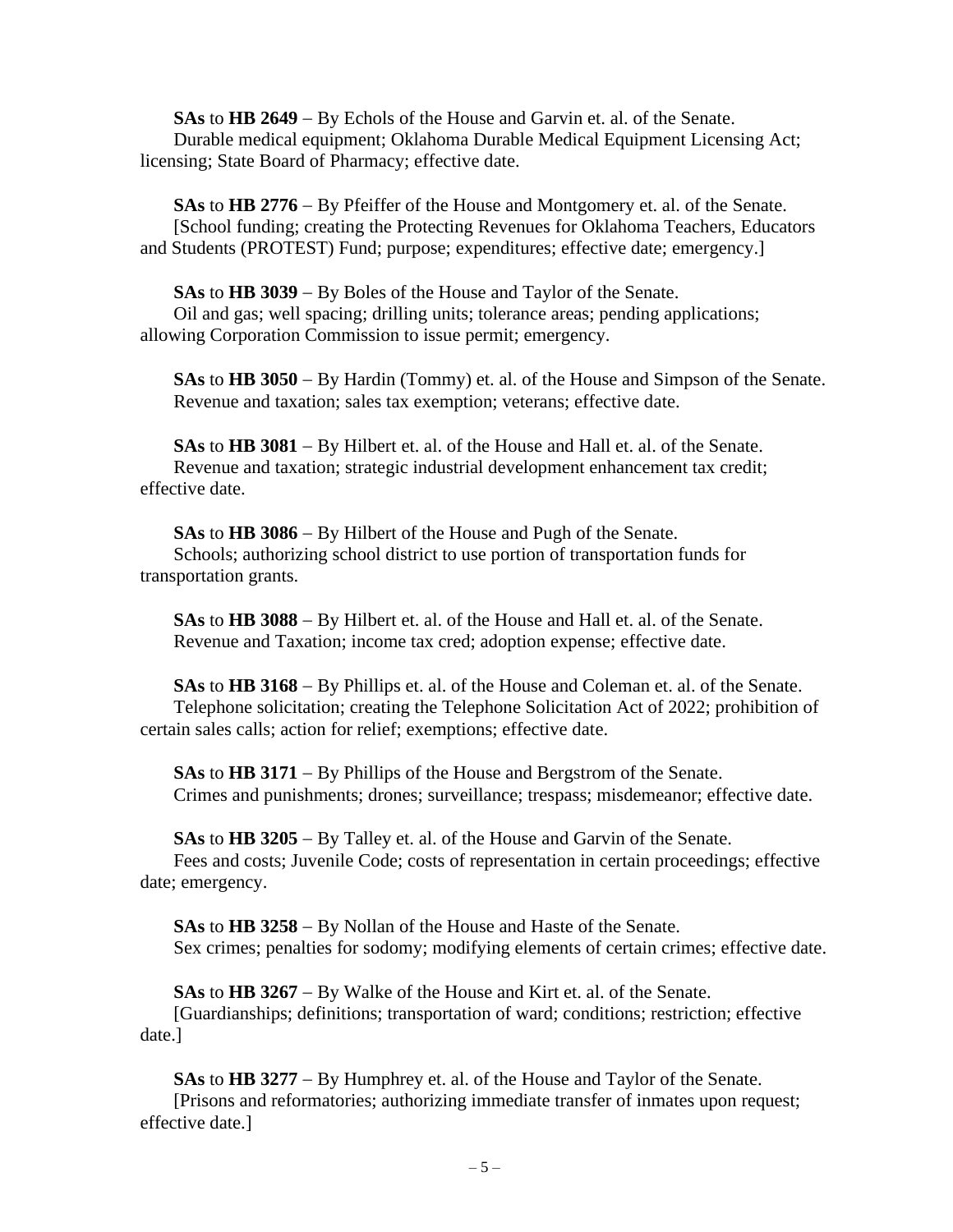**SAs** to **HB 3286** − By Rosecrants et. al. of the House and Bergstrom of the Senate. Stalking and protective orders; increasing and adding penalties; effective date.

**SAs** to **HB 3364** − By Roberts (Eric) et. al. of the House and Haste of the Senate. Elections; removing obsolete language; providing for application processes for absentee ballots; effective date; emergency.

**SAs** to **HB 3365** − By Roberts (Eric) et. al. of the House and Haste of the Senate. Elections; modifying various provisions related to voter registration; effective date.

**SAs** to **HB 3504** − By Provenzano et. al. of the House and Stanley et. al. of the Senate. Health insurance; definitions; mammography; effective date.

**SAs** to **HB 3567** − By McBride of the House and Thompson of the Senate. Office of Management and Enterprise Services; appropriation; emergency.

**SAs** to **HB 3571** − By McBride of the House and Thompson of the Senate. Oklahoma Capitol Improvement Authority; bond authorization; Jim Thorpe Office Building; emergency.

**SAs** to **HB 3647** − By Dills et. al. of the House and Leewright et. al. of the Senate. Oklahoma Golf Trail Creation Act; emergency.

**SAs** to **HB 3648** − By Dills of the House and Weaver of the Senate. Criminal procedure; creating Mackenzie's Law; preliminary hearings; show cause hearing; effective date.

**SAs** to **HB 3649** − By Dills et. al. of the House and Pemberton of the Senate. Revenue and taxation; sales tax exemption; veteran service organizations; effective date; emergency.

**SAs** to **HB 3692** − By Wallace of the House and Garvin of the Senate. Property; trusts for public functions; modifying bidding requirements; effective date.

**SAs** to **HB 3702** − By Russ of the House and Weaver of the Senate.

Schools; providing for digital or online library database resources to students under certain conditions; effective date.

**SAs** to **HB 3819** − By Sims of the House and Rader of the Senate.

Rural hazard mitigation funding; enacting the Disaster Mitigation and Recovery Matching Fund Act; appropriation to Fund; federal funds; effective date; emergency.

**SAs** to **HB 4082** − By Wallace of the House and Bullard of the Senate. Mental health; creating Mental Health Transport Revolving Fund; law enforcement responsibility for transporting persons for mental health services; effective date.

**SAs** to **HB 4099** − By Frix et. al. of the House and Jech et. al. of the Senate.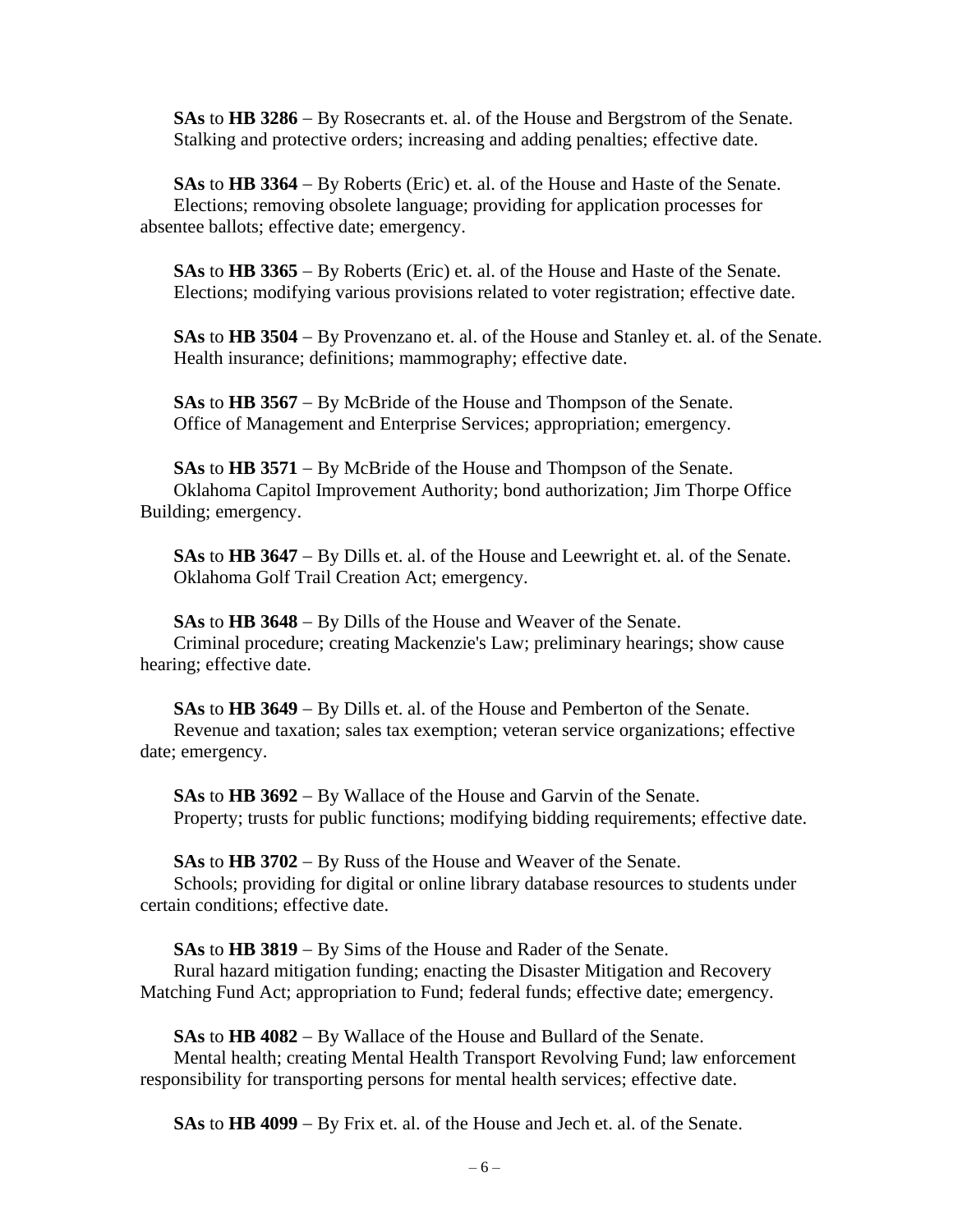Public finance; issuance of certain net amount of obligations by Oklahoma Capitol Improvement Authority; projects; Oklahoma Historical Society; effective date.

**SAs** to **HB 4100** − By Frix et. al. of the House and Standridge of the Senate.

Work zone safety; creating the Operation Work Zone Awareness Act; Operation Work Zone Awareness; effective date.

**SAs** to **HB 4106** − By Vancuren et. al. of the House and Pemberton et. al. of the Senate.

Schools; requiring school districts to maintain protocol for responding to students in mental health crisis; effective date; emergency.

**SAs** to **HB 4190** − By Echols of the House and David et. al. of the Senate. Definitions and general provisions; holidays; authorizing personal holiday leave for state employees; effective date.

**SAs** to **HB 4210** − By Boatman et. al. of the House and Weaver et. al. of the Senate. Attorney General; duties; data; human trafficking; Human Trafficking Response Unit; effective date; emergency.

**SAs** to **HB 4227** − By Boatman of the House and Paxton of the Senate. Mental health; urgent recovery clinics; definition; private centers; persons involuntarily committed; effective date.

**SAs** to **HB 4279** − By Sneed et. al. of the House and Quinn of the Senate. Insurance; Market Assistance Association; insurer; member; homeowners' liability; vacancies; annual statement; effective date.

**SAs** to **HB 4281** − By Dempsey et. al. of the House and Murdock of the Senate. Game and fish; removing certain limitation for use of cyanide devices; effective date.

**SAs** to **HB 4327** − By Stearman et. al. of the House and Daniels et. al. of the Senate. Abortion; prohibiting performance of abortion except under certain conditions; requiring test to meet specified criteria; physician records; civil action; prohibiting certain transfer of venue; emergency.

**SAs** to **HB 4354** − By Hill et. al. of the House and Kidd of the Senate. Economic development; creating the Research and Development Attraction Act; Oklahoma Center for the Advancement of Science and Technology; funds; effective date.

**SAs** to **HB 4362** − By Hill et. al. of the House and Garvin et. al. of the Senate. Economic development; creating the Center for the Advancement of Science and Technology Intern Partnership STEM Workforce Pipeline Program; effective date; emergency.

# **THIRD READING**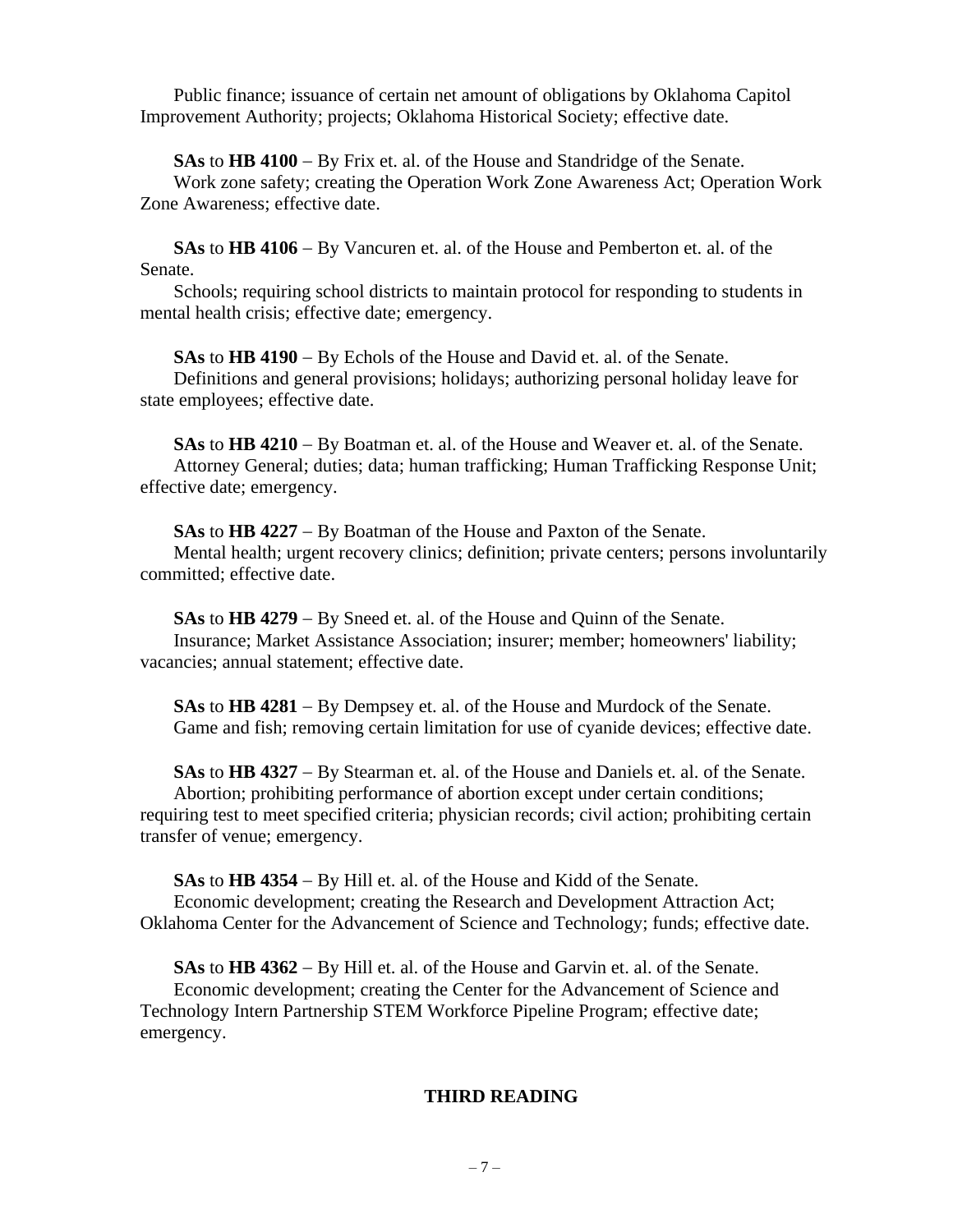**HB 1055** − By Randleman of the House and Stephens of the Senate.

Definitions and general provisions; designating the Colonial Spanish Mustang/Heritage Horse of Oklahoma as the state horse; codification; effective date.

**HB 1888** − By Williams et. al. of the House and Bullard of the Senate.

State government; prohibiting certain entities from conducting gender or sexual diversity training or counseling; effective date.

# **GENERAL ORDER**

**HB 1005** − By Bush et. al. of the House and Montgomery of the Senate. Public health; Uniform Controlled Dangerous Substances Act; harm-reduction services; codification; emergency.

**HB 1011** − By Phillips et. al. Consumer protection; Digital Fair Repair Act; disclosure of information; effective date.

# **HB 1020** − By Worthen.

Public lands; requiring notice to certain landowners when state school lands are recategorized; effective date.

# **HB 1025** − By Worthen.

Criminal procedure; clarifying hearing procedures for returning property to lawful owners; effective date.

### **HB 1048** − By Kerbs et. al.

Railroads; requiring certain railroads to have two crewmembers in control compartment of lead locomotive unit; making certain exceptions; effective date.

# **HB 1049** − By Kerbs et. al.

Motor vehicles; requiring the Department of Public Safety to provide internet services with adequate speed to motor license agents; effective date.

### **HB 1056** − By Olsen et. al.

Crimes and punishments; prohibiting certain officials from restricting religious activities during a declared state of emergency; effective date.

### **HB 1097** − By Strom of the House and Coleman of the Senate.

Alcoholic beverages; authorizing holders of multiple small brewer licenses to sell beer at multiple locations; effective date.

# **HB 1115** − By West (Rick) et. al.

Criminal procedure; authorizing use of certain chemical treatment for offenders who commit sexually violent offenses; codification; effective date.

**HB 1117** − By West (Rick).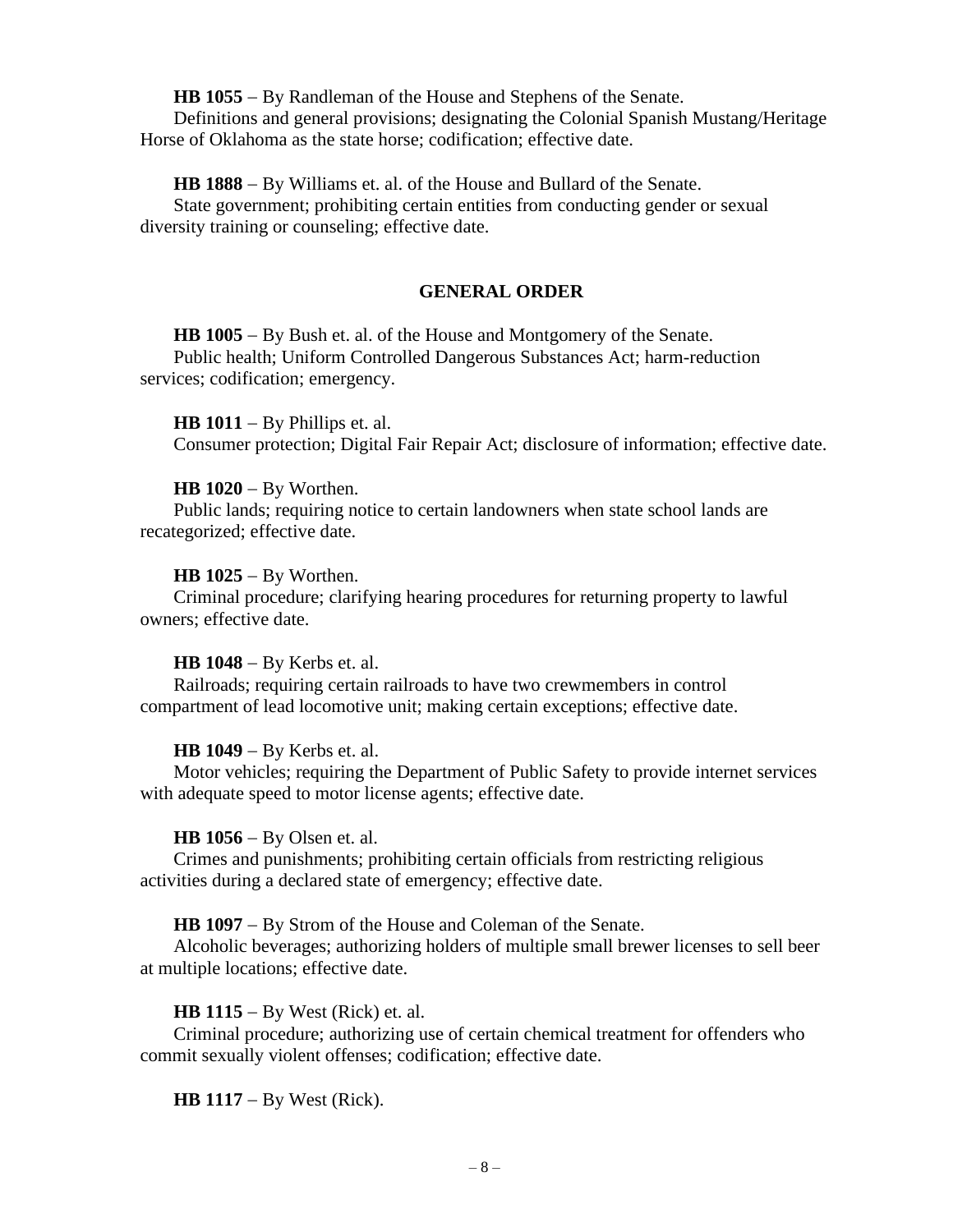State government; exempting certain individuals from state park entrance fees; effective date.

### **CS** for **HB 1126** − By Phillips.

Technology; requiring employers provide written notice to employees of electronic mail monitoring; requiring certain categories of monitoring be disclosed; effective date.

### **CS** for **HB 1128** − By Phillips.

State government; office of Attorney General; domestic violence; providing certain exemptions; effective date.

### **HB 1141** − By Fetgatter.

Environment and natural resources; allowing a county or municipality to create a landfill utilization district; effective date.

### **HB 1142** − By Fetgatter.

Agriculture; creating the Oklahoma Industrial Hemp Remediation Program; effective date.

**CS** for **HB 1229** − By Smith of the House and McCortney of the Senate.

Professions and occupations; Funeral Services Licensing Act; definition; exception; effective date.

**HB 1238** − By McCall. United States; creating the Federal Relations Act of 2021; effective date.

**HB 1239** − By McCall. United States; creating the Federal Relations Act of 2021; effective date.

### **CS** for **HB 1551** − By McDugle of the House and Jett of the Senate.

Prisons and reformatories; directing the Pardon and Parole Board to establish a Conviction Integrity Review Unit; effective date.

**HB 1564** − By Gann et. al. of the House and Stephens et. al. of the Senate.

Landlord and tenant; delinquent rent; prohibiting discretion to extend terms of tenancy; authorizing late payment fee; providing for enforcement of act; effective date.

**HB 1580** − By Dollens et. al.

Animals; prohibiting persons from chaining or tethering a dog under certain circumstances; effective date.

**HB 1605** − By Walke. Probate; venue priority; effective date; emergency.

### **HB 1619** − By Bennett.

Landlord and tenant; delinquent rent; rental agreement termination; timing requirements; effective date.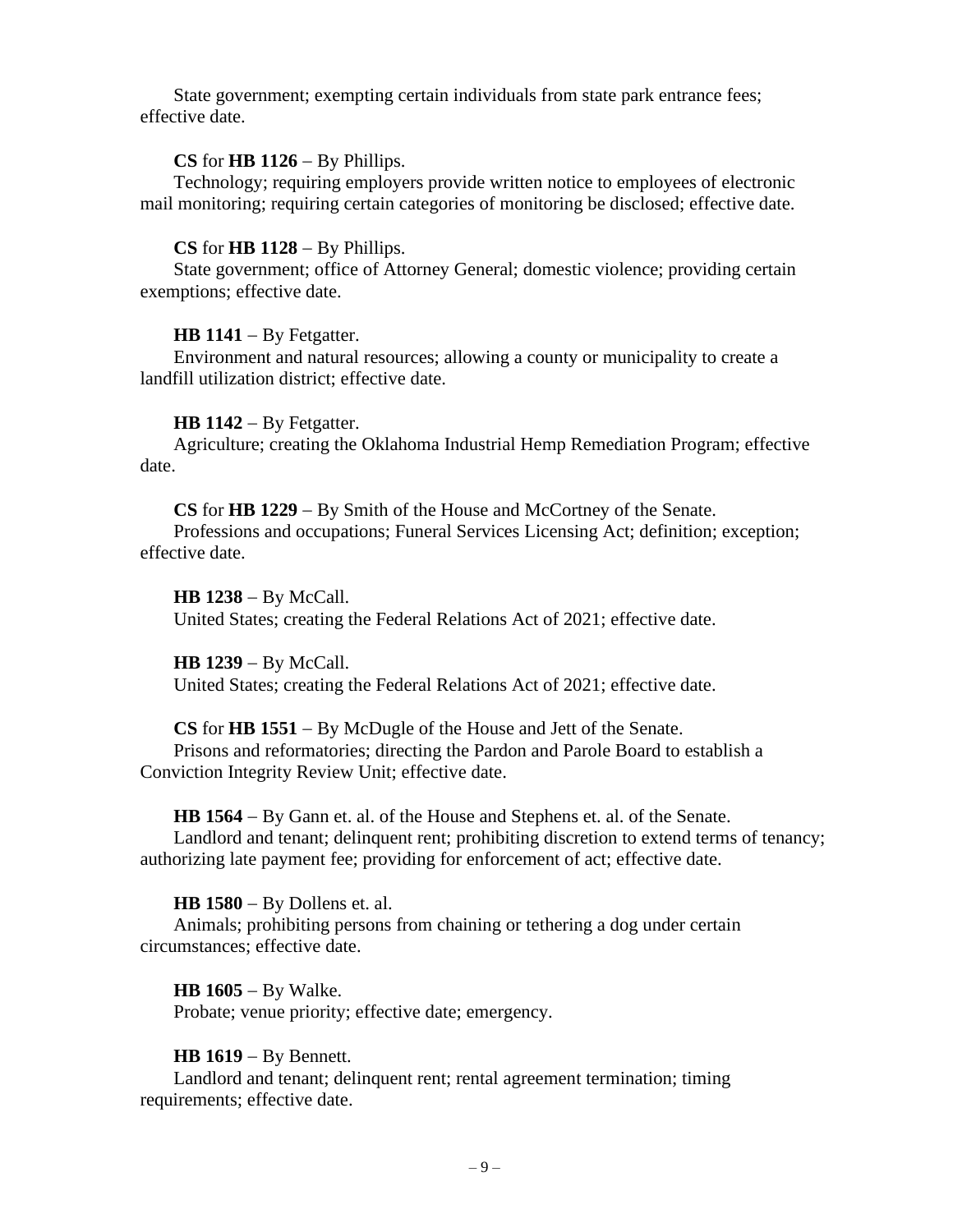**HB 1627** − By Mize of the House and Montgomery of the Senate.

Consumer protection; Online Marketplace Consumer Protection Act; Attorney General; effective date.

**CS** for **HB 1636** − By Phillips.

Alcoholic beverages; mixed beverage, beer and wine, caterer, public or special event licensee; audit; effective date.

**HB 1637** − By Randleman et. al. of the House and Quinn of the Senate.

Mental Health; Department of Mental Health and Substance Abuse Services; authority; requirement; definition; effective date.

**HB 1660** − By West (Kevin) et. al. of the House and Quinn of the Senate. Daylight saving time; exempting Oklahoma from the federal daylight saving time provision; effective date.

**HB 1706** − By Talley et. al. of the House and Leewright of the Senate.

Transportation; stating legislative intent; requiring the Department of Transportation sign and send application requesting Historic Route 66 be declared a U.S. Bicycle Route by certain date; effective date.

**HB 1754** − By Hardin (David) of the House and Weaver of the Senate. Crimes and punishments; increasing penalties; effective date.

**CS** for **HB 1757** − By Ranson of the House and Dugger of the Senate. Criminal procedure; authorizing the arrest of persons under certain circumstances; effective date.

**HB 1787** − By Pae of the House and Coleman of the Senate.

State government; providing for rates of compensation for on-call state employees; repealer; effective date.

**CS** for **HB 1790** − By Pae of the House and Brooks of the Senate.

Public health and safety; creating the Kasey Alert Act; Department of Public Safety; Commissioner of Public Safety; law enforcement; effective date.

**CS** for **HB 1798** − By Miller.

Consumer protection; Network Company Services Act; Attorney General; consumer information; effective date.

**CS** for **HB 1833** − By McBride of the House and Daniels of the Senate. Nuisance; oil and gas activities; damages; effective date.

**HB 1835** − By Waldron. Professions; occupations; disciplinary action; effective date.

**HB 1843** − By Fugate et. al.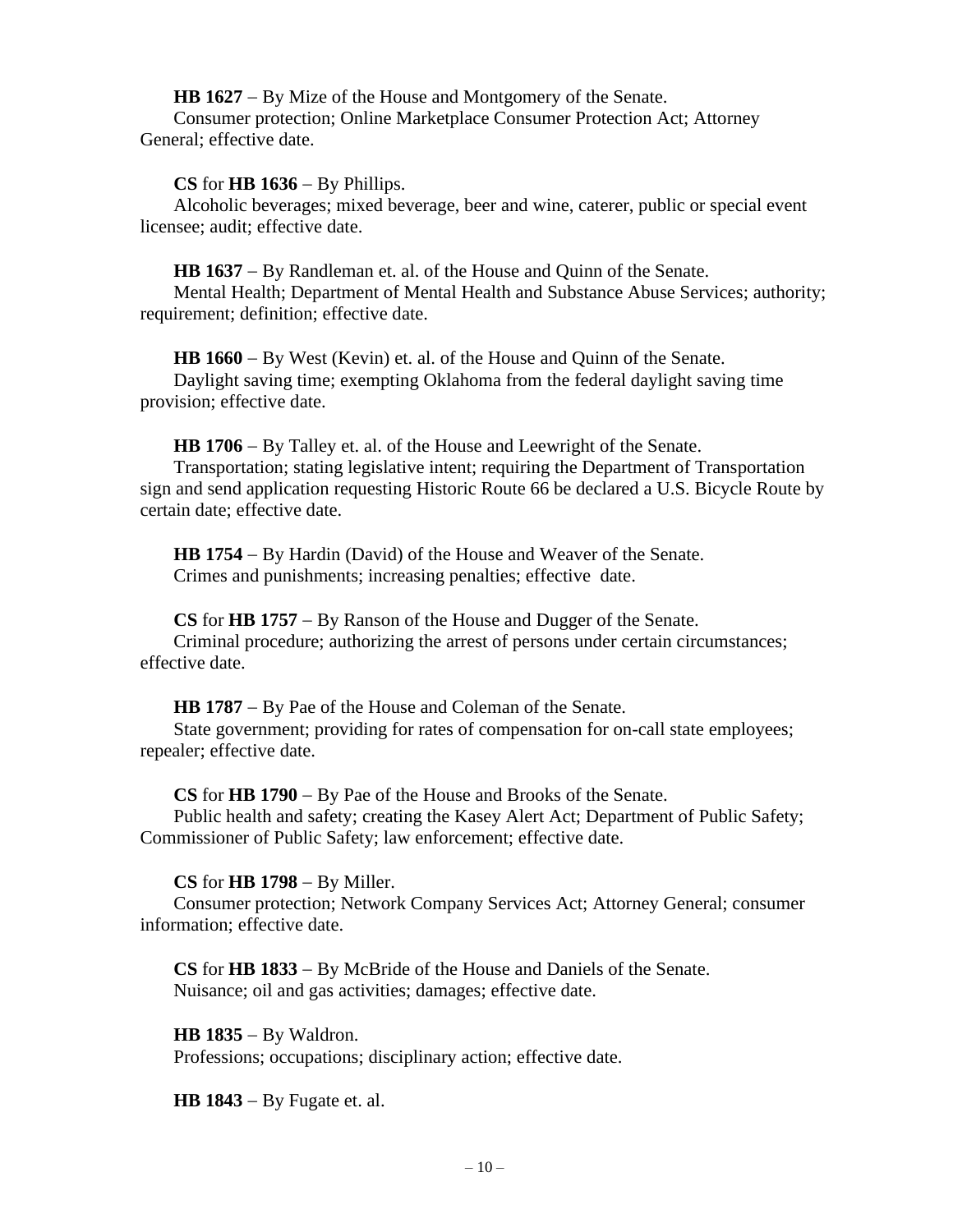Elections; authorizing absentee voter to cast provisional ballot; providing exceptions; effective date.

### **CS** for **HB 1845** − By Fugate.

Motor vehicles; requiring lamp usage during conditions of inclement weather; effective date.

### **HB 1898** − By Roberts (Sean).

Firearms; deleting named act and adding statutory references; codification; effective date.

#### **HB 1908** − By Fetgatter.

Revenue and taxation; medical marijuana taxation; State Department of Health; Oklahoma Tax Commission; contract; tax collection; fee; effective date; emergency.

### **HB 1909** − By Fetgatter.

Revenue and taxation; Oklahoma adjusted gross income and taxable income; business license; Section 280E of Internal Revenue Code; effective date.

### **CS** for **HB 1919** − By Blancett.

Schools; mandating counseling and guidance services for students; setting minimum ratio of students to certified school counselors; effective date.

### **CS** for **HB 1920** − By Martinez.

Beer industry requirements; regulation of agreements; prohibiting certain actions; effective date.

### **CS** for **HB 1921** − By Martinez et. al.

State government; designation of quarters and space to state departments; limitations to certain relocations; emergency.

### **CS** for **HB 1922** − By Martinez.

Alcoholic beverages; modifying requirements for certain wine shipment reports; effective date.

**CS** for **HB 1927** − By Martinez et. al. of the House and Pugh of the Senate.

[Revenue and taxation; tax credit; parents of children enrolled in public school; effective date.]

**CS** for **HB 1942** − By Smith et. al. of the House and Bullard of the Senate.

Public health and safety; requiring the dispatch of certain calls to volunteer fire departments; effective date.

#### **CS** for **HB 1981** − By Lepak.

Professions and occupations; creating the Universal State and Military Equivalence Licensing Recognition Act; effective date.

**CS** for **HB 1989** − By Caldwell (Trey).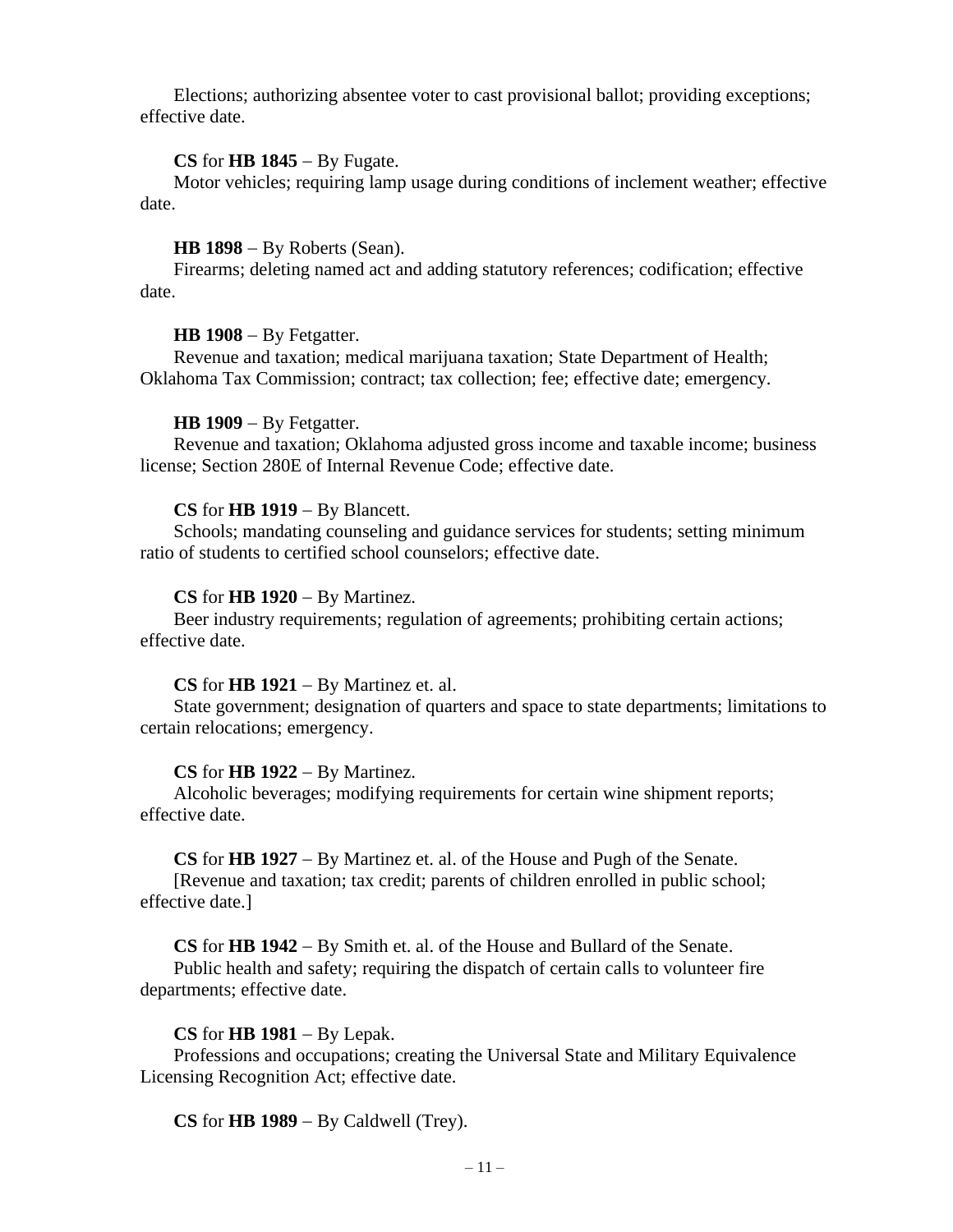Agriculture; seed labels; requiring genetically engineered cotton seed labels contain certain information; minimum warm germination percentage; effective date.

**CS** for **HB 2036** − By Ford of the House and Bergstrom of the Senate. Public health; vapor products and reporting; compliance deadlines; emergency.

# **HB 2076** − By McCall.

State government; prohibiting awarding of state contracts to certain entities; effective date.

# **HB 2092** − By Sims.

Counties and county officers; creating the Oklahoma Natural Disaster Mitigation and Recovery Act; effective date; emergency.

# **CS** for **HB 2126** − By McEntire.

Alcoholic beverages; creating the grocery and convenience store spiritis license; effective date.

**CS** for **HB 2135** − By McEntire of the House and Thompson of the Senate.

Alcoholic beverages; business interests and acts prohibited for manufacturers; effective date.

# **CS** for **HB 2164** − By Roe of the House and Pemberton of the Senate.

[Professions and occupations; use of professional designations; modifying definition of doctor to include certain persons; effective date.]

**HB 2215** − By McDugle of the House and Weaver of the Senate. Crimes and punishments; expanding scope of prohibited acts; effective date.

**HB 2218** − By McDugle of the House and Jett of the Senate.

Public health and safety; Catastrophic Health Emergency Powers Act; prohibiting governmental entities from closing or limiting businesses; effective date.

**HB 2227** − By Moore of the House and Garvin of the Senate.

Public finance; authorizing certain entities to initiate and conduct bankruptcy proceedings; effective date.

**HB 2244** − By May. Medical marijuana; modifying scope of certain definition; effective date.

# **HB 2273** − By West (Josh).

Law enforcement officers; making certain acts unlawful; codification; effective date.

**HB 2276** − By West (Josh) of the House and Thompson of the Senate.

Workers' compensation; mental illness or injury; volunteer firefighters group insurance; effective date.

**HB 2314** − By Lawson.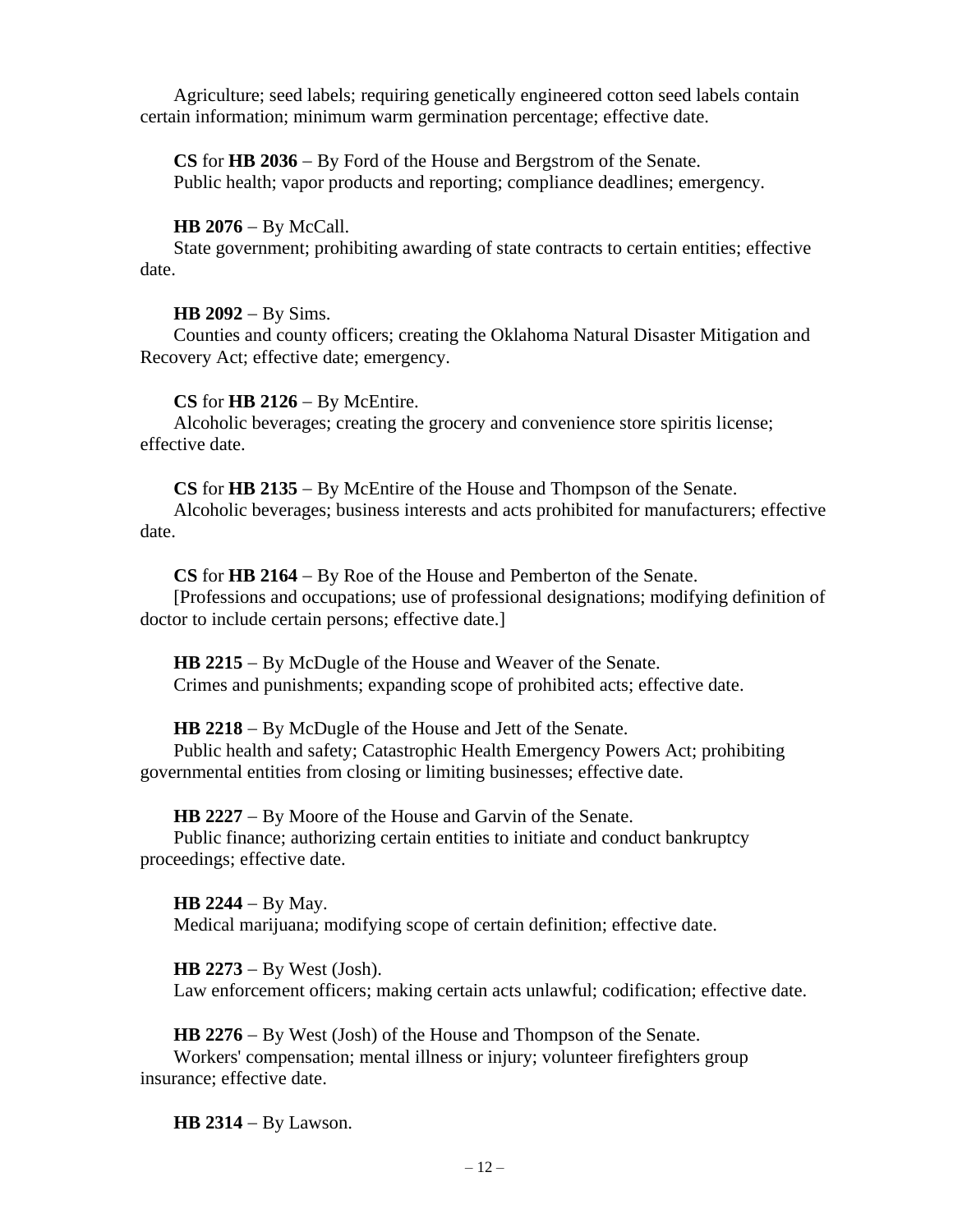Community-based services; definitions; community services worker registry; investigation; notification; procedure; effective date.

#### **HB 2332** − By Williams et. al.

Prisons and reformatories; eliminating certain duty of the State Board of Corrections; effective date.

**CS** for **HB 2361** − By Burns. Criminal procedure; modifying causes for removal of officers; effective date.

**HB 2385** − By Sterling of the House and Jett of the Senate.

Motor vehicles; providing civil immunity for removing animal from motor vehicle using forcible entry; effective date.

**CS** for **HB 2389** − By Boles et. al. of the House and Paxton of the Senate. Revenue and taxation; gross production; apportionment; cities and towns; County Bridge and Road Improvement Fund; effective date; emergency.

**CS** for **HB 2446** − By Munson. Children; Office of Juvenile Affairs; responsibility; Division Directors; effective date.

#### **HB 2505** − By Kannady of the House and Weaver of the Senate.

Criminal procedure; directing courts to conduct evidentiary hearing for certain criminal matters; codification; effective date.

### **CS** for **HB 2525** − By Bashore.

Landlord and tenant; delinquent rent; late charges within certain percentage of monthly rent not be a penalty; effective date.

#### **HB 2532** − By Cornwell et. al.

State government; Criminal Justice Coordinating Commission; membership; duties; study; recommendations; effective date.

#### **CS** for **HB 2533** − By Humphrey.

Workers' compensation; death benefits; law enforcement officers; COVID-19 death; emergency.

#### **HB 2547** − By Stinson.

Schools; requiring media timeouts at high school sporting events which are being broadcast; effective date.

### **CS** for **HB 2600** − By Roberts (Sean).

Counties and county officers; confidential communications with legal counsel; conflict of interest; district attorney; representation; emergency.

### **CS** for **HB 2601** − By Roberts (Sean).

Public trusts; appointment by board of county commissioners; method of selection; appointment restrictions; emergency.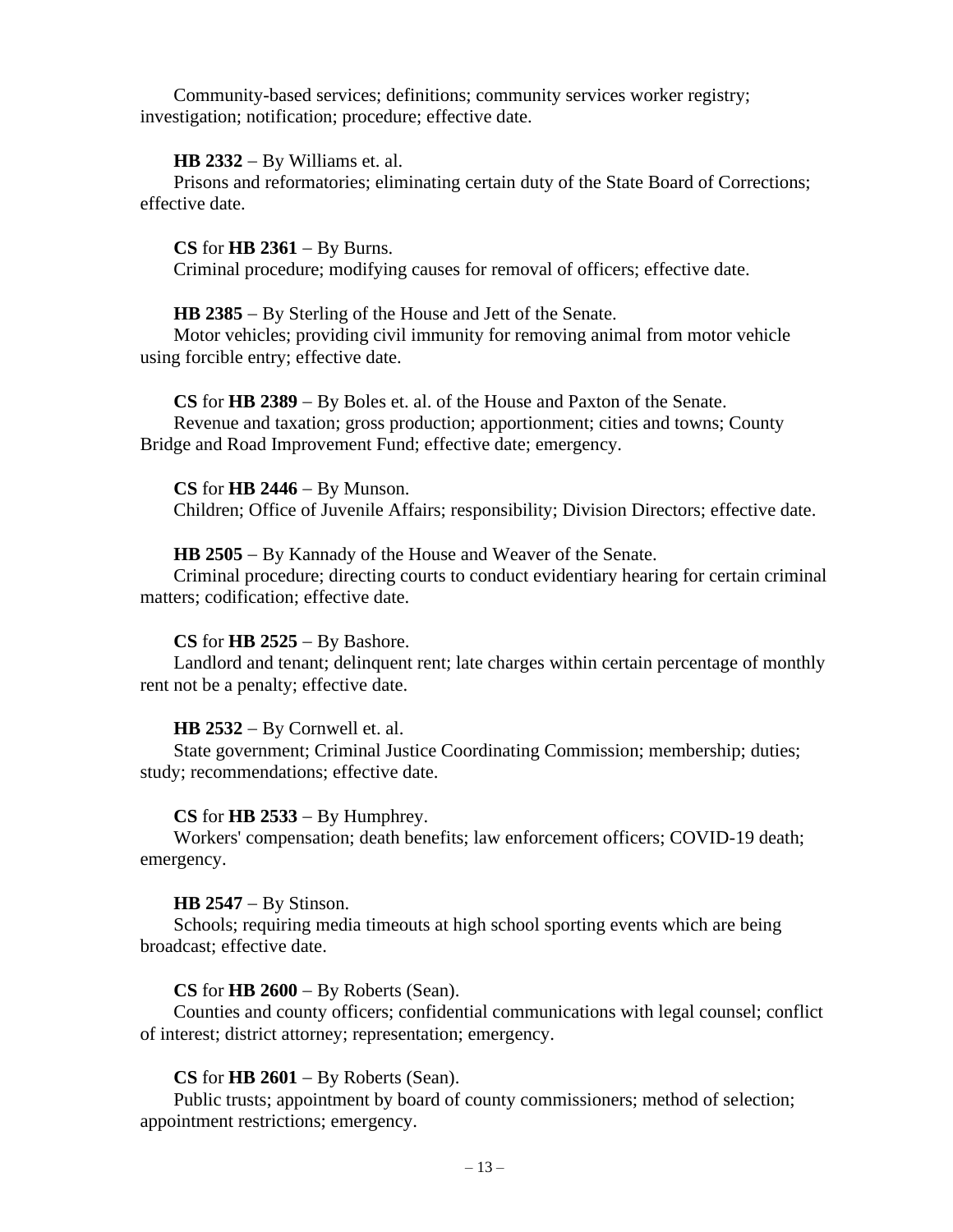**HB 2647** − By Echols of the House and Garvin of the Senate. Crimes and punishments; increasing age limitation; effective date.

### **HB 2653** − By Echols.

Motor vehicles; modifying offenses requiring mandatory revocation; effective date.

### **CS** for **HB 2659** − By Echols.

Medical marijuana; patient and caregiver licenses; authorizing possession of topical marijuana; effective date.

### **CS** for **HB 2660** − By Echols.

Medical marijuana; processor licensing requirements; modifying test batch requirements for licensed medical marijuana commercial growers and processors; effective date.

**CS** for **HB 2673** − By Echols of the House and Treat et. al. of the Senate.

Schools; student transfers; reallocating State Aid for certain transfer students; transfer allowance; private schools; effective date.

### **CS** for **HB 2681** − By Marti.

Insurance; Insurance Commissioner qualifications; eliminating financial interest prohibition; effective date.

### **HB 2688** − By Hasenbeck.

Animals; repealing annual report requirements related to the Commercial Pet Breeders and Animal Shelter Licensing Act; effective date.

### **CS** for **HB 2701** − By Hasenbeck.

[Revenue and taxation; creating the Education Investment for Oklahoma Act; modifying the Equal Opportunity Education Scholarship Act; effective date.]

### **HB 2730** − By Pittman of the House and Montgomery of the Senate.

Health; maternal and infant mortality; hospitals and birthing centers; implicit bias training; health care professionals; State Department of Health; effective date.

### **HB 2733** − By Pittman.

Indigenous persons; Ida's Law; Office of Liaison for Missing and Murdered Indigenous Persons; requirements; effective date.

### **HB 2742** − By Ford.

Motor vehicles; child passenger restraint systems; modifying age requirements for use of certain restraint systems; effective date.

**HB 2875** − By Wallace of the House and Taylor of the Senate.

[Revenue and taxation; Motor Vehicle Tax Equity Act of 2021; public highway electric vehicles; sales tax; use tax; vehicle excise tax; exemptions; in lieu treatment; definitions; effective date; emergency.]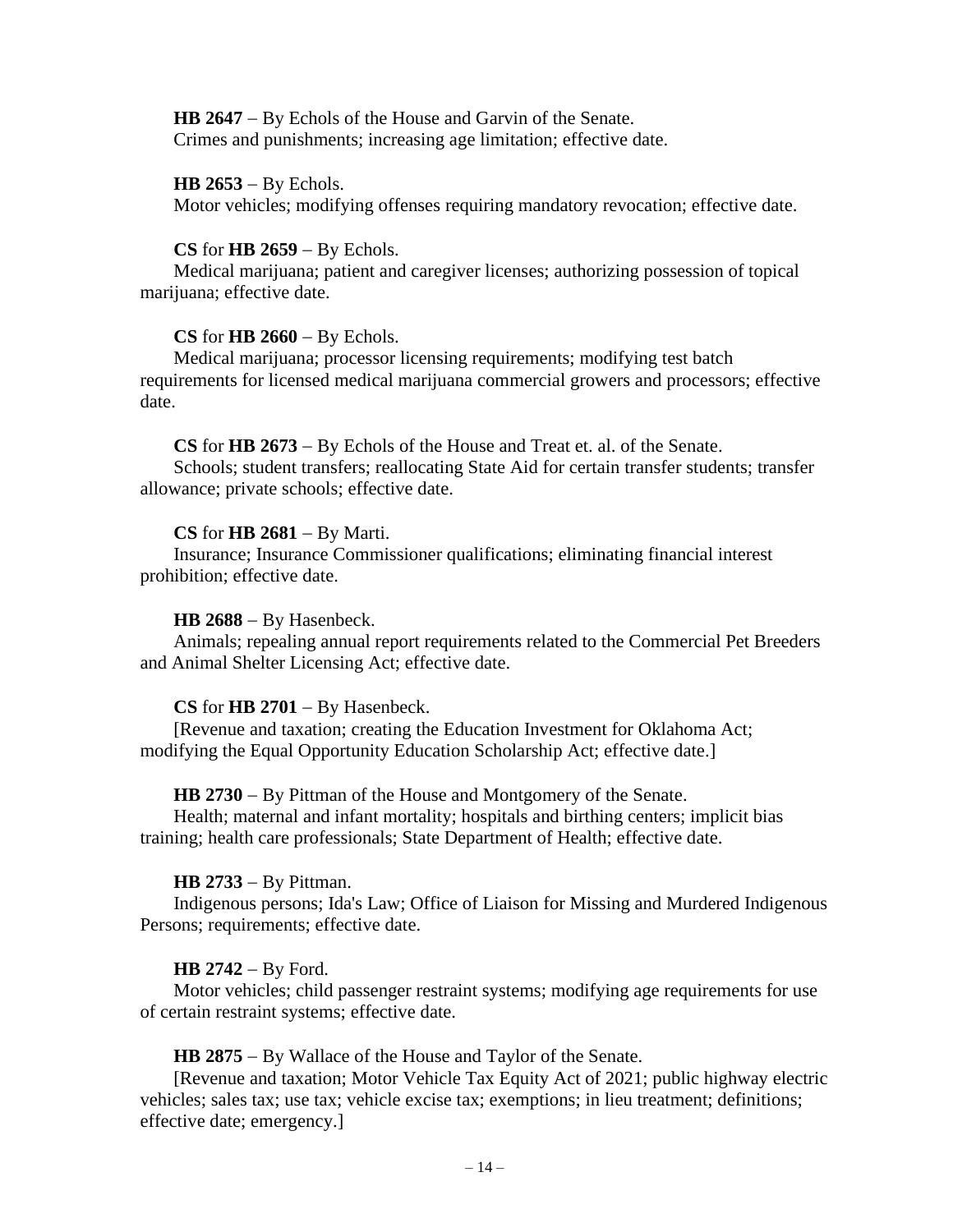**CS** for **HB 2876** − By Wallace et. al. of the House and Floyd of the Senate. Revenue and taxation; Vapor Products Tax Code; e-liquids; excise tax; Vapor Products Regulation Revolving Fund; effective date.

**HB 2878** − By Wallace of the House and Thompson of the Senate. State government; subdivision audits; definition of audit; effective date.

# **HB 2973** − By Olsen et. al.

Counseling; mental health; Parental and Family Rights in Counseling Protection Act; emergency.

# **HB 2994** − By Gann.

Sunset; Board of Tests for Alcohol and Drug Influence; re-creating Board; modifying termination date.

# **HB 2995** − By Gann.

Sunset; Oklahoma State Board of Examiners for Long-Term Care; re-creating Board; modifying termination date.

# **HB 2997** − By Gann.

Sunset; Oversight Committee for State Employee Charitable Contributions; re-creating Committee; modifying termination date.

# **HB 3000** − By Gann.

Sunset; Archives and Records Commission; re-creating Commission; modifying termination date; emergency.

**HB 3008** − By Luttrell et. al. of the House and Coleman of the Senate.

[Amusements and sports; state-tribal gaming; exception; model tribal gaming compact supplement; sports pools; term; fees; procedures; payment; conduct; participation; apportionment; effective date.]

**CS** for **HB 3023** − By Hasenbeck. Dental insurance claims; definitions; requirements; effective date.

**HB 3025** − By Worthen. Fees; court clerks; payment; loose coins; effective date.

# **HB 3067** − By Manger.

Public finance; state agency information technology systems; Oklahoma State Bureau of Investigation; exemption; effective date; emergency.

**HB 3077** − By Smith.

Animals; trespassing dog; camera; damages; effective date.

**HB 3104** − By Steagall et. al. of the House and Bullard of the Senate. Firearms; clarifying preemption provision and certain mandate; effective date.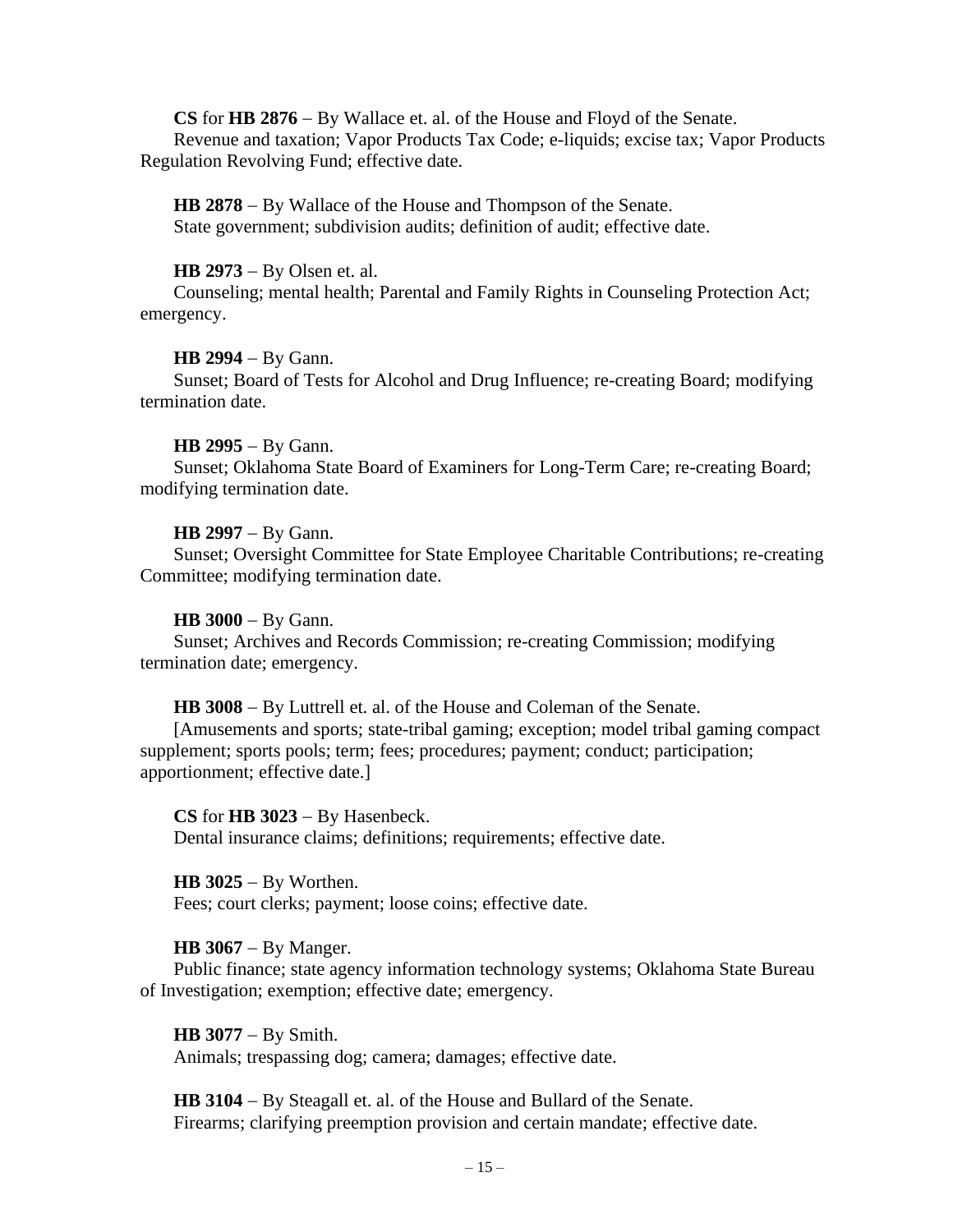### **HB 3209** − By Nichols et. al.

Cities and towns; Municipal Code Lien Enforcement Act of 2022; municipal code violations; municipal lien foreclosures; effective date.

**HB 3222** − By Roberts (Dustin) of the House and Kidd of the Senate. Contracts; third-party delivery; restaurants; fine; right of action; effective date.

#### **HB 3224** − By Roberts (Dustin).

Public health; newborn screening specimen; reporting; effective date.

### **HB 3238** − By Gann et. al.

Landlord and tenant; limiting court discretion; immediate possession; effective date; emergency.

### **CS** for **HB 3246** − By Randleman et. al.

Professions and occupations; Board of Chiropractic Examiners; articles of natural origin; effective date.

### **CS** for **HB 3275** − By Mize.

Insurance; Market Assistance Association; insurer; member; homeowners' liability; vacancies; annual statement; effective date.

### **CS** for **HB 3276** − By Humphrey of the House and Weaver of the Senate.

Qualified immunity; prohibiting employees from being liable for monetary damages under certain circumstances; effective date.

#### **HB 3283** − By Humphrey.

Crimes and punishments; reducing penalties for certain lawful acts; effective date.

### **HB 3301** − By Humphrey.

Prisons and reformatories; directing the Department of Corrections to provide minimum ratio of correctional officer staffing at facilities; codification; effective date.

### **HB 3335** − By Fugate.

Driver licenses; allowing option to include blood type on license or identification card; effective date.

### **HB 3343** − By Worthen.

Power of attorney; Medical Uniform Durable Power of Attorney Act of 2022; health and medical durable powers; effective date; emergency.

#### **HB 3361** − By McCall.

Professions and occupations; Oklahoma Funeral Board; providing for quorum; effective date.

**HB 3372** − By West (Tammy) of the House and Weaver of the Senate.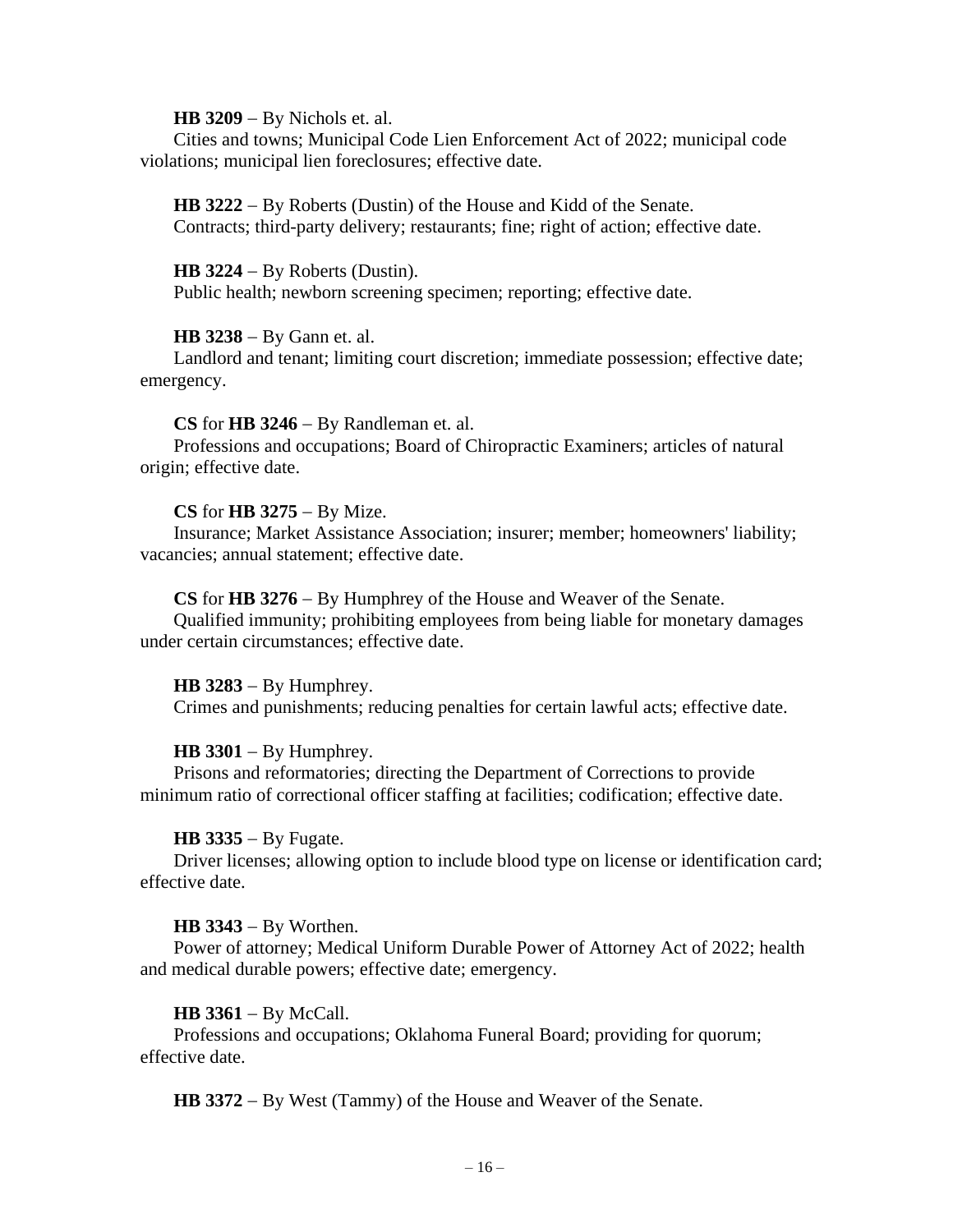State government; stating intent; requiring the Office of Management and Enterprise Services to promulgate rules regarding certain distribution of surplus vehicles; effective date.

**HB 3380** − By Stinson. Physical therapists; practice; eliminating time limits; effective date.

**HB 3384** − By Moore. Civil procedure; discovery; effective date.

### **CS** for **HB 3406** − By Bush.

Civil procedure; statute of limitations; modifying when action must be brought; effective date.

**CS** for **HB 3410** − By Pae et. al. of the House and Garvin of the Senate. Children; Oklahoma Juvenile Code; definition; custody; child in need of supervision; effective date.

**CS** for **HB 3411** − By Pae et. al. of the House and Weaver of the Senate. Crimes and punishments; allowing state agencies to bring certain forfeiture actions; effective date.

**CS** for **HB 3425** − By Kerbs. Nursing homes; requirements for certain private methods of care; effective date.

**HB 3432** − By Kerbs et. al.

Agriculture; Oklahoma Department of Agriculture, Food, and Forestry; overseeing school lunch program; effective date.

**HB 3466** − By Grego of the House and Murdock of the Senate.

[Revenue and taxation; sales tax; agriculture; exemption; renewal; procedures; effective date.]

**CS** for **HB 3475** − By Grego of the House and Allen of the Senate.

Records; Oklahoma Open Records Act; procedures; requests; Oklahoma Open Meeting Act; exemptions; public trusts; effective date.

**HB 3491** − By Lepak et. al.

Environment and natural resources; defining term; prohibiting certain programs that regulate greenhouse gas emissions without legislative approval; effective date.

**CS** for **HB 3500** − By McEntire et. al.

Crimes and punishments; penalties for assault and better upon a school employee; effective date.

**CS** for **HB 3502** − By Hardin (David) of the House and Pemberton of the Senate.

Schools; requiring compulsory school attendance for certain students who are eighteen; punishment for violations; emergency.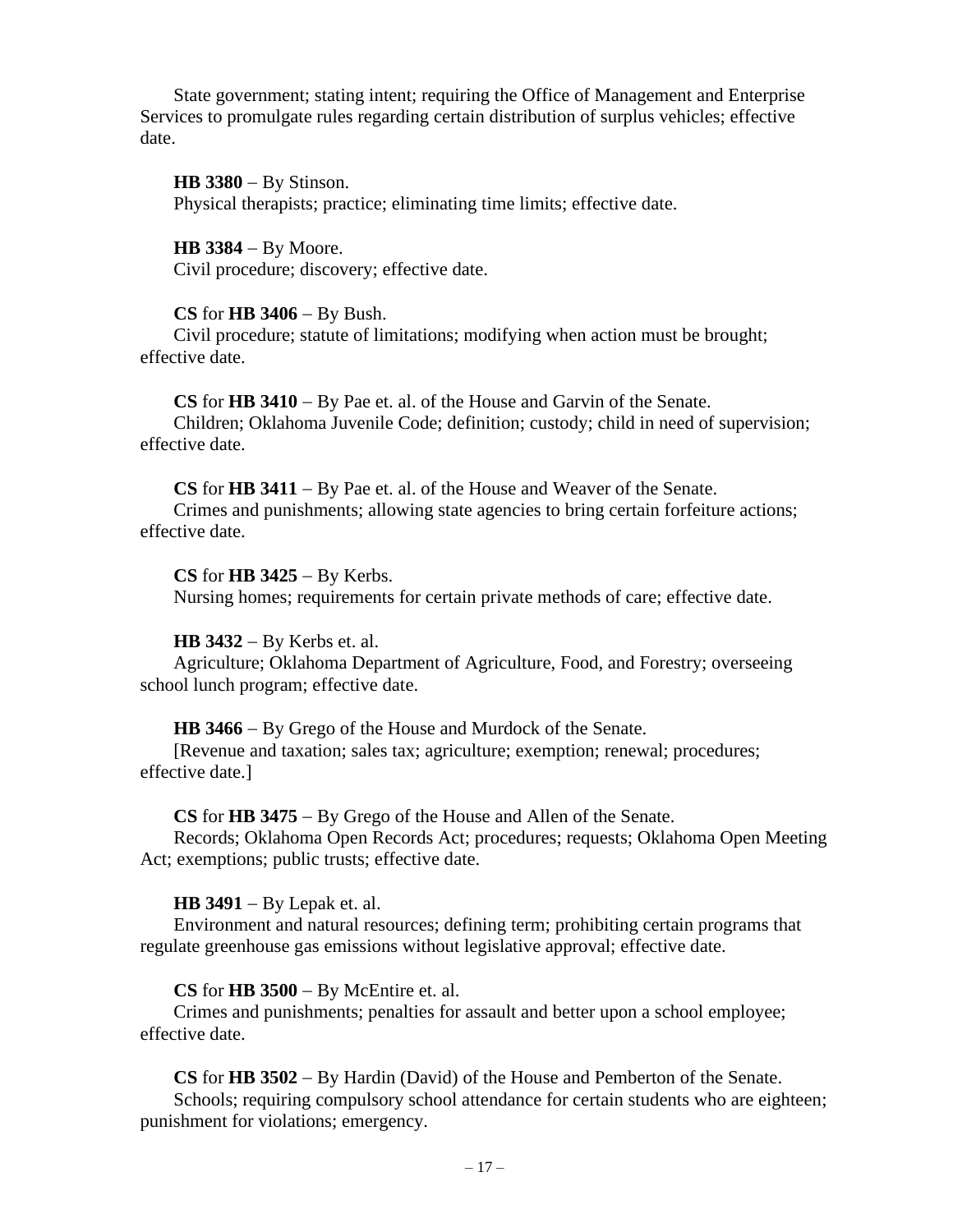**HB 3509** − By Provenzano.

Pharmacists; COVID-19 vaccinations; requirements; effective date.

**HB 3510** − By Provenzano.

Definitions and general provisions; Freedom Flag; official Flag of Remembrance; September 11, 2001; effective date.

### **CS** for **HB 3545** − By Caldwell (Chad).

Charter schools; creating the Statewide Charter School Board; effective dates; emergency.

**CS** for **HB 3677** − By Roberts (Sean).

Elections; voter registration; requiring verification of certain information; poll watchers; making certain acts unlawful; effective date.

**HB 3687** − By McDugle et. al. of the House and Daniels of the Senate.

[Revenue and taxation; tax credit; retired military; nonmilitary income; security clearance; effective date.]

**CS** for **HB 3718** − By Roberts (Sean).

Law enforcement; sheriffs; federal law enforcement officials; arrests; emergency.

**HB 3732** − By West (Josh) of the House and Coleman of the Senate.

Alcoholic beverages; cocktails-to-go; modifying definitions and requirements; effective date.

# **CS** for **HB 3741** − By Blancett.

Medical licensure; continuing education requirements; effective date.

### **HB 3760** − By Johns et. al.

Oklahoma Police Pension and Retirement System; Oklahoma Police Deferred Option Plan; assumed rate of return; emergency.

**CS** for **HB 3810** − By Moore of the House and Weaver of the Senate. Courts; Justices and judges; confidential information; penalty; effective date.

#### **HB 3851** − By Boatman.

Children; termination of parental rights; statutory references; district attorney; effective date.

**CS** for **HB 3856** − By Strom of the House and Coleman of the Senate. Alcoholic beverages; creating the Task Force for the Study of Theft and Delivery and Consequential Youth Access of Alcohol Across Oklahoma; effective date; emergency.

**CS** for **HB 3859** − By Strom of the House and Coleman of the Senate.

Alcoholic beverages; providing that mixed beverage licensees may sell to-go drinks at a different price than on-premises drinks; effective date.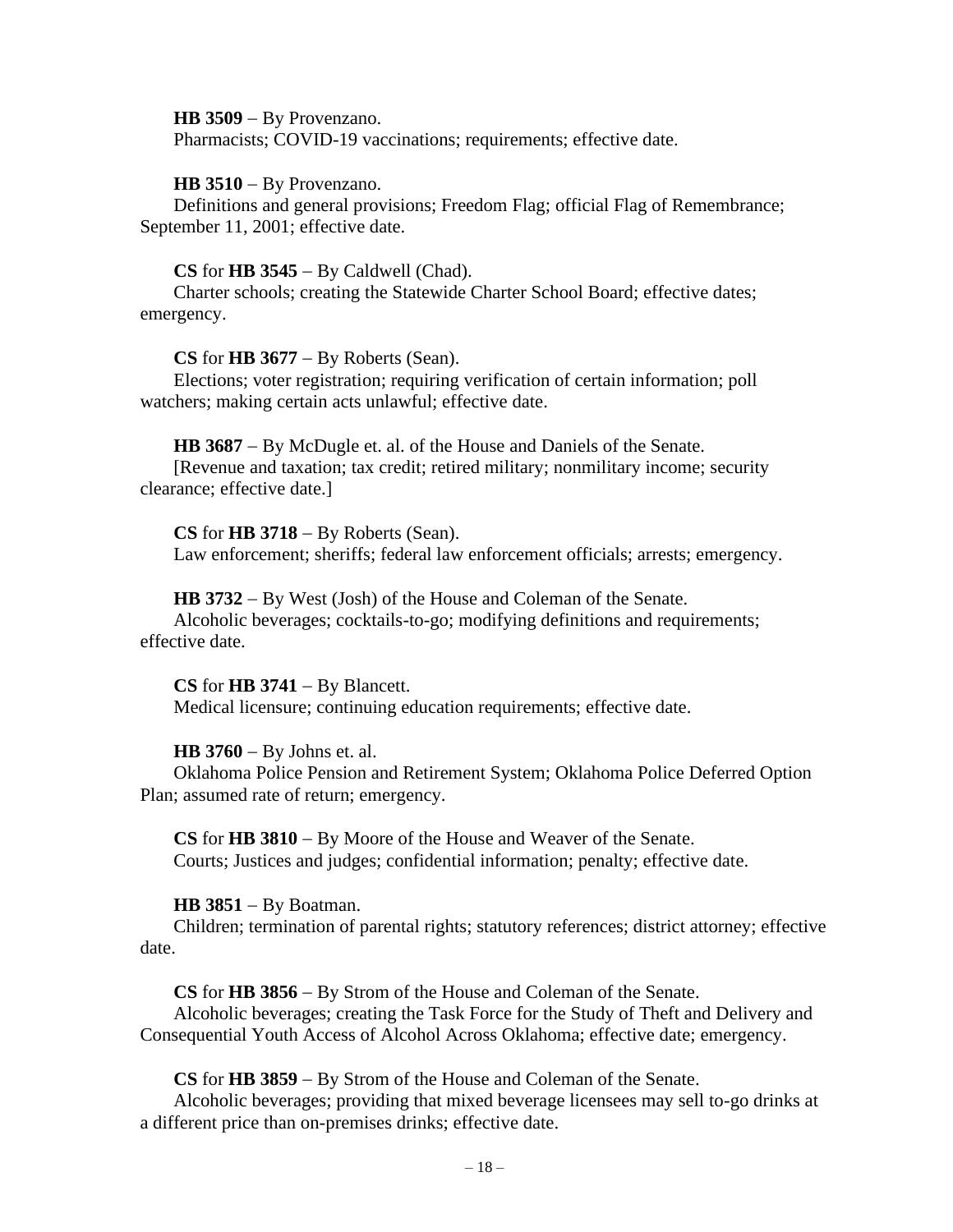### **CS** for **HB 3878** − By Lepak.

Employers and employees; employer vaccination mandate exemptions; emergency.

**HB 3890** − By Townley of the House and Pederson of the Senate. Definitions and general provisions; official state book; Holy Bible; effective date.

#### **CS** for **HB 3896** − By Hasenbeck.

School curriculum; subject matter standards; requiring certain subject matter standards to include a certain denotation; effective date.

### **CS** for **HB 3903** − By Pfeiffer et. al.

Prisons and reformatories; parole eligibility; clemency; emergency.

### **CS** for **HB 3906** − By Pfeiffer et. al.

County officers; sheriffs; district attorneys; chief law enforcement officer; effective date.

### **CS** for **HB 3907** − By Kannady.

Seized or forfeited property; directing the Attorney General to establish and maintain case tracking system and public website for seized and forfeited property; effective date.

### **CS** for **HB 3916** − By Roberts (Dustin) et. al.

Professions and occupations; Physician Assistant Act; modifying practice agreements; effective date.

#### **CS** for **HB 3924** − By Pfeiffer.

Insurance; Patient's Right to Pharmacy Choice Act; compliance; prohibitions; pharmacy benefits managers; Insurance Commissioner; effective date; emergency.

### **HB 3936** − By Culver.

Amusements and sports; Oklahoma Horse Racing Act; definitions; rules; license; codification; effective date.

### **CS** for **HB 3941** − By Culver.

State government; legal representation of agencies or officials of the executive branch; allow contracts with law firms; fees; records; information submitted to the Attorney General; effective date.

### **CS** for **HB 3955** − By Culver.

Cities and towns; arbitration; collective bargaining rights of sheriff's employees; procedure of fees and expenses; effective date.

### **HB 3965** − By Burns.

Commercial auction and consignment dealers; creating the Oklahoma Commercial Auction and Consignment Dealers Act; effective date.

### **CS** for **HB 3994** − By Dobrinski.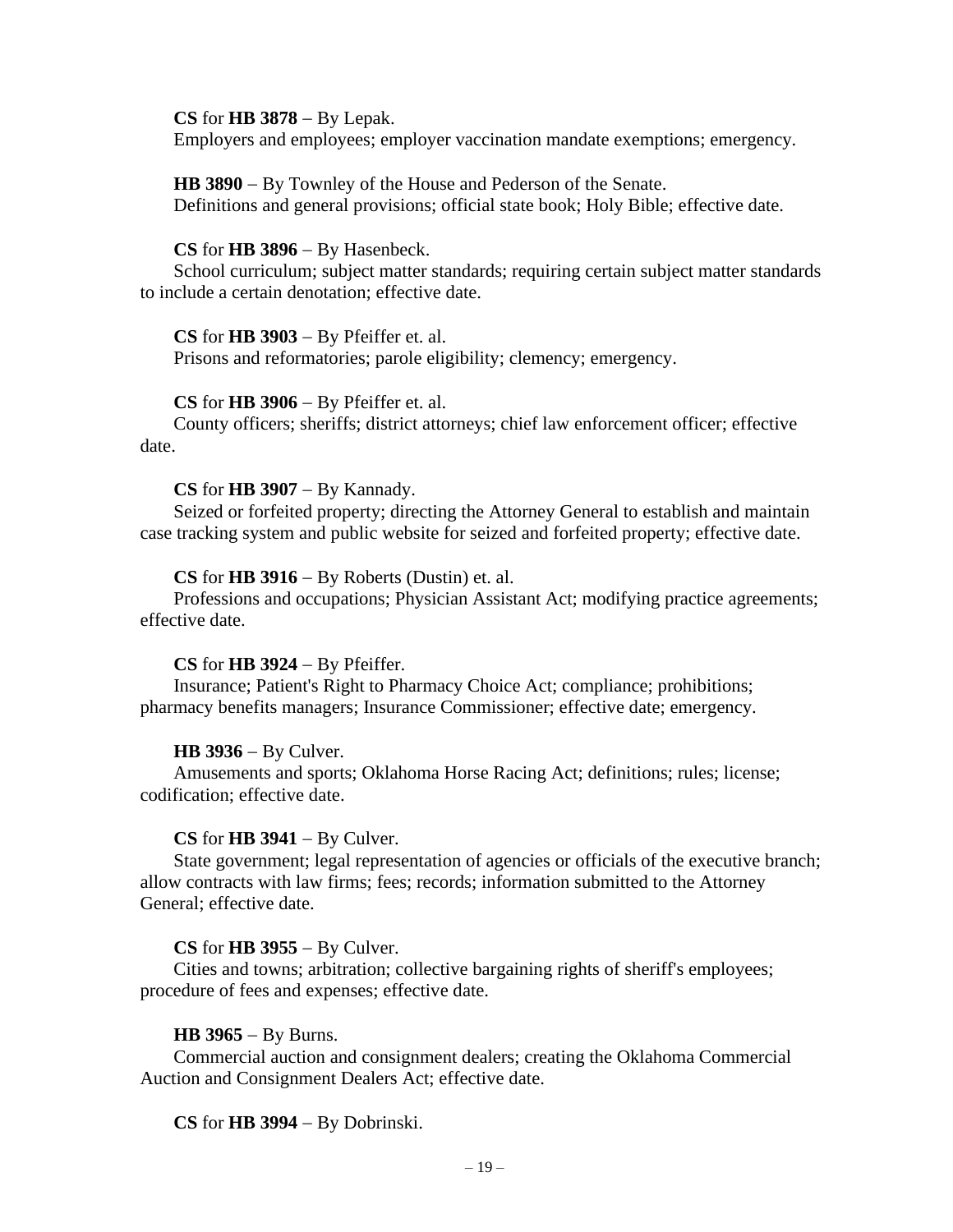Motor vehicle dealers; license requirements; effective date.

**CS** for **HB 4013** − By Conley. Crimes and punishments; modifying definition of obscene material; effective date.

**CS** for **HB 4015** − By Conley of the House and Bullard of the Senate.

Education; permitting certain complaints to be filed with the Attorney General's Office of Civil Rights Enforcement; effective date.

# **HB 4017** − By Conley.

Prisons and reformatories; directing salary to be established by the Department of Corrections Correctional Teacher Pay Scale based on credentials and experience; effective date.

**HB 4053** − By Marti of the House and Coleman of the Senate. Alcoholic beverages; beer distributor; price posting; effective date.

**HB 4096** − By Hasenbeck.

Public safety; designated license plates; effective date.

# **CS** for **HB 4121** − By Frix.

Public health and safety; death certificates; authorizing sheriff to sign medical certification; effective date.

# **CS** for **HB 4138** − By Roberts (Sean).

Firearms; unlawful carry of firearms in certain places; scope of prohibitied act; exeption; concealed carry during State Fair; effective date.

**HB 4155** − By Goodwin. Children; guardianship; information; signature; effective date.

# **HB 4276** − By Sneed.

Insurance; motor vehicle liability policies; minimum insurance coverage; effective date.

**CS** for **HB 4330** − By Sneed et. al.

[Professions and occupations; registered nurse programs; adding program; effective date.]

**CS** for **HB 4351** − By Hill.

Consumer Credit Code; surcharges; effective date.

# **CS** for **HB 4357** − By Hill.

Occupational licensing; creating the Provisional License for Ex-Offenders Act; effective date.

**HB 4372** − By Ford.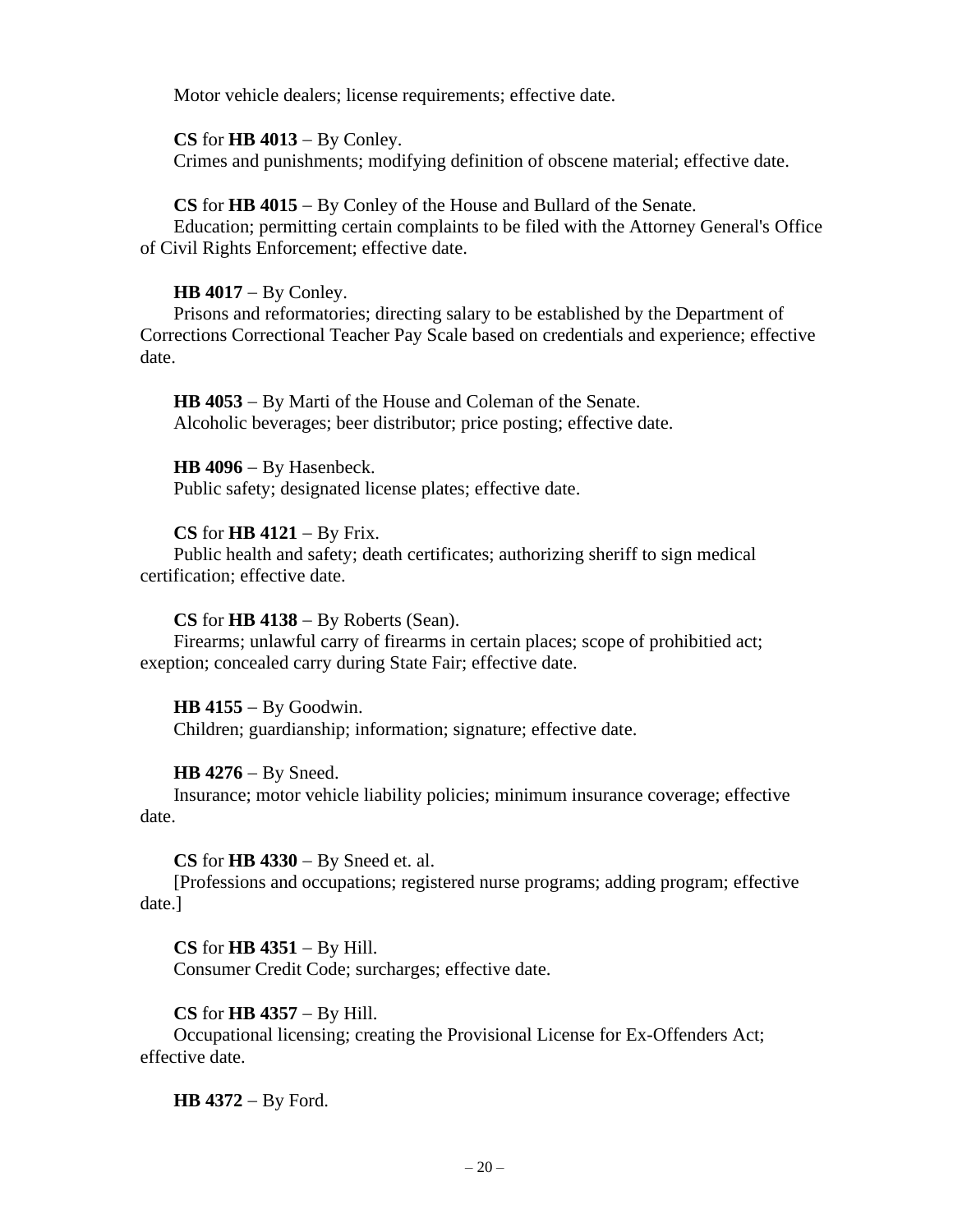Motor vehicles; modifying requirements for certain plate; creating the Antique Vehicles License Plate; effective date.

### **CS** for **HB 4395** − By Pittman.

Prisoner reentry; creating the Prisoner Reentry Pilot Program for certain inmates; effective date.

### **CS** for **HB 4403** − By Pittman.

Agriculture; creating the Urban and Community Forestry Act; effective date.

**CS** for **HB 4450** − By Wallace et. al. of the House and Thompson et. al. of the Senate. Health care workforce development; creating the Health Care Workforce Development and Finance Act of 2022; creating the Health Care Workforce Development Revolving Fund; emergency.

### **CS** for **HJR 1004** − By Fetgatter.

Constitutional amendment; requiring certain vote of people to pass constitutional amendments; ballot title.

#### **CS** for **HJR 1029** − By Nichols.

Constitutional amendment; authorizing an economically disadvantaged levy for certain school districts; ballot title; filing.

### **HJR 1031** − By Caldwell (Chad) of the House and Daniels of the Senate.

Constitutional amendment; providing for the consideration of votes when determining results of certain elections; ballot title.

#### **HJR 1033** − By Caldwell (Chad).

Constitutional amendment; requiring schools to spend certain percentage of budget on instructional expenditures; ballot title; filing.

### **HJR 1037** − By Echols.

Oklahoma Constitution; ad valorem taxation; homesteads; age 65 or older; fair cash value; ballot title; filing.

#### **HJR 1038** − By Caldwell (Chad) et. al.

Oklahoma Constitution; expenditure increases; state government; initiative petitions; referenda; required ballot title; ballot title; filing.

### **HJR 1039** − By Pfeiffer.

Constitutional amendment; changing the percentage of legal voters from statewide to each congressional district of the state for certain petitions; ballot title; filing.

#### **CS** for **HJR 1057** − By Newton.

Oklahoma Constitution; emergency medical service districts; millage rate; ballot title; filing.

**HJR 1068** − By Boatman of the House and Montgomery of the Senate.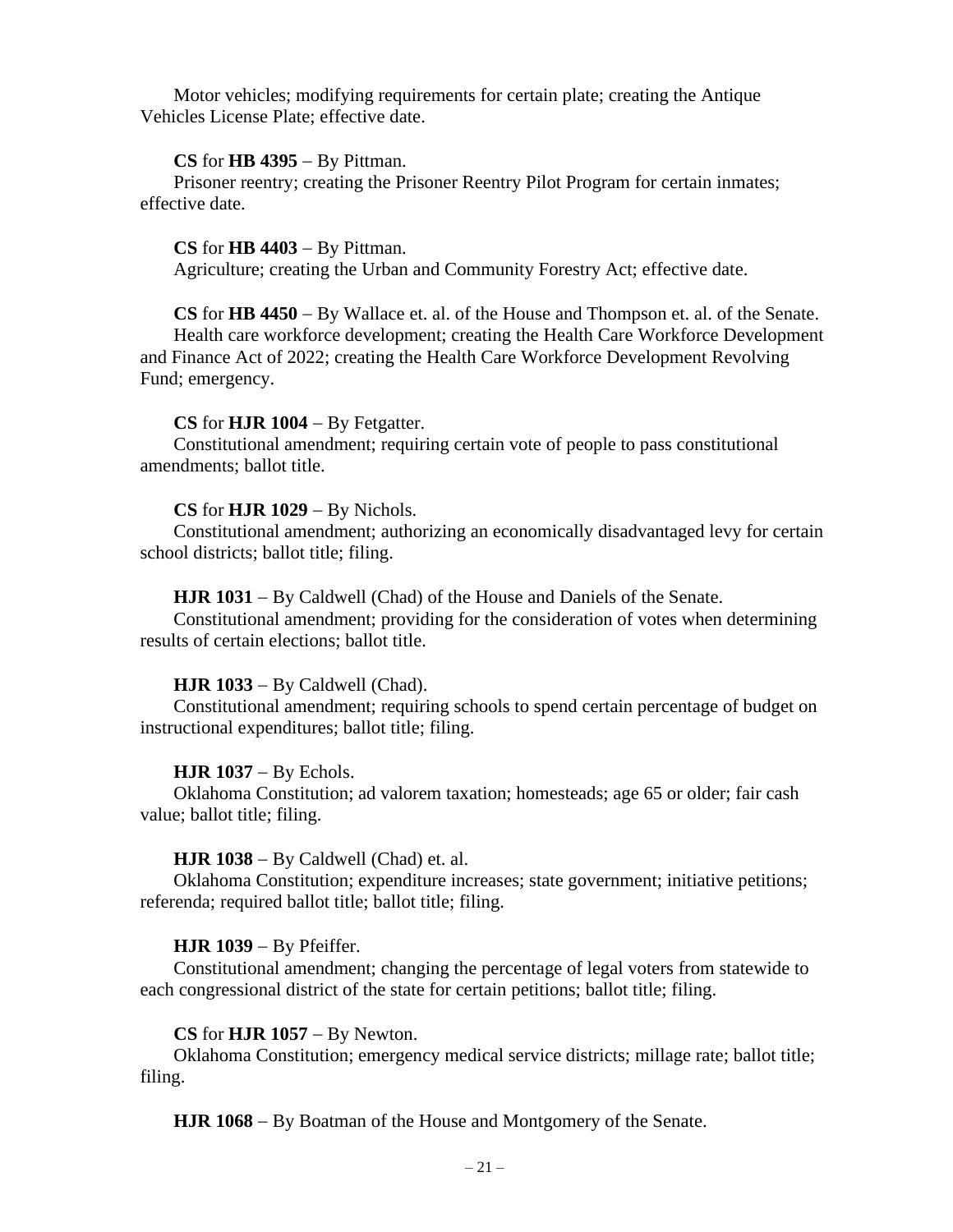Workers' compensation; approving Fee Schedule for maximum rates paid for reimbursement to medical providers; distribution; effective date; emergency.

**SB 1** − By Hall et. al. of the Senate and Bush of the House.

Oklahoma Scrap Metal Dealers Act; renaming act; modifying content, prohibitions and requirements. Effective date.

**SB 7** − By Bergstrom of the Senate and Humphrey of the House.

Mental health; providing for assessment via telemedicine under certain circumstances. Effective date.

**CS** for **SB 9** − By Standridge et. al. of the Senate and Humphrey of the House. Obscene material; modifying definition. Effective date.

**SB 12** − By Standridge of the Senate and Kannady of the House. Uniform Controlled Dangerous Substances Act; modifying inclusions. Effective date.

**SB 25** − By Daniels et. al. of the Senate and Kannady of the House. Sentencing proceedings; modifying eligibility requirements for jury resentencing. Effective date.

**SB 29** − By Bergstrom of the Senate and Hardin (David) of the House. Forcible entry and detainer; specifying restoration of physical possession to plaintiff. Effective date.

**SB 41** − By McCortney of the Senate and Johns of the House.

State employee payroll deductions; modifying type of service company and minimum number of employees eligible for premium payments. Effective date.

**SB 43** − By Hall of the Senate and Humphrey of the House. Commercial driver education training; modifying certain terms and fee. Effective date.

**SB 47** − By Coleman of the Senate and Pfeiffer of the House.

District attorneys; modifying requirements for destruction of certain records. Effective date.

**SB 67** − By Simpson of the Senate and McCall et. al. of the House.

Teacher certification; allowing exceptions to required certification examinations for candidates who are deaf. Effective date. Emergency.

**SB 83** − By Hall of the Senate and Kannady of the House. Oklahoma Fuel Alcohol Act; repealer. Effective date.

**CS** for **SB 92** − By McCortney et. al. of the Senate and McEntire of the House. Insurance; expanding actions constituting unfair claims settlement practices. Effective date.

**SB 103** − By Kirt of the Senate and Pae of the House.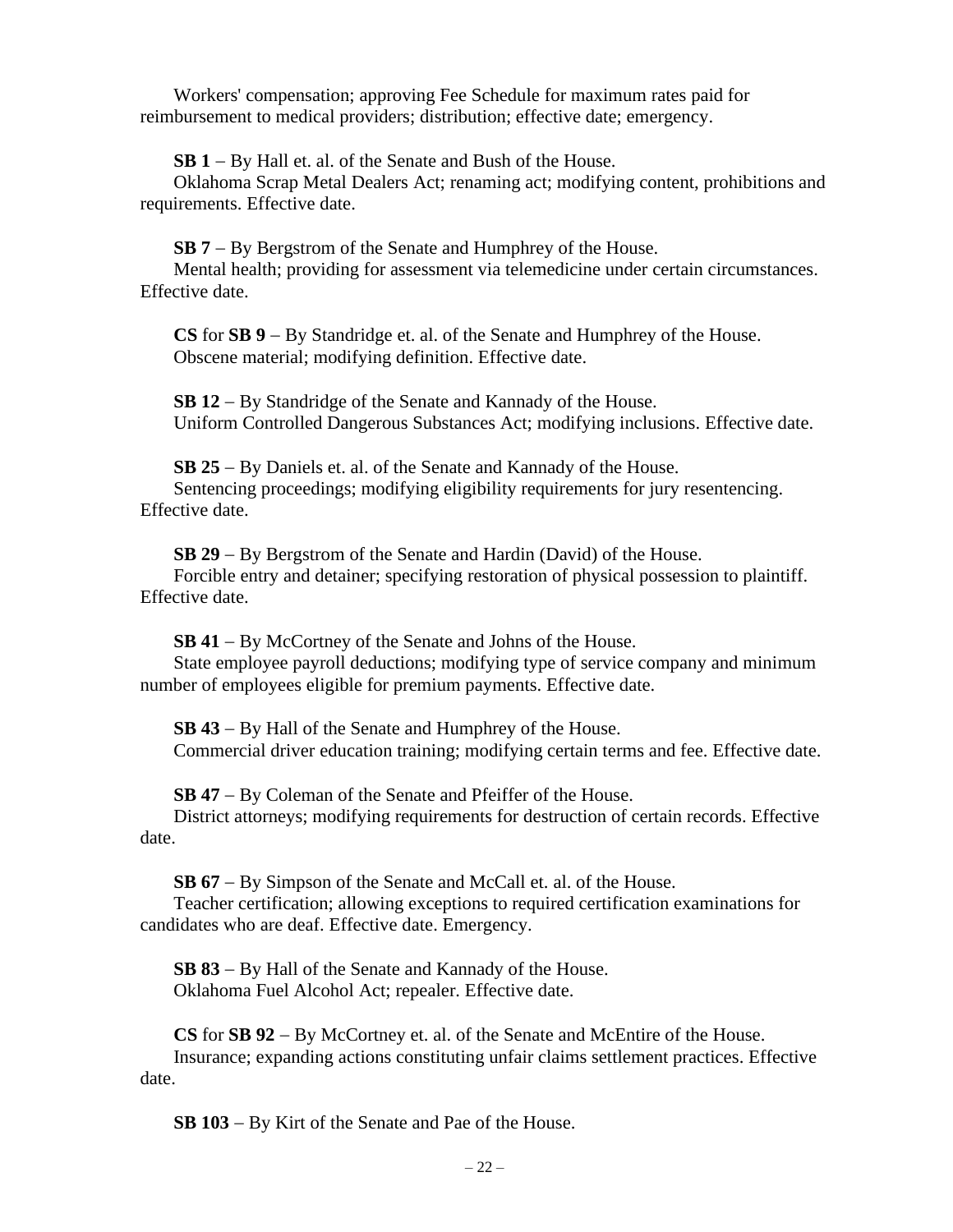Absentee ballots; modifying procedures for marking and return of ballots for certain persons. Effective date. Emergency.

**SB 119** − By Allen et. al. of the Senate and Russ of the House. State capitol and capitol buildings; establishing requirements for the use of capitol property. Effective date.

**CS** for **SB 144** − By Standridge et. al. of the Senate and Frix et. al. of the House. Motor vehicles; creating special license plates. Effective date.

**SB 146** − By Thompson of the Senate and Wallace of the House.

Commissioners of the Land Office; allowing selection of one or more custodial banks. Effective date. Emergency.

**SB 149** − By Rogers of the Senate and Miller of the House.

Safe sleep; removing certain duty of State Board of Health; requiring retailers to comply with certain requirements. Effective date.

**SB 170** − By Howard of the Senate and Kannady of the House.

Judicial authorization for anatomical gift; authorizing court to order procurement of anatomical gifts under certain circumstances. Effective date.

**SB 179** − By Stanley of the Senate and Bush of the House.

Behavior analysts; modifying and deleting certain licensing requirements; updating standards; providing for limited practice of supervisees. Effective date.

**SB 213** − By Howard et. al. of the Senate and Dempsey of the House. [Sales tax; sales tax exemption for certain forestry equipment. Effective date.]

**SB 239** − By Pemberton of the Senate and Hasenbeck et. al. of the House.

Charter schools; providing process for State Board of Education to hear charter school sponsorship appeals. Effective date. Emergency.

**SB 241** − By Thompson et. al. of the Senate and Kannady et. al. of the House. Uniform Controlled Dangerous Substances Act; modifying required documentation. Effective date.

**SB 253** − By Rader et. al. of the Senate and CrosswhiteHader of the House. Candidate filing for elective office; adding information to be included on declaration of candidacy form. Effective date.

**SB 256** − By Thompson of the Senate and Wallace of the House.

Bank privilege tax; modifying time period during which certain credit may be claimed. Effective date.

**SB 318** − By Taylor of the Senate and Ford of the House.

Police retirement; modifying age range for eligibility of certain members. Effective date.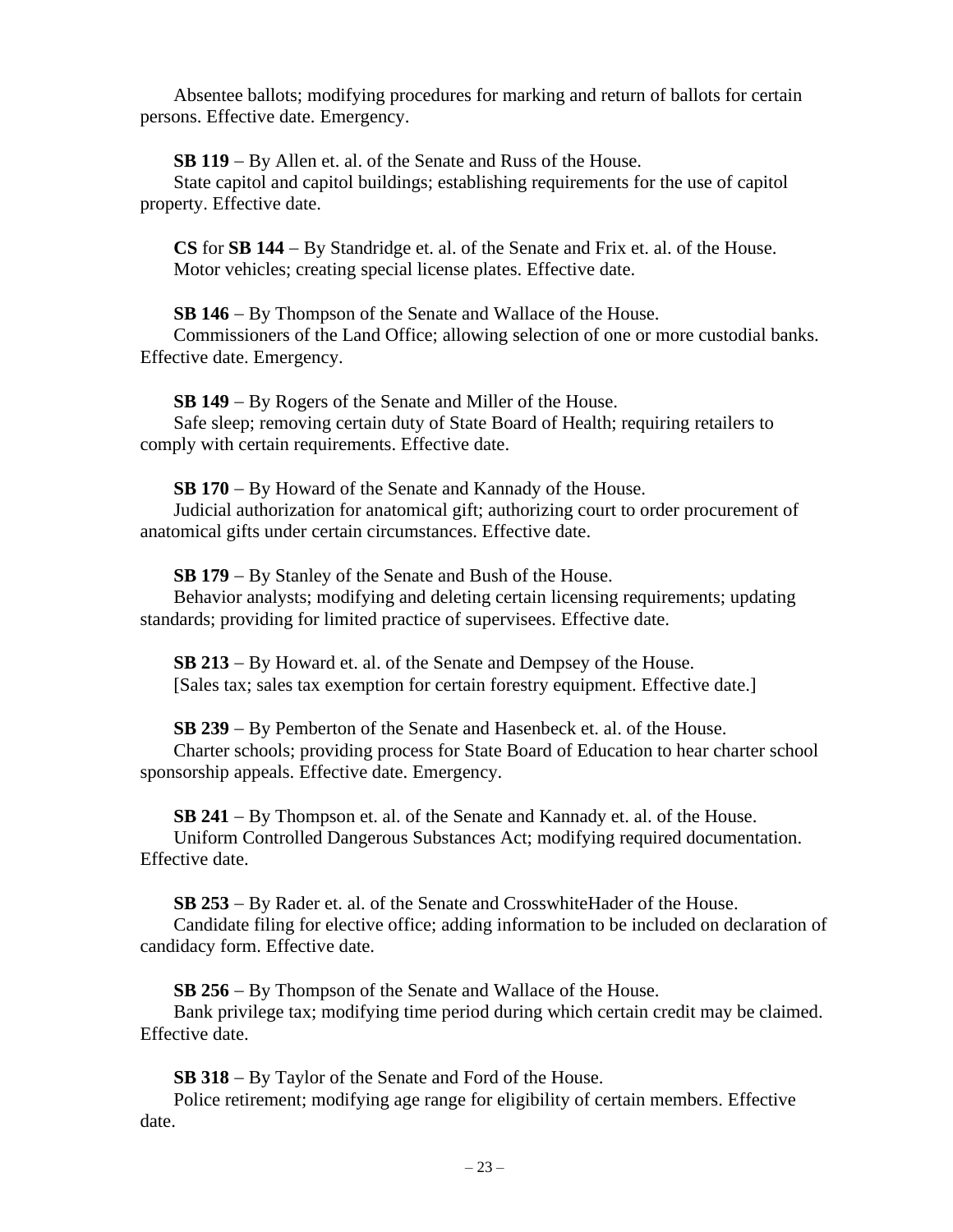**SB 324** − By Daniels of the Senate and Echols of the House.

Workers' compensation; modifying certain definition; clarifying applicability of Administrative Workers' Compensation Act; clarifying exception to exclusive remedy. Effective date.

**SB 354** − By Bergstrom of the Senate and Davis of the House.

Out-of-state transport of dead bodies; authorizing transport in counties with shared boundaries. Effective date. Emergency.

**SB 394** − By Coleman et. al. of the Senate and Talley of the House.

Temporary Assistance for Needy Families (TANF) program; modifying minimum requirements; increasing amount of certain excluded equity allowance. Emergency.

**SB 409** − By Bergstrom of the Senate and Fetgatter of the House. Sales and use tax; modifying time period of exemption for certain computer and telecommunications equipment purchase. Effective date.

**SB 411** − By Bergstrom of the Senate and Fetgatter of the House. Sales tax exemption; deleting manufacturer exemption for certain construction materials. Effective date.

**SB 441** − By Dahm et. al. of the Senate and Steagall of the House. Motor vehicles; prohibiting contracting for use of photo monitoring devices. Effective date.

**SB 445** − By Paxton of the Senate and Hardin (David) of the House. [Medical marijuana; providing cumulative penalties for certain offenses. Effective date.]

**SB 457** − By Dahm et. al. of the Senate and ODonnell of the House.

[Oklahoma Open Records Act; requiring disclosure of recordings from certain law enforcement equipment. Emergency.]

**SB 458** − By Daniels of the Senate and Kannady of the House.

[Governmental Tort Claims Act; establishing certain exemption from liability. Effective date.]

**SB 459** − By Paxton of the Senate and Burns of the House.

Workplace drug and alcohol procedures; adding certain volunteers; modifying safetysensitive positions. Effective date.

**SB 469** − By Hicks et. al. of the Senate and Bush et. al. of the House.

[Medicaid; requiring coverage of medically necessary pasteurized donor human milk under certain conditions. Effective date. Emergency.]

**SB 498** − By Thompson et. al. of the Senate and Fetgatter of the House. [Ad valorem tax exemption; providing waiver of payroll requirement. Emergency.]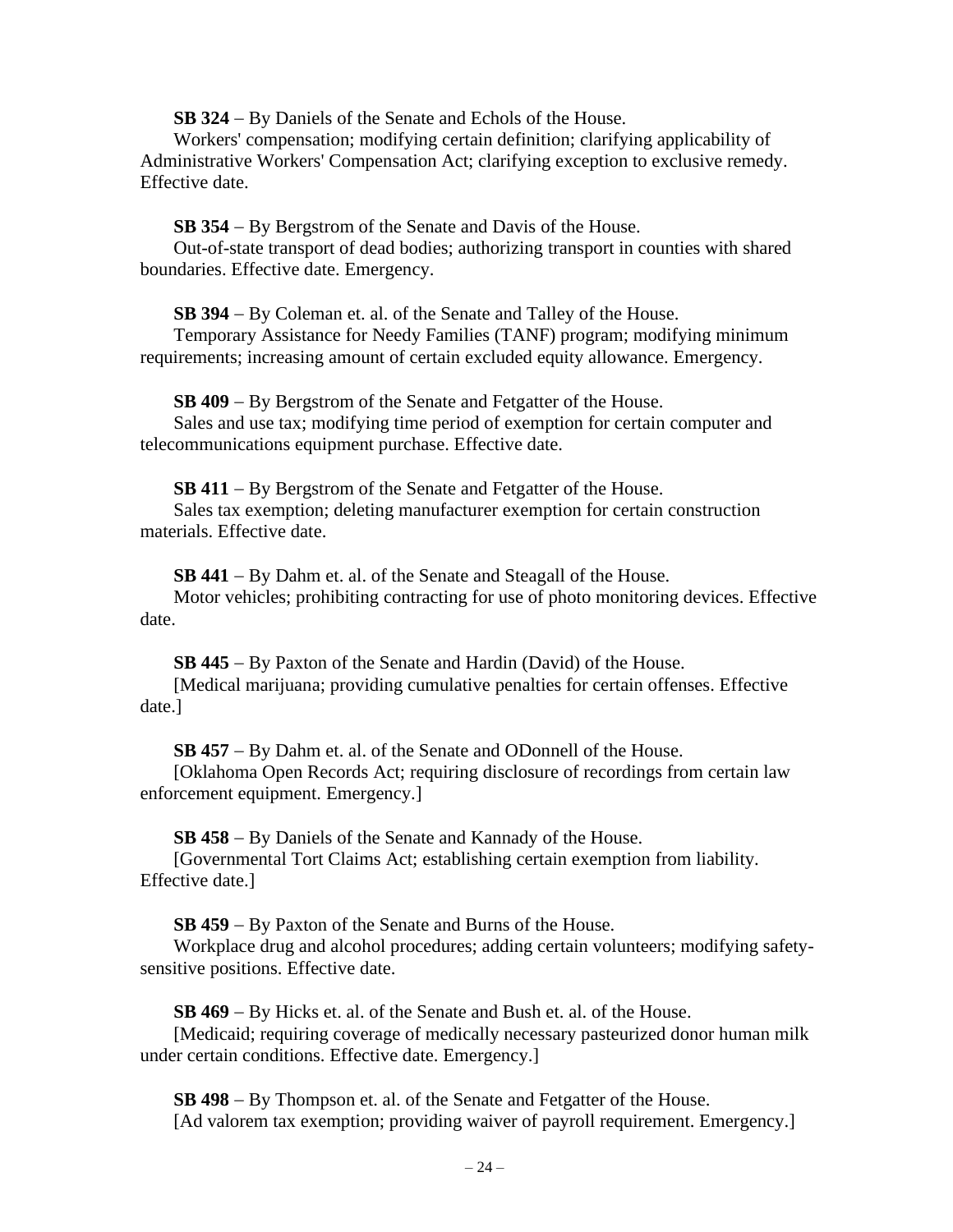**CS** for **SB 512** − By Paxton of the Senate and Dobrinski of the House. Motor vehicles; creating the Hometown Auto-jobs Act of 2022; guidelines; licenses. Effective date.

**SB 527** − By Montgomery et. al. of the Senate and McEntire et. al. of the House. [Public finance; creating the Oklahoma Prosperity Act Trust; requiring State Treasurer to develop certain trusts and IRAs established under program. Effective date.]

**SB 531** − By Bergstrom et. al. of the Senate and Frix of the House. Motor vehicles; exempting certain vehicles. Emergency.

**SB 547** − By Howard of the Senate and Hasenbeck of the House. Commercial pet breeders; repealing annual pet breeder facility report. Emergency.

**CS** for **SB 554** − By Newhouse of the Senate and Kannady of the House. Liens; increasing allowable fee for processing of certain notice. Effective date.

**SB 560** − By Dahm et. al. of the Senate and West (Rick) of the House. Self-defense; prohibiting certain prosecution for offense. Effective date.

**SB 561** − By Montgomery of the Senate and Pae et. al. of the House. Oklahoma Vehicle License and Registration Act; combining registration periods when standard and special plates are issued. Effective date.

**SB 564** − By Hall of the Senate and Mize et. al. of the House.

County and county officers; providing criteria for the dispersion of rewards by board of county commissioners. Effective date.

**SB 567** − By Newhouse et. al. of the Senate and Davis of the House.

State government; providing for assistance for funeral expenses for certain persons. Effective date.

**SB 569** − By Newhouse of the Senate and Kannady et. al. of the House. County clerks; permitting certified copies to be made in accordance with the Uniform Real Property Electronic Recording Act; allowing fee for certified records. Effective date.

**SB 570** − By Newhouse of the Senate and Steagall of the House. Public finance; state agency information systems; making certain provisions inapplicable to the Oklahoma Military Department. Effective date. Emergency.

**SB 572** − By Dahm et. al. of the Senate and Steagall et. al. of the House. Immigration and customs laws; Attorney General enforcement of federal immigration and customs laws; requiring Attorney General to make certain determination upon request. Effective date.

**CS** for **SB 605** − By Standridge of the Senate and Echols et. al. of the House.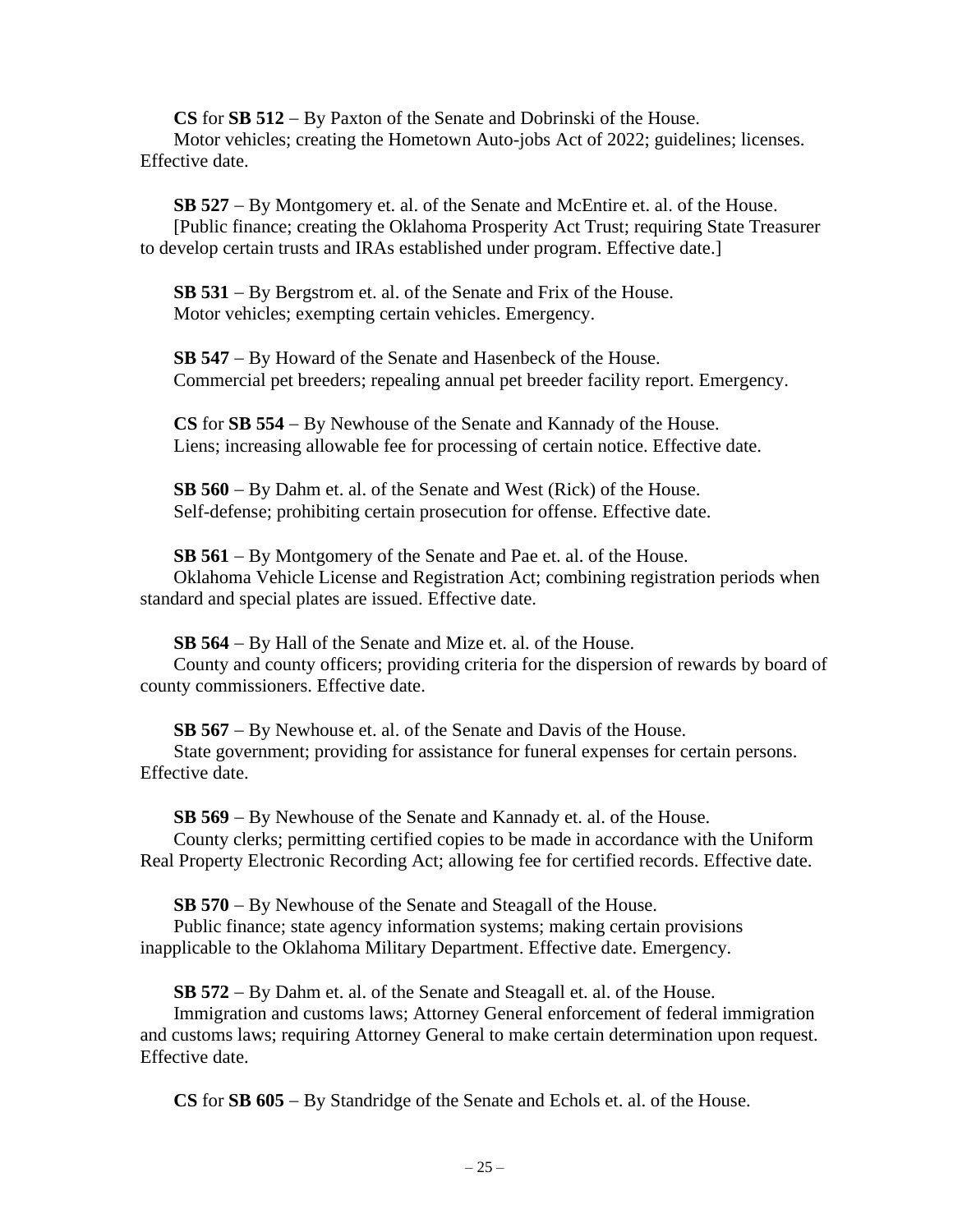Controlled dangerous substances; providing certain liability protections for prescription and dispensation of opioid drugs. Effective date.

**CS** for **SB 617** − By Allen of the Senate and Frix of the House.

Motor vehicles; consolidating certain Corporation Commission and Department of Public Safety powers. Effective date. Emergency.

**CS** for **SB 627** − By Bullard of the Senate and Williams et. al. of the House. State government; prohibiting certain entities from conducting mandatory gender or sexual diversity training or counseling. Effective date.

**CS** for **SB 634** − By Daniels et. al. of the Senate and ODonnell et. al. of the House. School employee payroll deductions; requiring authorization for certain dues and political contributions. Effective date. Emergency.

**SB 653** − By Newhouse et. al. of the Senate and Ford of the House. Jurors; disqualifying certain persons from jury service. Effective date.

**SB 688** − By Bullard of the Senate and Conley of the House. Law enforcement education; requiring certain background check. Effective date.

**SB 690** − By Pugh of the Senate and Hasenbeck of the House. Telemedicine; broadening types of allowed licenses for establishment of physicianpatient relationship. Effective date.

**SB 691** − By Allen of the Senate and Frix of the House.

Motor vehicles; prohibiting issuance of conflicting bond schedule. Effective date. Emergency.

**SB 697** − By Standridge of the Senate and McEntire of the House.

Prescription drugs; requiring wholesale drug distributors to provide for return of certain outdated prescription drugs; requiring prompt full credit to purchaser. Effective date.

**SB 717** − By Standridge of the Senate and Frix of the House.

[Oklahoma Vehicle License and Registration Act; authorizing single registration period for physically disabled license plate. Effective date.]

**SB 721** − By Hicks et. al. of the Senate and McEntire of the House.

Prescription drugs; creating the Access to Lifesaving Medicines Act; prohibiting insurers and pharmacy benefit managers from imposing certain cost on insured. Effective date.

**CS** for **SB 724** − By Dahm of the Senate and Gann of the House.

Physician Advisory Committee; removing authority to establish parameters for certain maintenance or treatment. Effective date.

**CS** for **SB 730** − By Dahm et. al. of the Senate and Steagall et. al. of the House.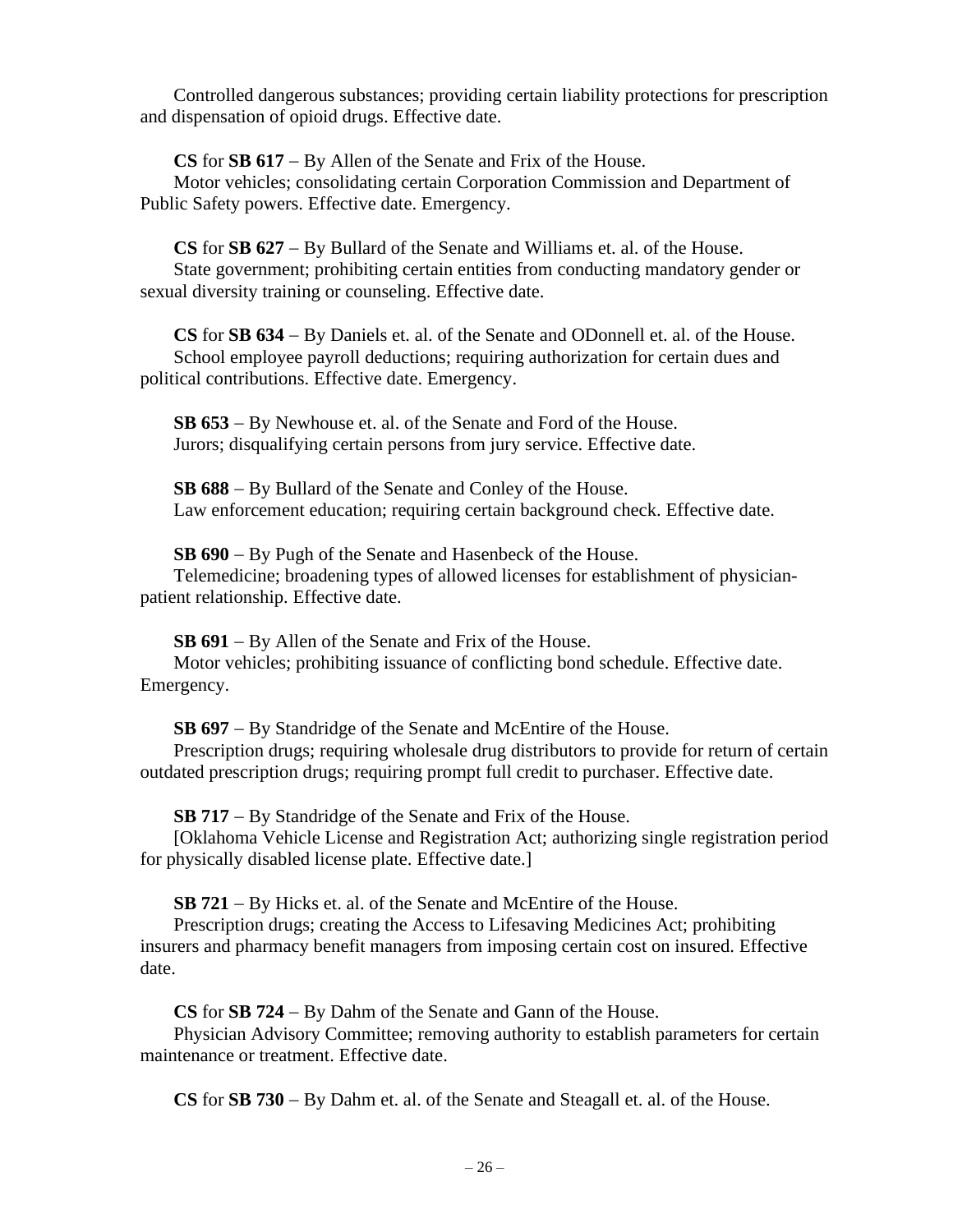Firearms; removing certain prohibition related to transporting or storing firearms. Effective date.

**SB 732** − By Dahm et. al. of the Senate and Olsen et. al. of the House. Firearms regulation; clarifying right to bring certain action. Effective date.

**SB 751** − By Dahm of the Senate and Gann of the House. Public finance; repealing section relating to State Government Technology Applications Review Board. Effective date.

**SB 752** − By Rader of the Senate and McBride of the House.

Oklahoma Secure and Fair Enforcement for Mortgage Licensing Act; making certain charitable entities exempt under certain federal provisions. Effective date.

**CS** for **SB 772** − By Murdock of the Senate and Dempsey et. al. of the House. Hunting; permits to control nuisance wildlife; written permission; headlighting; prohibiting nuisance control at night for persons convicted within certain period of time. Effective date.

**SB 773** − By Murdock et. al. of the Senate and Dempsey et. al. of the House. Nuisance wildlife; authorizing certain persons to hunt or kill prairie dogs without a permit. Effective date.

**CS** for **SB 774** − By Murdock et. al. of the Senate and Stinson of the House. Game and fish; requiring license, permit or stamp to hunt or fish; establishing licenses by rule. Effective date.

**SB 781** − By Bullard et. al. of the Senate and Roberts (Sean) et. al. of the House. Immigration; providing exemption to certain duty upon proof of citizenship. Effective date.

**CS** for **SB 784** − By Bullard of the Senate and West (Kevin) et. al. of the House. Education; creating the Oklahoma Education Commission; duties; complaints filed with Attorney General's Office of Civil Rights Enforcement. Effective date.

**SB 793** − By Weaver of the Senate and Roe of the House. Medical care providers; modifying definition. Effective date.

**CS** for **SB 804** − By Leewright of the Senate and Newton of the House.

State parks; prohibiting occupying a reserved campsite; prohibiting entering a state park where an entry fee is required; establishing an annual state park pass. Emergency.

**SB 806** − By Weaver of the Senate and Worthen of the House.

[Crime and punishment; creating the Oklahoma Citizens' Protection Act; removing certain qualifying element of offense; modifying penalty. Effective date.]

**CS** for **SB 815** − By Bullard et. al. of the Senate and McCall et. al. of the House.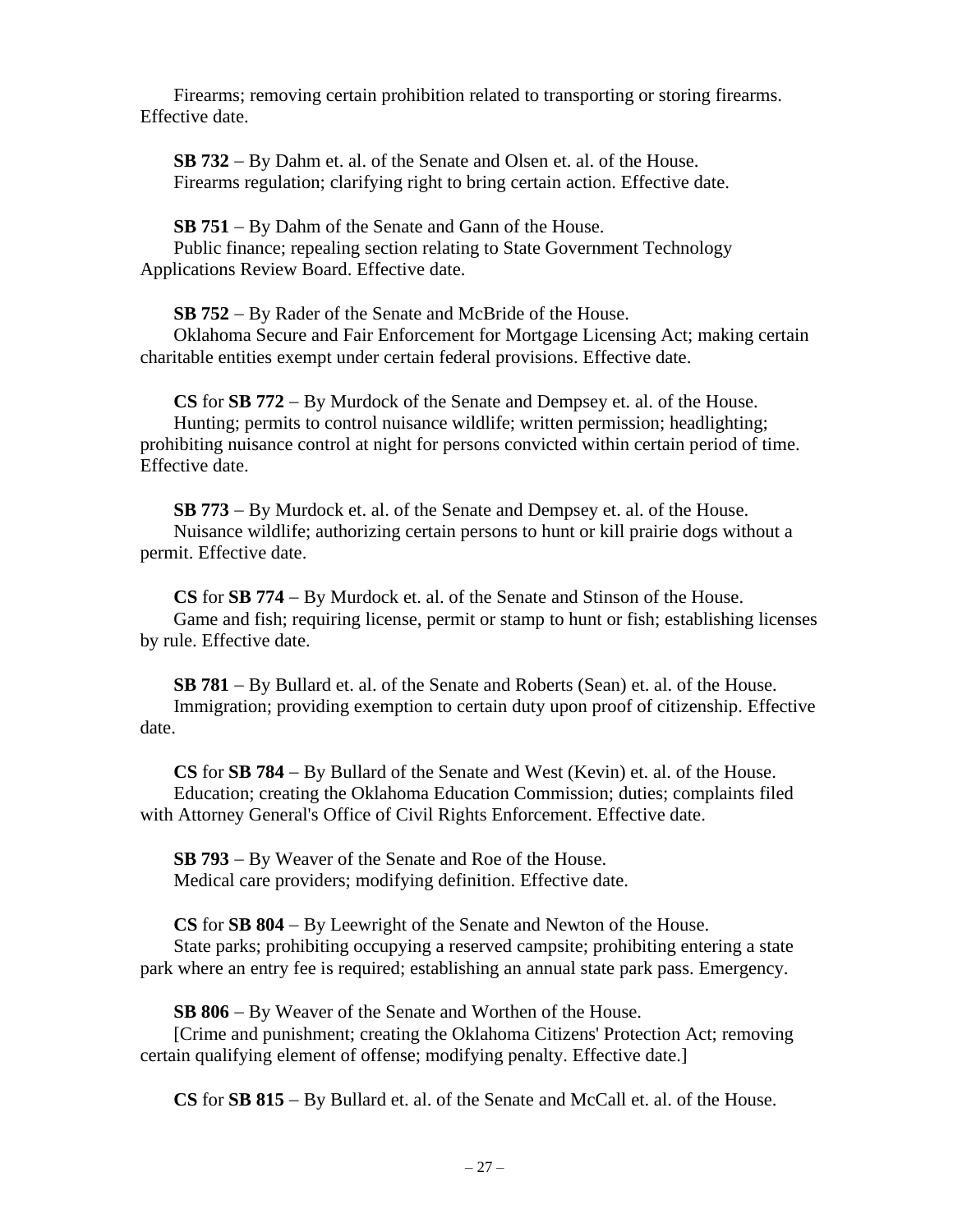County and municipal buildings; providing for display of national motto. Effective date.

**CS** for **SB 826** − By Howard of the Senate and ODonnell of the House.

[Firefighter retirement; modifying methods of payment for deferred option plans; specifying certain distributions be subject to certain law; providing only one distribution be made per calendar year. Effective date. Emergency.]

**SB 834** − By Weaver et. al. of the Senate and Ford of the House.

Cities and towns; authorizing cities and towns to paint blue lines and post signage in support of law enforcement. Effective date.

**SB 854** − By Dahm et. al. of the Senate and CrosswhiteHader of the House.

[Home food processing; creating the Home Food Processing Act; adding places where certain food may be sold. Effective date.]

**SB 866** − By Leewright of the Senate and West (Kevin) of the House.

Public buildings and public works; authorizing architects and engineers to issue solicitations under certain circumstances; providing exception on projects undertaken by the Oklahoma Tourism and Recreation Department. Emergency.

**CS** for **SB 897** − By Paxton et. al. of the Senate and Boles et. al. of the House. Firefighters Pension and Retirement System; allowing municipalities under certain population to hire certain retired members; no additional service credit; prohibiting certain reemployment. Effective date. Emergency.

**CS** for **SB 900** − By Leewright of the Senate and Boatman of the House. [Income tax; credits; equity investments; Department of Commerce. Effective date. Emergency.]

**SB 940** − By Treat of the Senate and McCall of the House. [Legislative Office of Fiscal Transparency; archiving information. Emergency.]

**SB 941** − By Jett of the Senate and Steagall of the House.

Income tax; expanding certain credit for aerospace employees to include space industries. Effective date.

**SB 946** − By Daniels et. al. of the Senate and ODonnell of the House.

Oklahoma Open Meeting Act; adding Judicial Nominating Commission to definition of public body. Emergency.

**SB 951** − By Daniels of the Senate and Kannady of the House.

Court fines and costs; modifying requirements and procedures for payment of court costs, fees and fines. Effective date.

**SB 956** − By Boren of the Senate and Caldwell (Trey) of the House.

Civil procedure; authorizing use of alternative valuation of certain property. Effective date.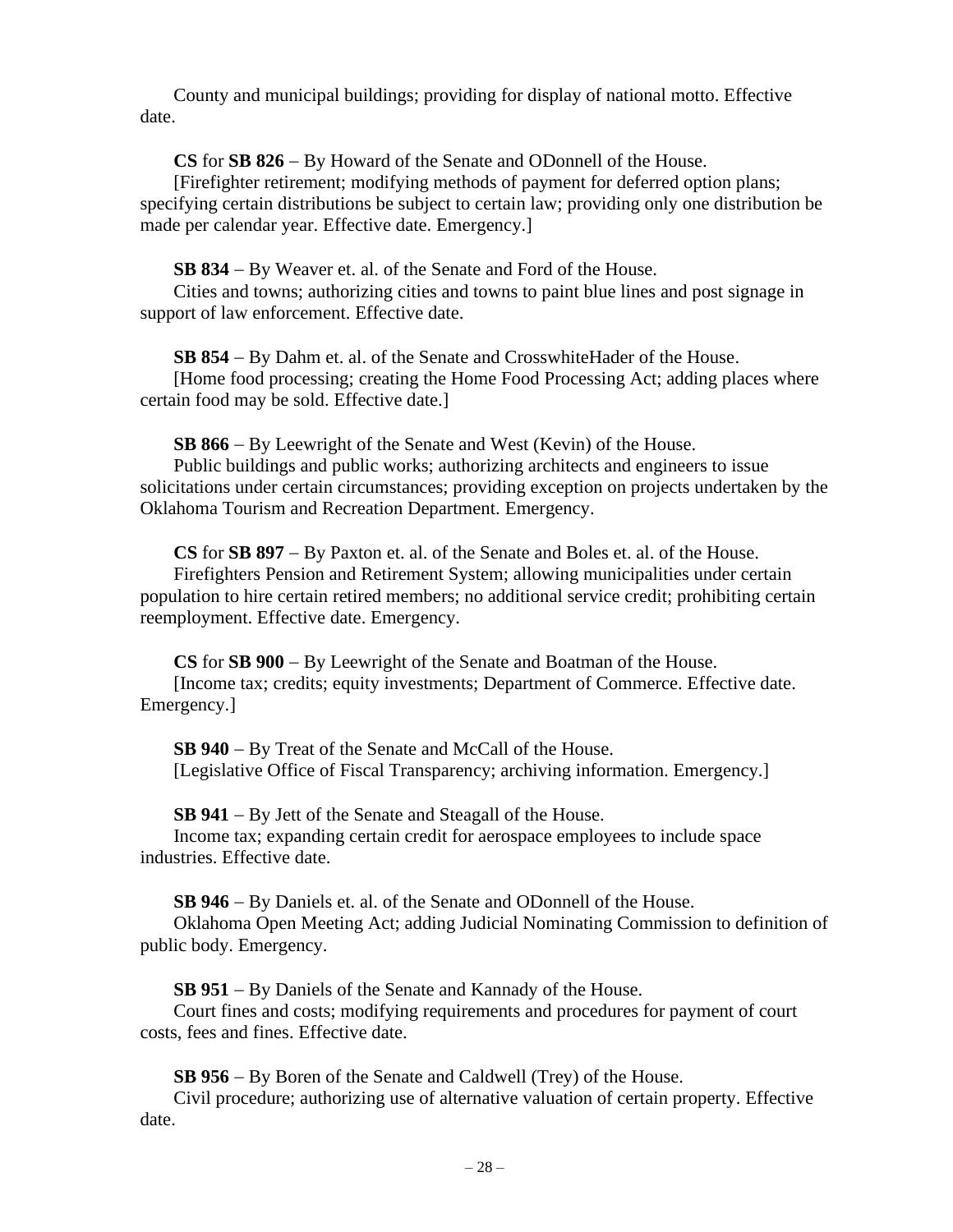**SB 962** − By Treat et. al. of the Senate and McCall et. al. of the House. School district elections; modifying permissible dates for certain elections and declaration of candidacy. Effective date.

**SB 963** − By Weaver of the Senate and Kannady of the House. Security of Communications Act; modifying definition of judge of competent jurisdiction. Effective date.

**SB 1029** − By Treat et. al. of the Senate and McCall of the House. Guardianship; authorizing court to issue certain findings of fact. Effective date.

**SB 1032** − By Treat of the Senate and McCall of the House. Oklahoma Open Meeting Act; requiring live stream of certain meetings; reinstating certain alternative procedures in emergency circumstances. Emergency.

**SB 1092** − By Dahm et. al. of the Senate and Roberts (Sean) of the House. State Capitol building; flag flying program. Effective date. Emergency.

**SB 1096** − By Bergstrom et. al. of the Senate and Hasenbeck et. al. of the House. Hospitals; allowing presence of certain spiritual or religious leader. Emergency.

**CS** for **SB 1110** − By Bullard et. al. of the Senate and Humphrey of the House. Meat inspections; authorizing the Oklahoma Department of Agriculture, Food, and Forestry to fund universities' and colleges' research methods of remote viewing or other digital inspection. Effective date.

**SB 1112** − By Pemberton et. al. of the Senate and Dills of the House. Student transfers; allowing the child of a support employee to transfer to employing district. Effective date. Emergency.

**SB 1118** − By Bergstrom et. al. of the Senate and Gann of the House. Firearms; modifying training course exemption. Effective date.

**SB 1136** − By Rosino of the Senate and McEntire of the House.

Crime and punishment; assault on employee of facility; allowing for certain felony offense. Effective date.

**CS** for **SB 1139** − By Bullard et. al. of the Senate and Baker of the House.

Teacher pay; creating a task force to study and make recommendations on certain pay for teachers. Effective date. Emergency.

**SB 1146** − By Hicks of the Senate and Boatman of the House.

State employees; increasing maximum number of full-time-equivalent employees for certain board. Effective date. Emergency.

**CS** for **SB 1212** − By Simpson of the Senate and Kannady of the House.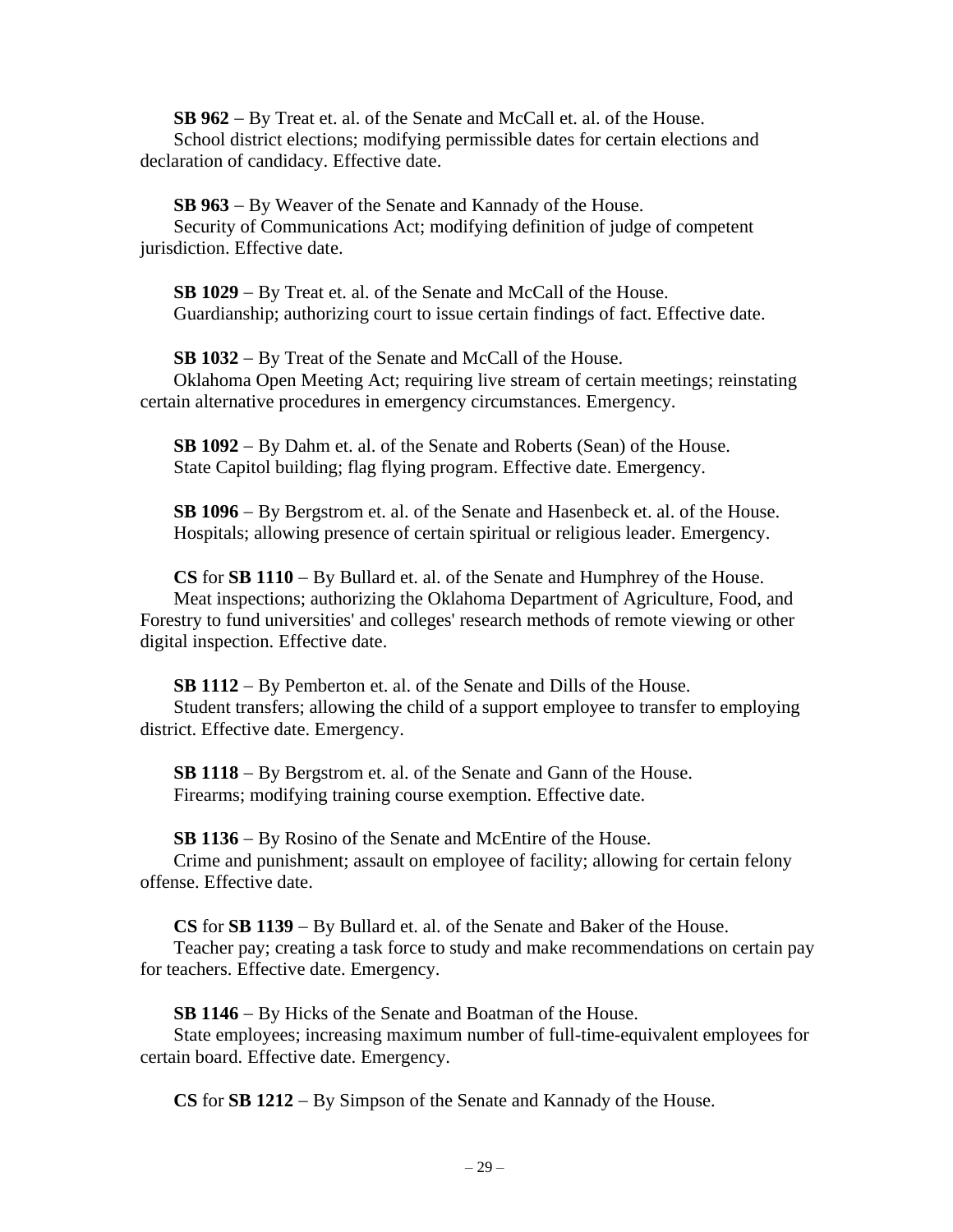Motor vehicles; allowing certain officials to use state-owned or state-leased vehicles for specified transportation. Effective date.

**CS** for **SB 1223** − By Bullard of the Senate and Humphrey et. al. of the House. Offenses and penalties; creating misdemeanor for improper use of service animal; stating penalty; modifying penalties for various offenses. Effective date.

**SB 1244** − By Quinn of the Senate and Sneed of the House.

Insurance; requiring health benefit plans incorporate enacted measure into renewed or issued plans on or after effective date. Effective date.

**SB 1246** − By Quinn of the Senate and Sneed of the House.

Insurance; establishing requirements for receivership; modifying receivership court proceedings. Effective date.

**CS** for **SB 1259** − By Garvin of the Senate and Roe of the House. Hospital visitation; applicability to minors; right of adult patients; authorizing hospitals to enact policies; authorizing civil actions. Emergency.

**SB 1284** − By Stanley of the Senate and Baker of the House. Higher education; repealing language creating the dyslexia teacher training pilot program. Effective date.

**SB 1285** − By Stanley of the Senate and Baker of the House.

Education; repealing language regarding the Oklahoma School for the Visual and Performing Arts. Effective date.

**CS** for **SB 1324** − By McCortney et. al. of the Senate and McEntire of the House. Pharmacy benefits managers; requiring publication of data; establishing regulations and compliance measures. Effective date.

**SB 1338** − By Bullard of the Senate and Dempsey of the House.

[Controlled dangerous substances; modifying certain definitions; modifying Schedule I and Schedule III. Effective date.]

**SB 1364** − By Rader of the Senate and Hilbert of the House.

Polling places; providing for additional polling places for certain precincts. Effective date. Emergency.

**SB 1366** − By Paxton et. al. of the Senate and West (Tammy) of the House.

Oklahoma Self Defense Act; broadening definitions for concealed and unconcealed firearms. Effective date.

**SB 1377** − By Pugh of the Senate and Moore of the House.

Higher education; allowing the Board of Regents of Oklahoma Colleges to issue certain obligations. Effective date. Emergency.

**CS** for **SB 1393** − By Rader of the Senate and Dills et. al. of the House.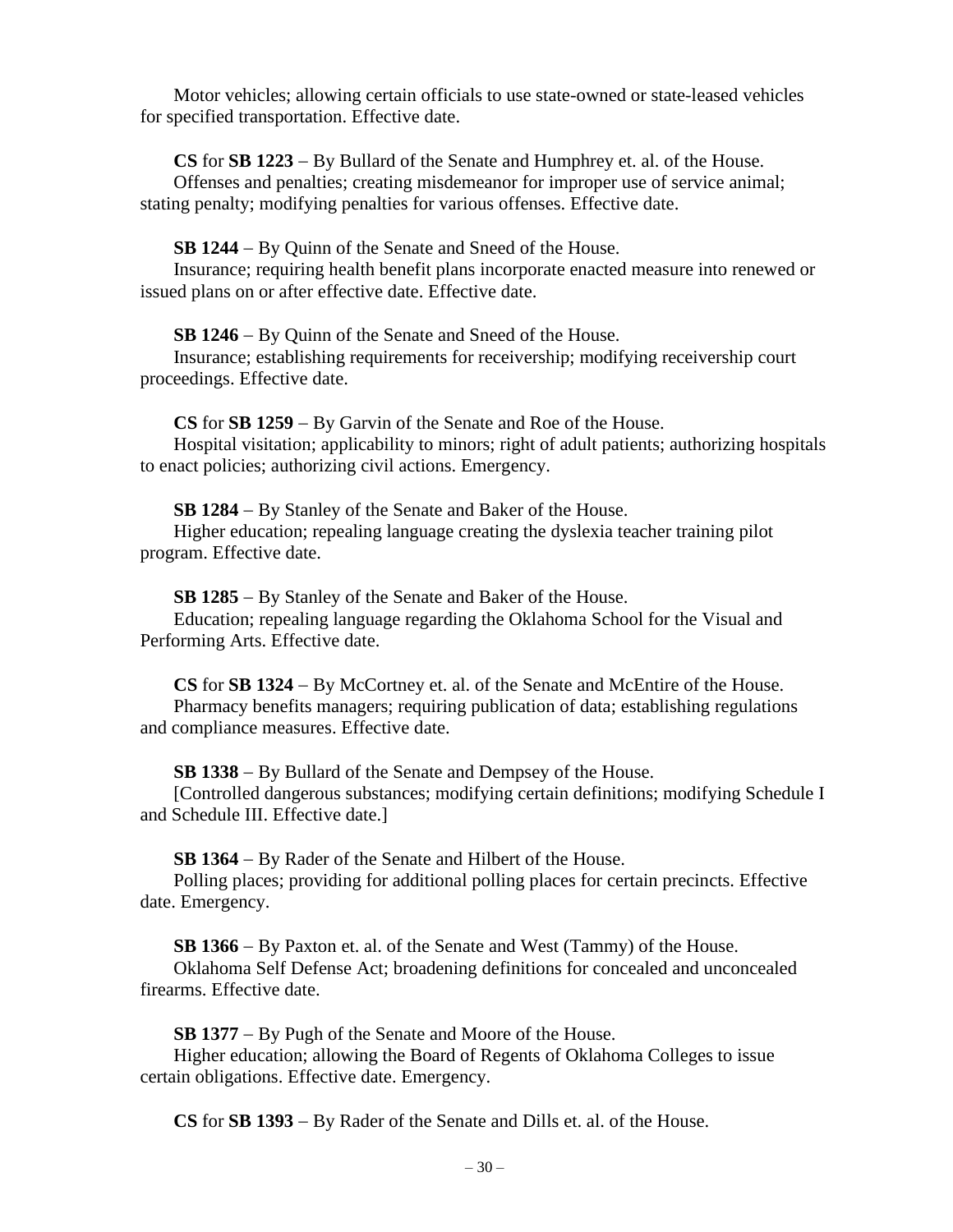Long-term care; removing provisions relating to supportive home assistant; modifying applicability of Home Care Act; requiring development of certain training plan. Effective date.

**SB 1426** − By Daniels of the Senate and Kannady of the House.

Child support; modifying certain procedures for modification of child support orders. Effective date.

**CS** for **SB 1452** − By Floyd of the Senate and Bush of the House.

Oklahoma Open Records Act; requiring confidentiality for certain voluntarily provided information. Effective date.

**SB 1479** − By Jech of the Senate and Newton of the House.

Gross production tax; extending sunset for certain apportionments. Effective date. Emergency.

**CS** for **SB 1499** − By Garvin of the Senate and Roe of the House.

[Revenue and taxation; sales tax; exemptions; feminine hygiene products. Effective date. Emergency.]

**SB 1512** − By Pugh of the Senate and Baker of the House.

Higher education; stating legislative intent for institutions regarding scores required on certain examination to grant credit. Effective date. Emergency.

**SB 1518** − By Garvin of the Senate and McEntire of the House.

[Long-term care; eliminating temporary emergency waiver for employment of noncertified nurse aides; stating requirements for training and competency evaluation program. Effective date.]

**CS** for **SB 1521** − By Standridge et. al. of the Senate and Frix of the House.

[Memorial bridges; creating various memorial highway and bridge designations. Effective date.]

**SB 1528** − By Newhouse of the Senate and Boatman of the House.

Utility vehicles; removing prohibition on certain vehicles operating on certain roadways. Effective date.

**SB 1532** − By Daniels et. al. of the Senate and Talley of the House.

[Criminal fines, costs and fees; requiring waiver under certain circumstances. Effective date.]

**CS** for **SB 1537** − By Weaver et. al. of the Senate and Ford of the House.

Law enforcement training; human trafficking crimes training; establishing attestation to certification. Effective date.

**SB 1544** − By Pederson et. al. of the Senate and Conley et. al. of the House. Schools; prohibiting certain schools from knowingly entering into a transaction with certain individual or entity. Effective date. Emergency.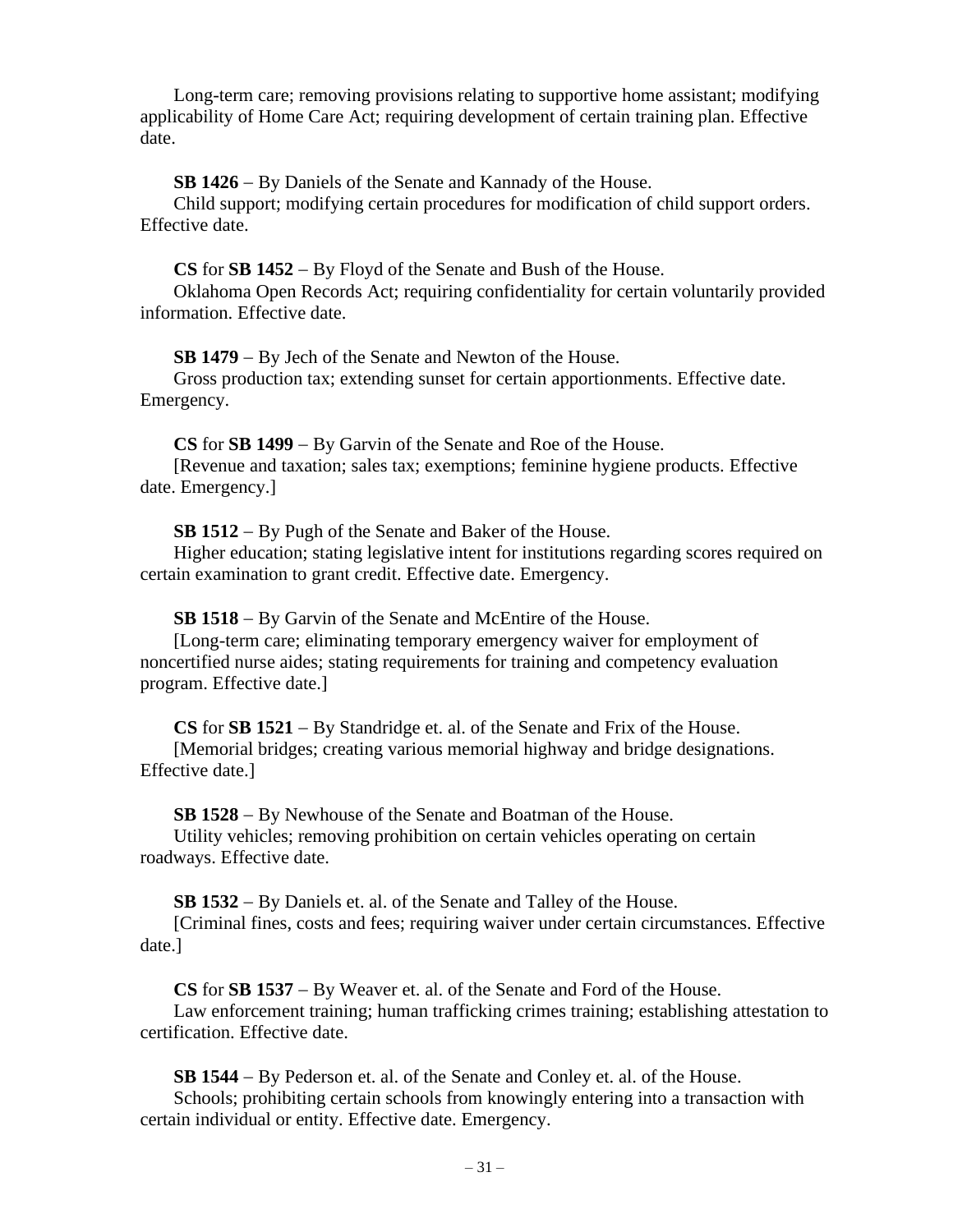**SB 1545** − By Leewright et. al. of the Senate and Roberts (Dustin) of the House. [Bail; providing primary consideration for court making certain determination; establishing requirements for public safety reporting system. Effective date. Emergency.]

**SB 1546** − By McCortney et. al. of the Senate and McCall of the House. Red River Boundary Commission; modifying certain dates. Effective date.

**SB 1552** − By Treat of the Senate and McCall of the House.

Public health; authorizing State Department of Health to enter into contracts with private organizations for provision of certain services. Effective date. Emergency.

**SB 1553** − By Treat et. al. of the Senate and McCall of the House.

Abortion; modifying grounds to perform abortion; prohibiting abortion after certain time period except under specified conditions. Effective date.

**SB 1598** − By Simpson of the Senate and Townley of the House. [Veterans centers; modifying legal description of property; prohibiting certain admission. Effective date.]

**CS** for **SB 1617** − By Dugger of the Senate and West (Kevin) of the House. Boards and commissions; extending sunset termination date of certain committees. Emergency.

**SB 1618** − By Pugh of the Senate and Baker of the House.

State Department of Education; directing the Department to develop a website for district employment vacancies.

**SB 1620** − By Pugh of the Senate and Hilbert of the House.

School transportation; removing language restricting transportation within certain boundaries. Effective date. Emergency.

**SB 1623** − By Pugh of the Senate and Boatman of the House.

[Schools; creating the Learn Everywhere Act to allow students extended learning opportunities. Effective date. Emergency.]

**SB 1627** − By Pugh of the Senate and Echols of the House.

[Higher education; creating the Workforce Development Revolving Fund; providing for award of funds. Effective date. Emergency.]

**SB 1633** − By Jett et. al. of the Senate and McEntire of the House.

Pharmacy benefits managers; prohibiting pharmacy benefits managers from certain actions; requiring certain reports be created. Effective date.

**SB 1635** − By Jett et. al. of the Senate and McEntire of the House.

Pharmacy benefits managers; prohibiting pharmacy benefits managers from certain actions; establishing enforcement measures. Effective date.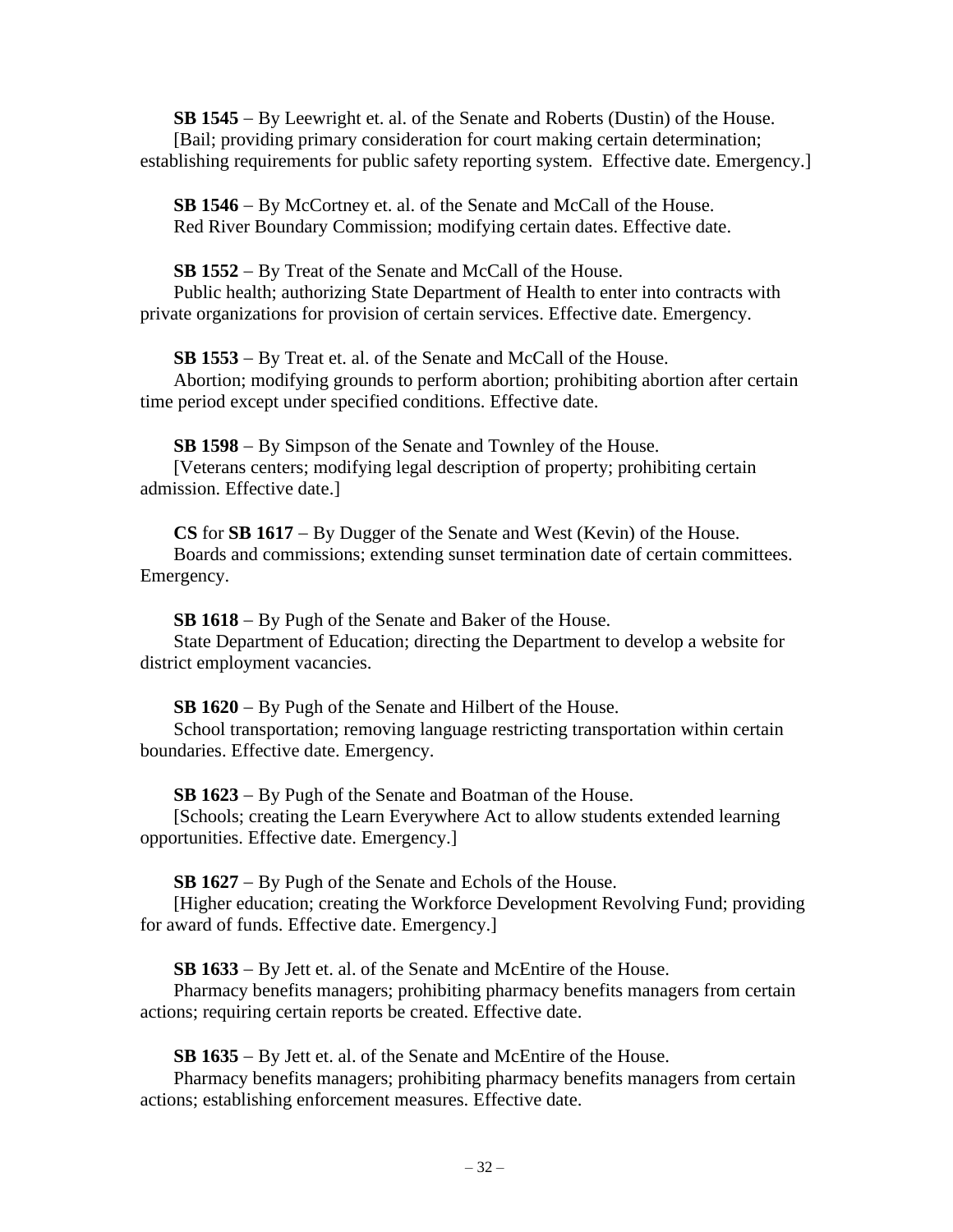**SB 1637** − By Haste of the Senate and Lepak of the House.

Election fraud; authorizing Attorney General to investigate and prosecute certain violations. Effective date.

**SB 1711** − By Howard et. al. of the Senate and McCall of the House.

[Attorney General; requiring monitoring and evaluation of certain actions. Effective date. Emergency.]

**SB 1714** − By Garvin of the Senate and Caldwell (Trey) of the House. [Alcoholic beverages; modifying license fees. Emergency.]

**SB 1723** − By Coleman of the Senate and Marti of the House.

[Alcoholic beverages; providing exception for wine and spirits wholesalers and beer distributors. Emergency.]

**CS** for **SB 1745** − By Murdock of the Senate and Newton of the House. Wildlife; increasing penalties for trespassing on any refuge or Wildlife Management Area. Effective date.

**SB 1763** − By Weaver of the Senate and Moore of the House. Asset forfeiture; modifying parties eligible to bring certain actions. Effective date.

**CS** for **SB 1780** − By Jech et. al. of the Senate and Frix et. al. of the House. [Public finance; authorizing Capital Improvement Authority to issue bond for Oklahoma Historical Society. Effective date.]

**SB 1782** − By Rader et. al. of the Senate and Talley of the House. Oklahoma Quality Jobs Program; modifying wage requirements and effective date for certain applicants. Effective date.

**SB 1830** − By Pugh of the Senate and McCall et. al. of the House. Oklahoma Advanced Mobility Pilot Program; modifying included technologies; modifying allowable grants. Effective date.

**CS** for **SB 1839** − By Leewright et. al. of the Senate and Hilbert of the House. Security guards and private investigators; authorizing security guards to carry long guns and handguns during the performance of their duties. Effective date.

**SJR 27** − By Bergstrom et. al. of the Senate and Roberts (Sean) of the House. [Constitutional amendment; clarifying certain voting requirement.]

**SJR 37** − By Treat et. al. of the Senate and McCall of the House. [Constitutional amendment; providing that nothing in the Constitution secures or protects a right to an abortion.]

**SJR 48** − By Treat et. al. of the Senate and McCall of the House. [Constitutional amendment; requiring proof of identity to vote in certain elections; requiring proof of identity for all authorized voting methods.]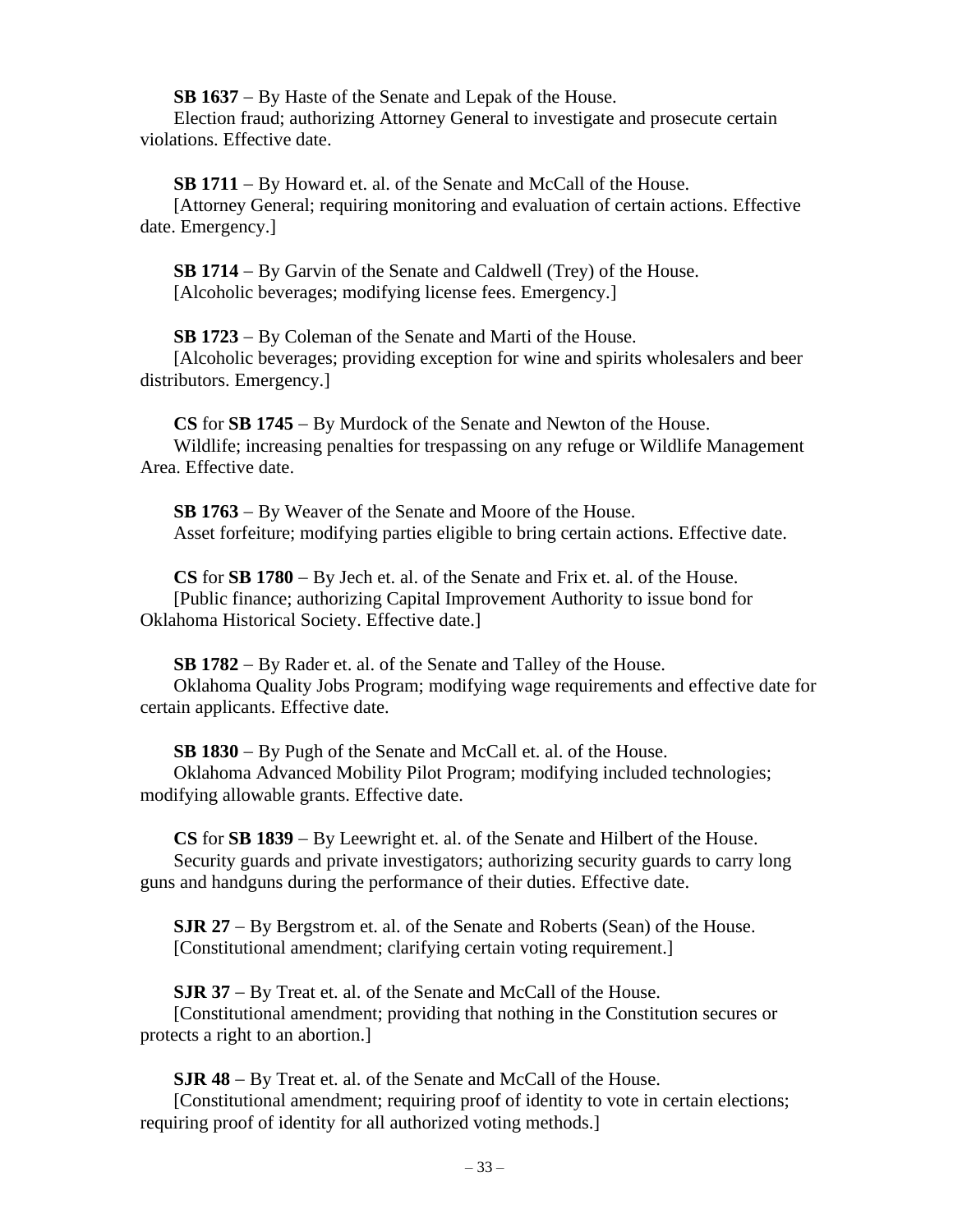### **CONFERENCE REQUESTED**

**HB 2086** − By McCall et. al. of the House and Taylor of the Senate.

[Public finance; ensuring state agencies are charged no more than actual cost of certain services provided; authorizing settlement of disputes; effective date.]

**HB 2693** − By Hasenbeck et. al. of the House and Pugh et. al. of the Senate.

[Civics education; directing establishment of micro-credential program in civics; removing requirement for certain assessment; effective date; emergency.]

**HB 3349** − By McCall et. al. of the House and Treat of the Senate.

[Revenue and taxation; grocery tax; eliminating state grocery sales tax for specified years; effective date; emergency]

**HB 4388** − By Hilbert et. al. of the House and Pugh of the Senate.

Teachers; directing deposit of certain Oklahoma Education Lottery Act proceeds into Teacher Empowerment Revolving Fund; providing criteria for issuance of certain teaching certificates; effective date; emergency.

**HB 4412** − By Lowe (Dick) et. al. of the House and Pederson et. al. of the Senate. [Natural resources; creating the Healthy Soil Program Act; defining terms; requiring Oklahoma Conservation Commission administer program; effective date.]

**SB 401** − By Pugh et. al. of the Senate and Martinez et. al. of the House. [Income tax adjustments; exempting military retirement benefits from tax. Effective date.]

**SB 757** − By Pugh of the Senate and McEntire of the House.

[Alcoholic beverage; monthly tax reports and auditing; removing the authorization of the Tax Commission for auditing certain licensees. Effective date.]

**SB 856** − By Weaver of the Senate and West (Josh) of the House.

[State Travel Reimbursement; exempting the Oklahoma Military Department. Effective date.]

**SB 888** − By Standridge of the Senate and Marti of the House.

[Controlled dangerous substances; providing for registration and regulation of pain management clinics; prohibiting dispensation of controlled dangers substances at pain management clinics. Effective date.]

**SB 925** − By Bergstrom et. al. of the Senate and Steagall et. al. of the House. Firearms; providing for the defensive display of firearms under certain circumstances; exceptions; examples. Emergency.

**SB 1177** − By Simpson of the Senate and West (Josh) et. al. of the House.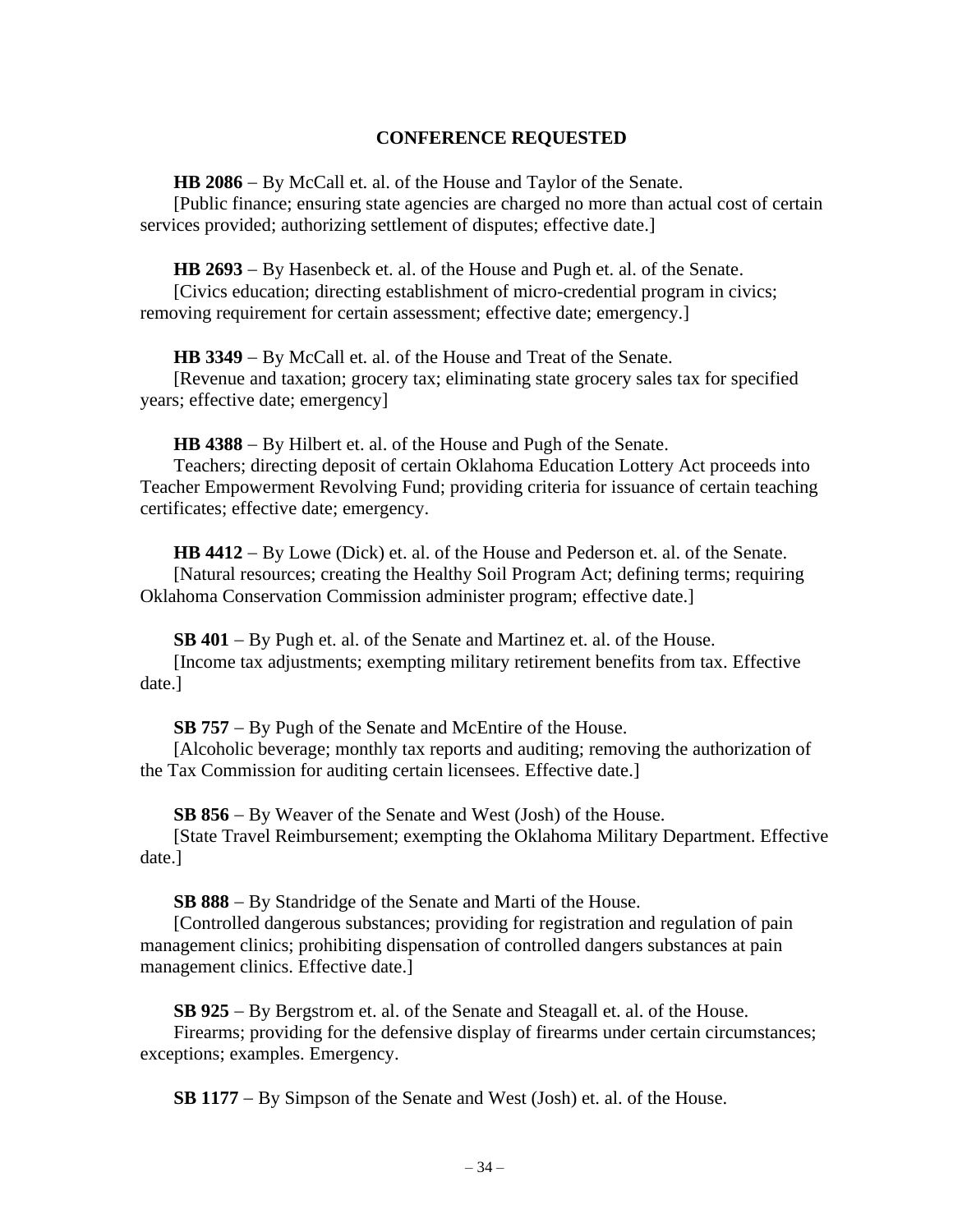[Driver licenses; requiring certain identifications; requiring use of certain technology. Emergency.]

**SB 1300** − By Rader of the Senate and Lawson of the House.

Motor vehicles; odometer disclosure statement; modifying types of vehicles that do not require statements; special license plates; combined registration; renewal notification by electronic mail. Effective date.

**SB 1305** − By Rader of the Senate and Miller et. al. of the House.

Revenue and taxation; sales tax exemptions for government or nonprofit entities; disaster recovery. Effective date. Emergency.

**SB 1318** − By Jech of the Senate and Newton of the House.

[Vehicle registration; modifying deadline for registration and temporary license plate removal for certain purchases. Emergency.]

**SB 1337** − By McCortney of the Senate and McEntire et. al. of the House.

State Medicaid program; directing Health Care Authority to enter into capitated contracts to transform Medicaid delivery system for certain Medicaid populations; modifying various provisions of the Ensuring Access to Medicaid Act; repealers. Effective date. Emergency. Conditional effect.

**SB 1387** − By Standridge et. al. of the Senate and Steagall of the House. [Motor vehicles; creating the Diabetes Awareness License Plate Revolving Fund; creating various special license plates. Effective date.]

**SB 1396** − By McCortney of the Senate and Wallace et. al. of the House. Supplemental hospital offset payment program; adding definitions; purposes funded; transfers. Emergency.

**SB 1436** − By Garvin of the Senate and McEntire of the House.

Long-term care; modifying certain restrictions on employment of nurse aide. Effective date.

**SB 1456** − By Jech of the Senate and Newton et. al. of the House.

[Corrections; authorizing certain rule promulgation for approval of academy. Effective date.]

**SB 1535** − By Pugh of the Senate and Osburn of the House.

[Teachers; definitions; evaluations; Teacher and Leader Effectiveness Evaluation System. Effective date. Emergency.]

**SB 1612** − By David of the Senate and Echols of the House.

[Law enforcement unification; creating the Oklahoma Department of Public Safety Unification, Recruitment, and Retention Act of 2022; creating the Board of Public Safety. Effective date.]

**SB 1621** − By Pugh of the Senate and Dills et. al. of the House.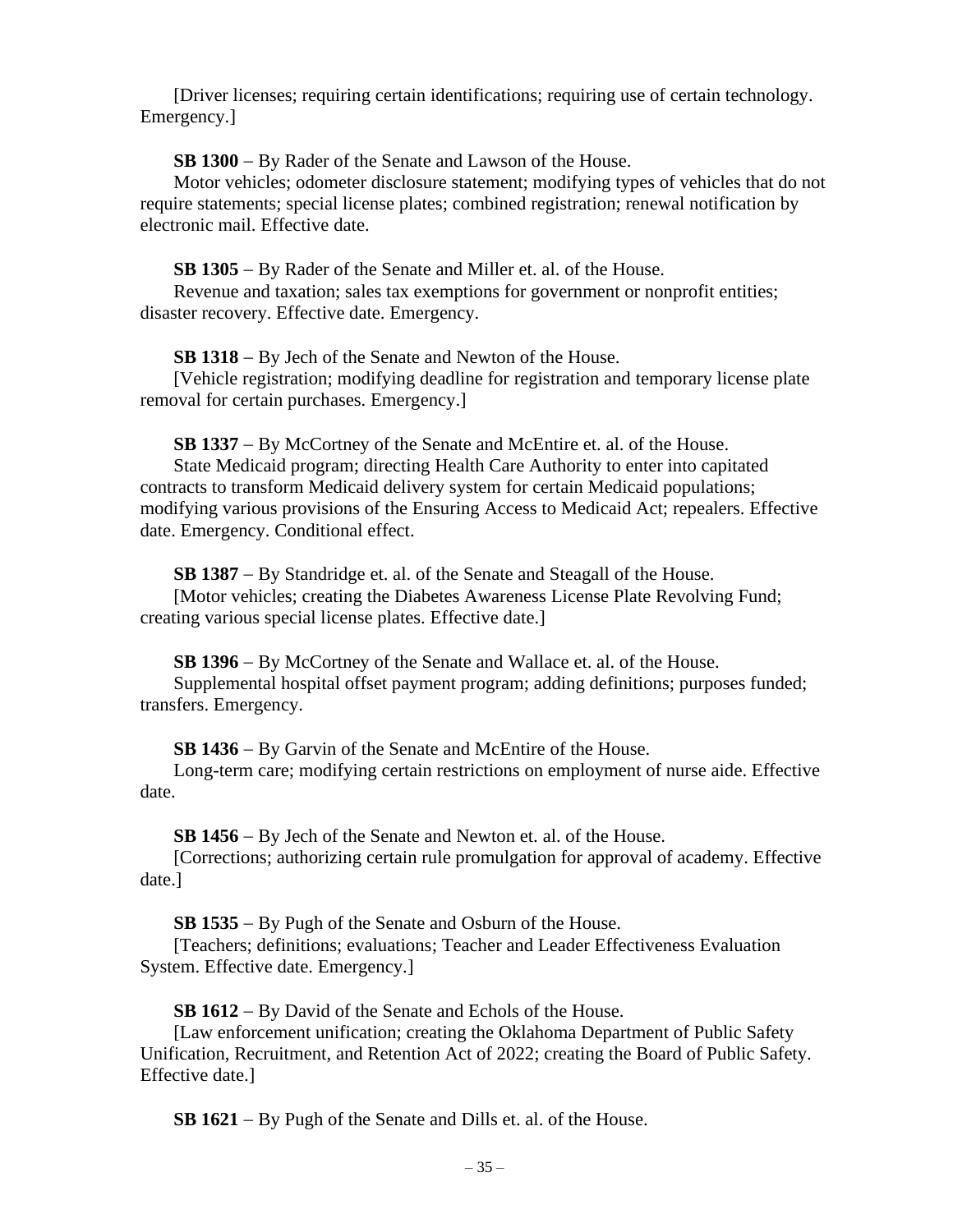Charter schools; creating the Statewide Charter School Board; providing for succession to certain contracts. Effective date.

**SB 1673** − By Pugh of the Senate and Nollan et. al. of the House.

[Oklahoma Higher Learning Access Program; providing income qualification based on certain number of dependent children. Effective date. Emergency.]

**SB 1697** − By Jech et. al. of the Senate and Moore of the House.

Medical marijuana growing operations; requiring bond for grow operations. Emergency.

**SB 1704** − By Paxton of the Senate and Lowe (Dick) of the House.

Medical marijuana; clarifying penalties; increasing fine amounts; authorizing the Oklahoma Medical Marijuana Authority to revoke licenses under certain circumstances. Emergency.

**SB 1733** − By Treat et. al. of the Senate and McCall et. al. of the House. [Oklahoma Open Records Act; modifying definitions. Effective date.]

**SB 1853** − By David of the Senate and McBride of the House. [Corporation Commission; creating hydrogen fuel production standard; establishing reporting requirements. Effective date.]

**SJR 43** − By Treat et. al. of the Senate and Lepak of the House. [Constitutional amendment; recreating court system.]

# **CONFERENCE COMMITTEE REPORTS SUBMITTED**

**CCR** for **HB 2233** − By Sims et. al. of the House and Haste of the Senate. Counties and county officers; powers of county commissioners; construing language; emergency.

**CCR** for **HB 2779** − By Pfeiffer of the House and Leewright of the Senate. Rural electric cooperative easements; defining terms; providing for use of certain easements for broadband service; effective date.

**CCR** for **HB 4150** − By Luttrell et. al. of the House and Coleman of the Senate. Transportation; railroad crossings; requirements for vehicles; commercial motor vehicles and buses; effective date.

**CCR** for **HB 4413** − By Lowe (Dick) of the House and Montgomery of the Senate. Revenue and taxation; ad valorem; appraisers; hiring procedure; valuation; making certain contracts and communication subject to Open Records Act; effective date.

# **IN CONFERENCE GCCA**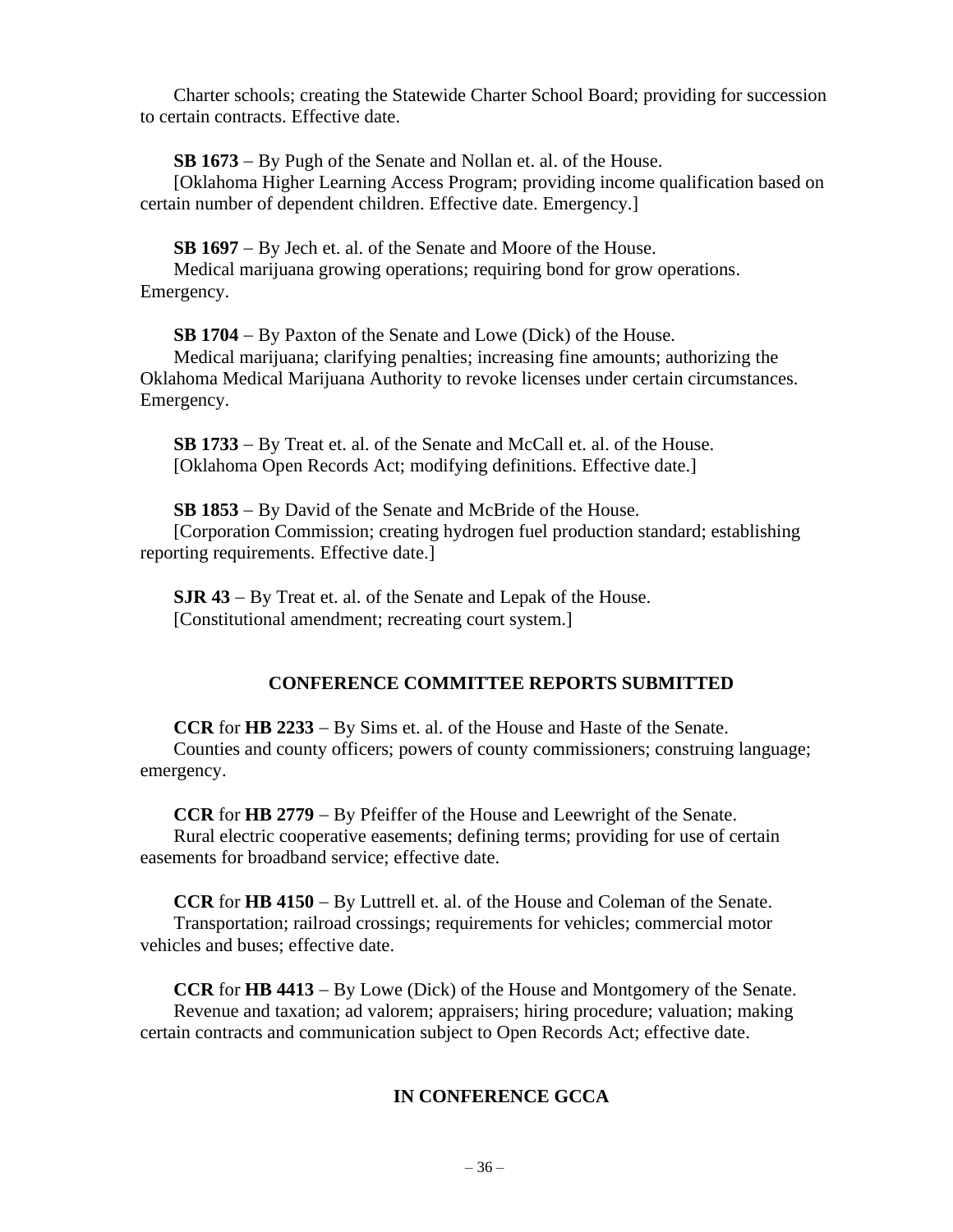**HB 1768** − By Roberts (Eric) et. al. of the House and Stephens of the Senate. [Game and fish; extending certain income tax checkoff.]

**HB 3083** − By Hilbert of the House and Montgomery of the Senate. [Revenue and taxation; taxes on medical marijuana retail sales; modifying apportionment of tax proceeds; effective date; emergency.]

**HB 3196** − By Williams of the House and Daniels of the Senate. [Fees and fines; creating the Burt Holmes Fee Structure Policy Act of 2022; eliminating fees, fines and costs; effective date.]

**HB 3418** − By Fetgatter of the House and Montgomery of the Senate. [Revenue and taxation; income tax; full expensing; bonus depreciation; emergency.]

**HB 3568** − By McBride et. al. of the House and Allen of the Senate. [Revenue and taxation; gross production tax.]

**HB 3865** − By Lepak et. al. of the House and Coleman et. al. of the Senate. [Appropriations; distance learning; effective date; emergency.]

**HB 4085** − By Wallace et. al. of the House and Howard et. al. of the Senate. [Revenue and taxation; creating Rural Jobs Act; tax credit; investment; ownership; reporting; effective date.]

**SB 14** − By Bergstrom of the Senate and Humphrey of the House.

Prisons; authorizing certain correctional peace officer status; payroll system. Effective date.

**SB 192** − By Howard of the Senate and Pfeiffer et. al. of the House.

[Ad Valorem Tax Code; removing requirement certain farm products be assessed and valued as of certain date. Effective date.]

**SB 590** − By Montgomery of the Senate and Martinez of the House. [Digital asset mining; establishing the Commercial Digital Asset Mining Act of 2022; providing for certain tax exemptions; proving certain credit. Effective date.]

**SB 593** − By Pugh et. al. of the Senate and Echols et. al. of the House.

[Ad valorem tax; adding definition of Satellite Internet service provider; clarifying definition. Emergency.]

**SB 735** − By Howard et. al. of the Senate and Moore et. al. of the House. [Income tax credit; providing credit for purchase of safe wheel tethering system. Effective date.]

**SB 1302** − By Rader of the Senate and Pfeiffer of the House. [Uniform tax procedures; income tax; state employees; garnishment. Effective date.]

**SB 1339** − By Coleman of the Senate and Strom of the House.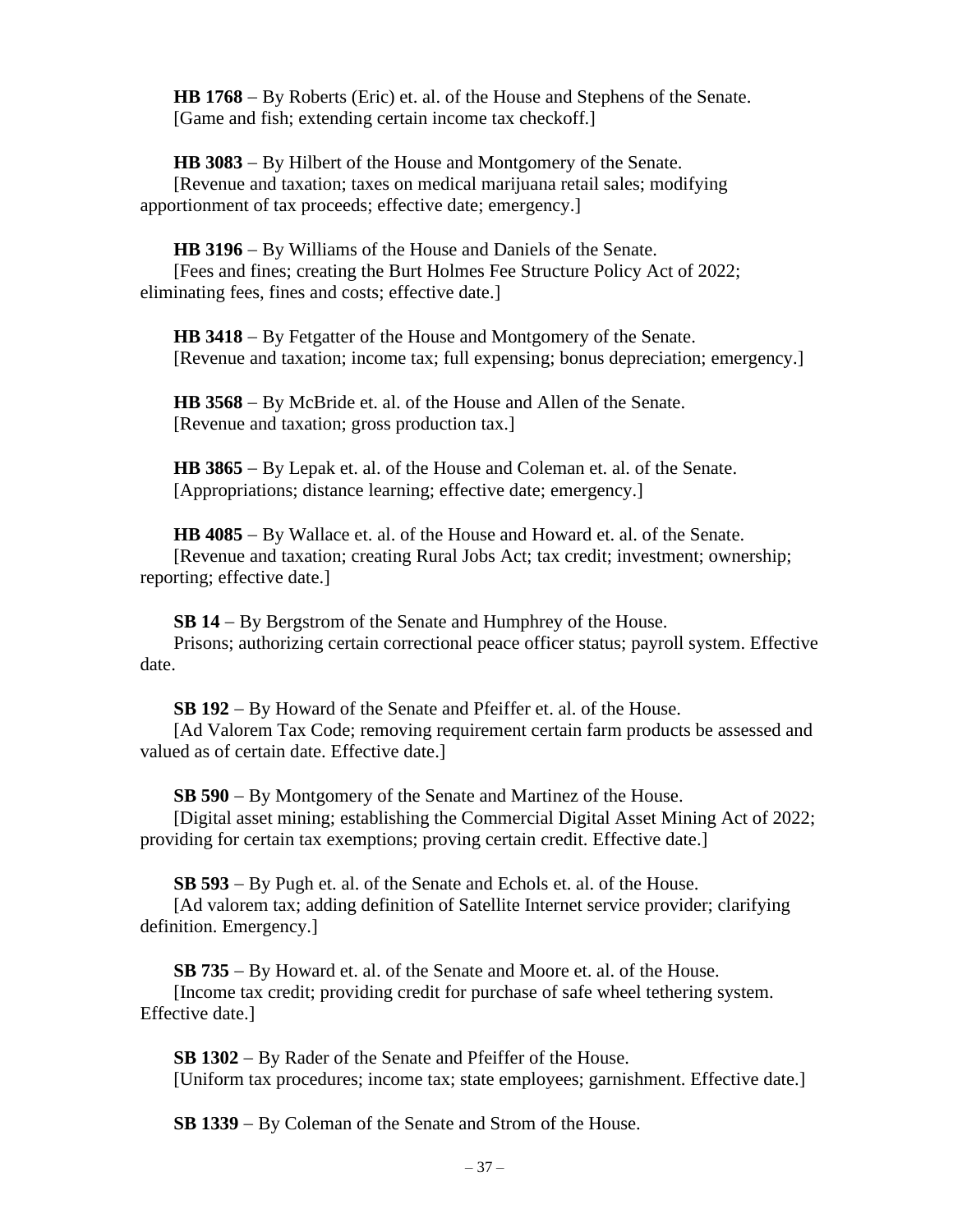[Sales tax; modifying definition; adding products for which tax is collected and remitted by marketplace facilitator. Effective date.]

**SB 1458** − By Thompson of the Senate and Hilbert et. al. of the House. Courts; transfer of funds; eliminating certain fees. Effective date.

**SB 1481** − By Montgomery et. al. of the Senate and Kendrix of the House. [Franchise Tax Code; repealing tax after certain year. Effective date.]

**SB 1486** − By Jech et. al. of the Senate and Newton et. al. of the House. [Sales tax; modifying basis of gross receipts for motor vehicle; deduct trade-in value. Effective date.]

**SB 1495** − By Treat et. al. of the Senate and McCall et. al. of the House. [Sales tax; modifying rate levied on certain foods and food ingredients. Effective date.]

**SB 1524** − By Taylor of the Senate and Echols et. al. of the House. [Oil and gas; modifying conditions and requirements for division and transfer orders. Effective date.]

**SB 1600** − By Hall of the Senate and Kerbs et. al. of the House. [Driver licenses; providing for certain retention of fees. Emergency.]

**SB 1602** − By Hall of the Senate and Kerbs et. al. of the House. [Motor license agents; renewals; fees. Emergency.]

**SB 1605** − By Hall et. al. of the Senate and Kerbs et. al. of the House. [Motor license agents; providing for the creation of Service Oklahoma as a division of Oklahoma Management and Enterprise Services. Emergency.]

**SB 1768** − By Howard et. al. of the Senate and Wallace of the House. [Revenue and taxation; creating the Oklahoma Rural Jobs Act; providing tax credit. Effective date.]

**SB 1848** − By Montgomery of the Senate and Hilbert et. al. of the House. Medical marijuana tax; modifying apportionment. Effective date. Emergency.

**SB 1857** − By Montgomery et. al. of the Senate and Wallace et. al. of the House. [Income tax credit; extending credit for qualified clean-burning vehicles; providing credit for hydrogen fuel cells. Effective date.]

**SB 1858** − By Montgomery et. al. of the Senate and Martinez of the House. [Tax credit; income tax credit for qualified employee in hydrogen manufacturing industry. Effective date.]

# **IN CONFERENCE**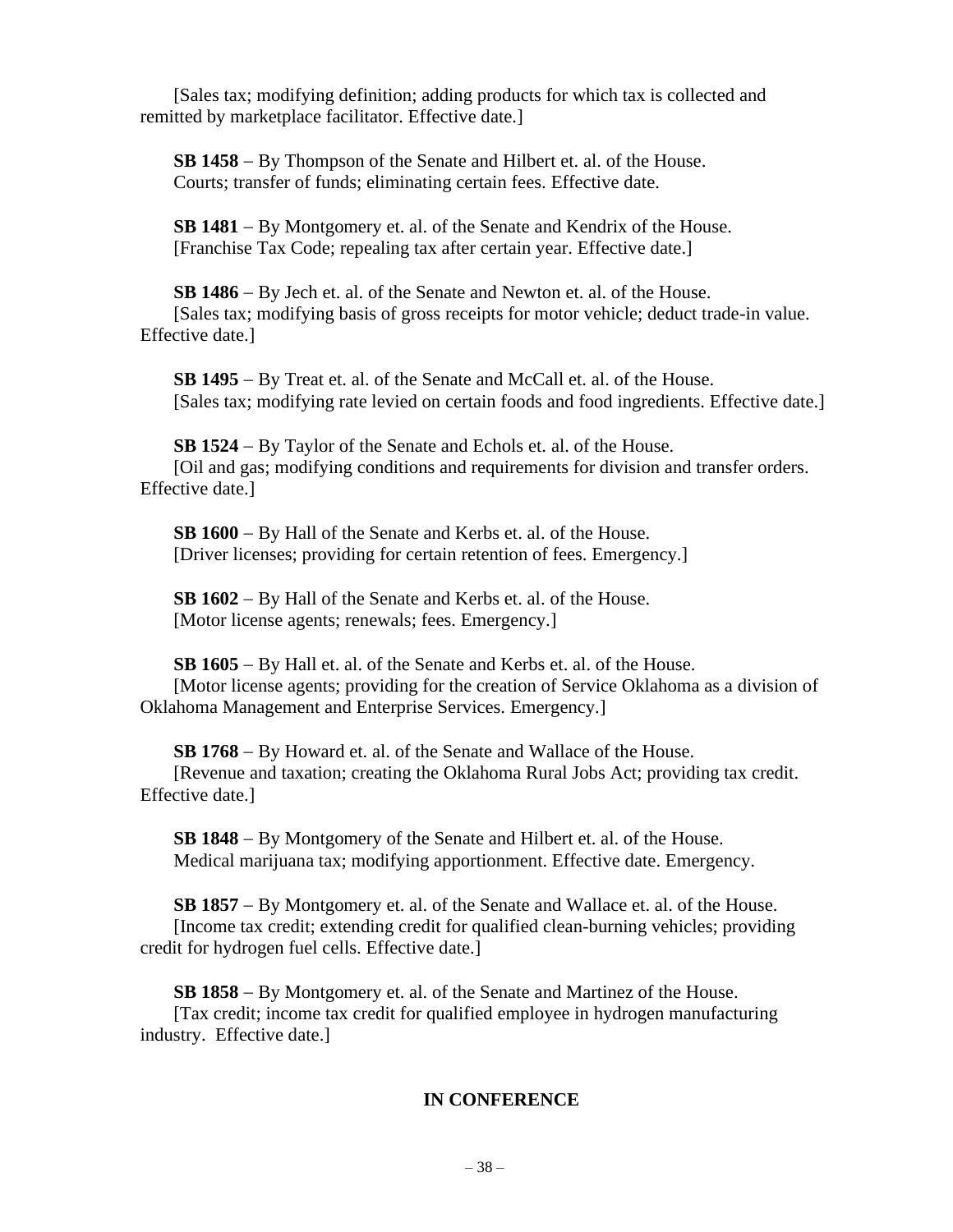**HB 1123** − By Phillips of the House and Leewright of the Senate. [Rural electric cooperative easements; defining terms; providing for use of certain easements for broadband service; effective date.]

**HB 2046** − By McCall of the House and Simpson of the Senate.

[Higher education funding districts; enacting the Higher Education Institution Local Funding Act; effective date.]

**HB 2179** − By Fetgatter et. al. of the House and Garvin et. al. of the Senate. [Medical marijuana; licensing requirements for medical marijuana commercial growers; fees; emergency.]

**HB 2239** − By Sterling of the House and Daniels of the Senate. Workers' compensation; extending Workers' Compensation Court of Existing Claims; emergency.

**HB 2322** − By Frix et. al. of the House and Bullard et. al. of the Senate. [Health insurance; Health Care Freedom of Choice Act; assigned benefits; compensation; insurers; effective date.]

**HB 2627** − By Patzkowsky of the House and Montgomery of the Senate. [Revenue and taxation; county assessors; protest; updates; effective date; emergency.]

**HB 3056** − By Sims of the House and Paxton of the Senate. [Cities and towns; Municipal Campaign Finance and Financial Disclosure Act; definitions; enforcement; penalties; effective date.]

**HB 3144** − By West (Kevin) et. al. of the House and Murdock et. al. of the Senate. Firearms; defining terms; prohibiting governmental entities from contracting with the companies unless contracts contain certain written verification; effective date.

**HB 3208** − By Cornwell et. al. of the House and Paxton of the Senate. [Medical marijuana; expanding scope of powers and duties; effective date; emergency.]

**HB 3232** − By CrosswhiteHader et. al. of the House and Paxton et. al. of the Senate. [Elections; providing for suspension of provisions implementing federal law; authorizing modification of procedures and rules; effective date.]

**HB 3394** − By Hilbert of the House and Howard of the Senate.

[Oil and gas; Production Revenue Standards Act; renaming; transfer and substitute division orders; effective date.]

**HB 3415** − By Pae et. al. of the House and Howard of the Senate. Open Meeting Act; videoconferencing; quorum; effective date; emergency.

**HB 3564** − By McBride et. al. of the House and Pemberton et. al. of the Senate. [Teachers; creating the Oklahoma Future Teacher Scholarship and Employment Incentive Program; effective date; emergency.]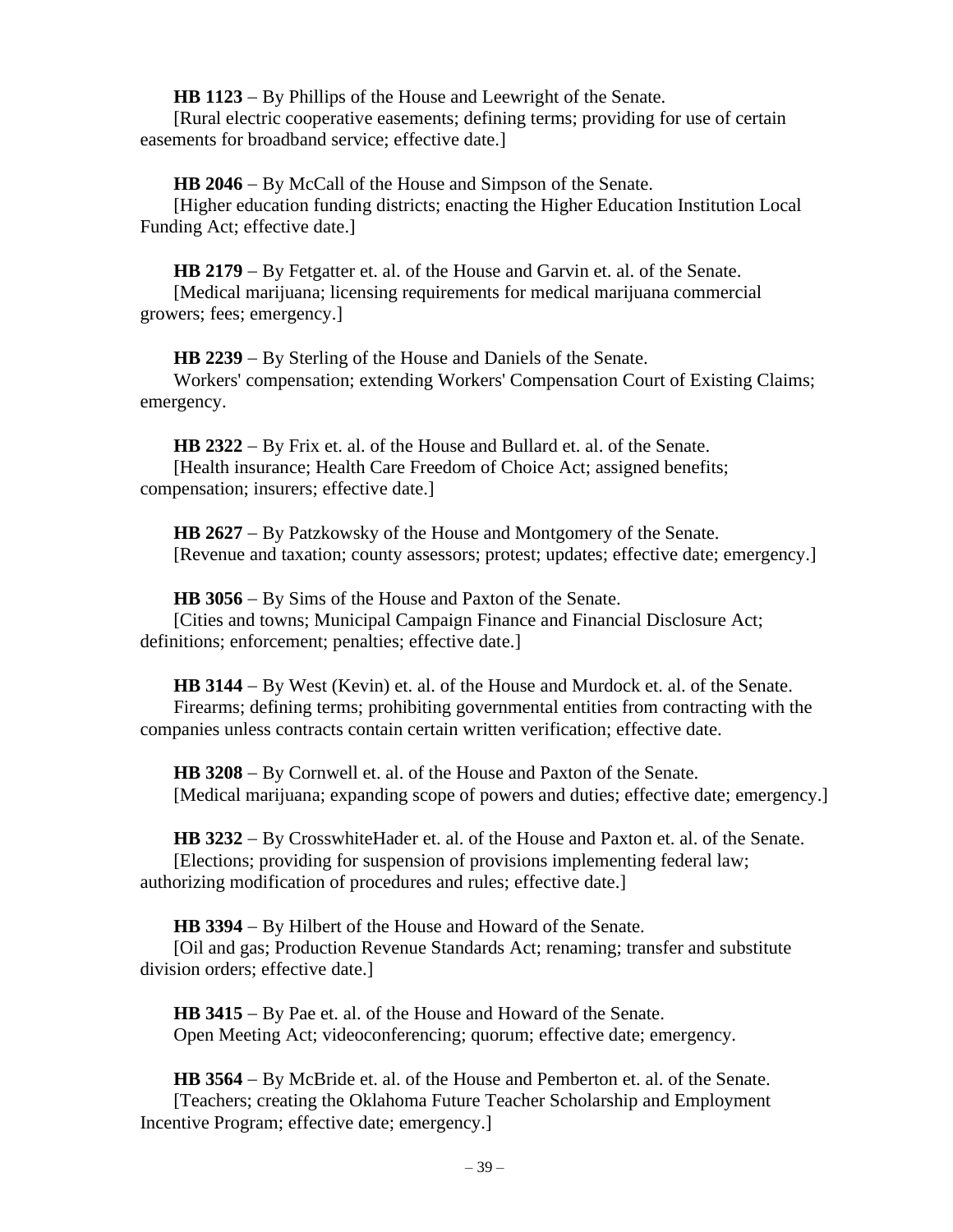**HB 3639** − By Dempsey of the House and David of the Senate. [Hunting; hunting licenses; modifying fees; emergency.]

**HB 3734** − By Fetgatter et. al. of the House and Rogers of the Senate. [Medical marijuana; temporary and annual licenses; creating temporary and annual licensing program for certain medical marijuana businesses; conditions; rules; transporters.]

**HB 3752** − By Fetgatter et. al. of the House and Leewright of the Senate.

[Crimes and punishments; making certain acts unlawful; providing penalties; forfeiture of property; emergency.]

**HB 3884** − By McCall of the House and Treat of the Senate. [Department of Environmental Quality; creating Division of Mines; consolidating the Department of Mines; effective date.]

**HB 3901** − By Pfeiffer of the House and Montgomery of the Senate. [Revenue and taxation; ad valorem protests; Court of Tax Review; effective date.]

**HB 3925** − By Sterling of the House and Howard et. al. of the Senate.

[Court costs; administrative costs; providing for court cost compliance liaisons; determining if defendants can pay; effective date.]

**HB 3929** − By Pfeiffer et. al. of the House and Rogers et. al. of the Senate.

[Medical marijuana; process validation; acceptable testing practice; non-mandatory; emergency.]

**HB 3971** − By Burns et. al. of the House and Leewright of the Senate.

[Medical marijuana; authorizing the Oklahoma Medical Marijuana Authority to employ secret shoppers; inspections; investigative results; effective date.

**HB 4055** − By Marti et. al. of the House and Paxton of the Senate.

[Medical marijuana; public utilities; report monthly commodity usage; Oklahoma Medical Marijuana Authority; monitoring; effective date.]

**HB 4056** − By Marti et. al. of the House and Paxton of the Senate.

[Medical marijuana; Laboratory recommendations, standards and operating procedures; Oklahoma Medical Marijuana Authority; rules; emergency.]

**HB 4105** − By Frix et. al. of the House and Standridge et. al. of the Senate.

Memorial highways and bridges; designating various memorial highways and bridges; effective date.

**HB 4287** − By Davis of the House and Paxton of the Senate.

[Medical marijuana; creating the Flower and Pre-Packaging Act; directing certain products be sold in pre-packaged form; prohibiting deli-style sales; effective date.]

**SB 217** − By Howard of the Senate and Martinez et. al. of the House.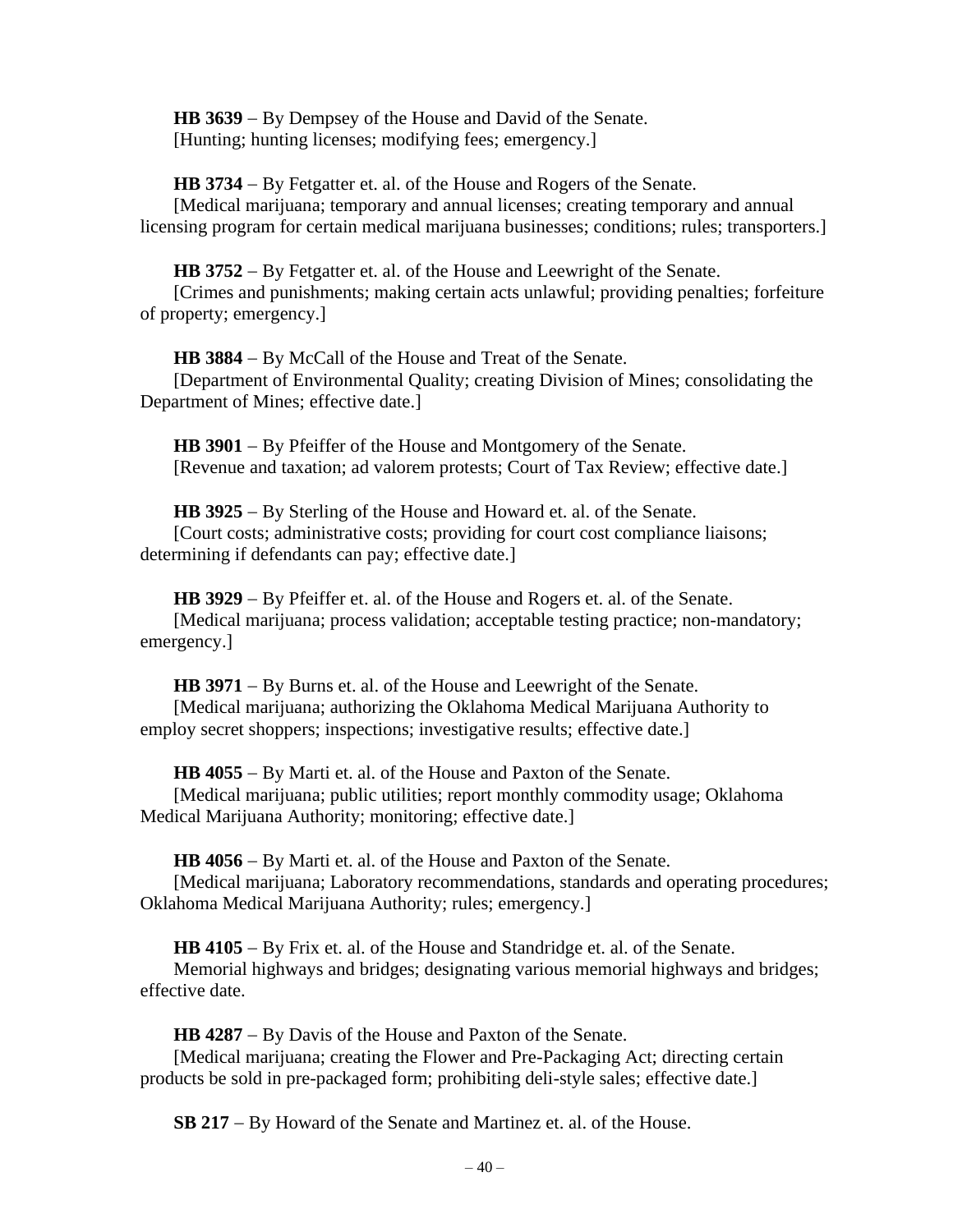Oklahoma Juvenile Code; modifying provisions of the Youthful Offender Act. Effective date.

**SB 295** − By Haste et. al. of the Senate and McEntire et. al. of the House. [Public finance; creating the Mental Health and Substance Abuse Services Strategic Planning Council; requiring strategic plan.]

**SB 418** − By Daniels of the Senate and Martinez et. al. of the House.

[Consumer protection; creating the Oklahoma INFORM Act; online marketplaces; high-volume third-party sellers. Effective date.

**SB 615** − By Bullard et. al. of the Senate and Williams et. al. of the House. Schools; sex education curriculum; requiring curriculum and materials used in certain meeting, activity, or instruction to be available for inspection.

**SB 924** − By Treat of the Senate and Boatman et. al. of the House. State data; authorizing the sharing of data between state agencies. Effective date.

**SB 1522** − By Standridge et. al. of the Senate and Humphrey et. al. of the House. Crimes and punishments; penalties for cockfighting; scope of definition; reducing penalties for certain unlawful acts. Effective date.

**SB 1610** − By Standridge et. al. of the Senate and Sterling et. al. of the House. [Department of Transportation; requiring the Oklahoma Turnpike Authority to conduct certain study; specifying information to be included in study. Emergency.]

**SB 1737** − By Stephens et. al. of the Senate and Patzkowsky et. al. of the House. [Medical marijuana; requiring certain signage. Effective date.]

### **NOTICE SERVED TO RECONSIDER**

**HB 3321** − By Miller et. al. of the House and Stanley of the Senate. Elections; modifying various provisions of election code; emergency. (Emergency Failed – Miller – 5/10/22-5/12/22)

### **VETOED BILLS**

**HB 1090** − By Kendrix et. al. of the House and Howard of the Senate.

State government; State Auditor and Inspector; audits; examinations; effective date; emergency.

**HB 1598** − By Provenzano et. al. of the House and Quinn et. al. of the Senate. Students; vision screening; authorizing the State Department of Education to approve vision screeners to conduct certain screenings; effective date; emergency.

**HB 1849** − By Fugate of the House and Brooks of the Senate.